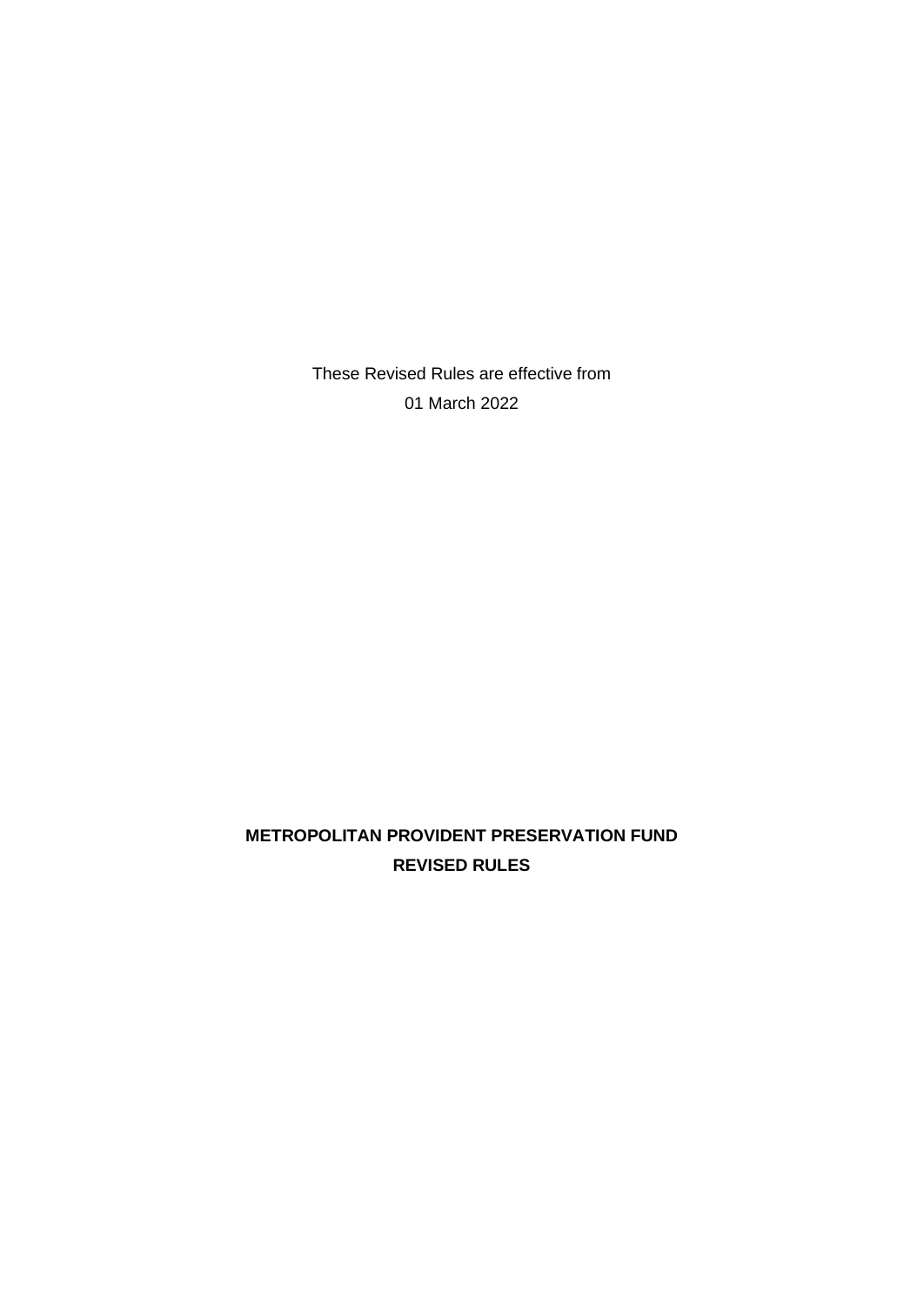### **RULES OF THE METROPOLITAN PROVIDENT PRESERVATION FUND**

### **AMENDED BY THE FOLLOWING**:

- **\*1 Amendment registered by the Registrar on 23.09.2020 with effect from 01.08.2020 (Delete definition of DEFAULT INVESTMENT PORTFOLIO; definition of FUND MEMBER POLICY; Rules 3.1, 4.2, 7.4.2, 9.2.1 and 9.3.2)**
- **\*2 Amendment registered by the Authority on 10.03.2021 with effect from 01.03.2021 (Fourth paragraph of the PREAMBLE; definition of ADMINISTRATOR; insert definition of APPROVED FUND; delete definitions of APPROVED PENSION PRESERVATION FUND and APPROVED PROVIDENT PRESERVATION FUND; insert definition of APPROVED PRESERVATION FUND; definitions of FUND BENEFIT and INTEREST; insert definition of POLICY BENEFIT; definitions of UNCLAIMED BENEFITS FUND and WITHDRAWAL NOTIFICATION; Rules 2.1.1 to 2.1.4, 3.1.2.1 and 3.1.3.2; heading of Rule 4; Rules 4.1, 4.2, 4.4, 4.4.1, 4.4.3, 4.5, 5.1.2, 5.1.3, 5.1.4.1, 5.1.4.2, 5.1.4.3, 5.1.4.4, 5.1.4.5.2, 5.1.4.6, 5.1.5, 5.2.1.2, 5.2.2, 5.2.3.2.2, 5.2.3.2.3, 5.2.3.5 and 5.2.3.6.2; insert Rule 5.2.4; Rules 5.2.3.7, 5.3.2, 5.3.3.1 to 5.3.3.8, 7.2, 7.3, 7.5.1, 7.5.2, 8.1 and 8.2.3.1)**
- **\*3 Amendment registered by the Authority on 03.03.2022 with effect from 01.03.2022 (Definitions of NON-VESTED BENEFIT and VESTED BENEFIT; Rules 2.1.3, 5.1.4, 5.1.5, 5.2.1.3, 5.2.3.2, 5.3.3.4, 5.3.3.5, 6.6.2.1, 7.3.3 and 8.2.3.2)**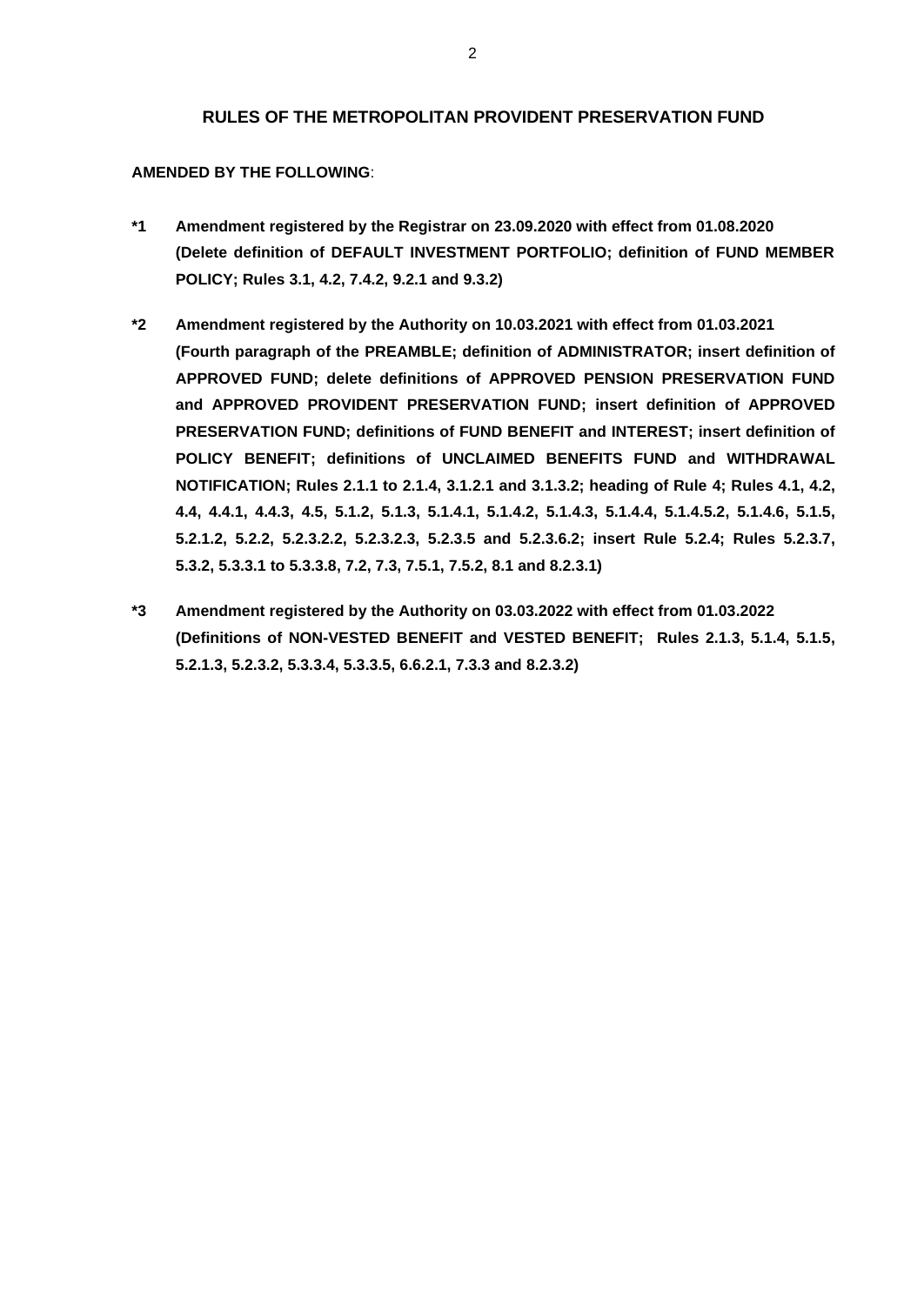# **RULES OF THE METROPOLITAN PROVIDENT PRESERVATION FUND**

# **CONTENTS**

|  | ٠ | ×<br>۰, |
|--|---|---------|
|  |   |         |

|    | <b>PREAMBLE</b>       |                    |                                             | $6\phantom{1}$ |
|----|-----------------------|--------------------|---------------------------------------------|----------------|
| 1. |                       | <b>DEFINITIONS</b> |                                             | $\overline{7}$ |
| 2. | <b>MEMBERSHIP</b>     |                    |                                             | 11             |
|    | 2.1                   |                    | Who may become a MEMBER                     | 11             |
|    | 2.2                   |                    | When membership will start                  | 12             |
|    | 2.3                   |                    | When membership will end                    | 12             |
| 3. |                       |                    | <b>INVESTMENT OPTIONS</b>                   | 13             |
|    | 3.1                   |                    | Investment choice                           | 13             |
|    | 3.2                   |                    | Selecting a FUND MEMBER POLICY              | 14             |
| 4. |                       |                    | THE MEMBER'S POLICY BENEFIT                 | 15             |
| 5. | THE MEMBER'S BENEFITS |                    |                                             | 17             |
|    | 5.1                   | Retirement         |                                             | 17             |
|    |                       | 5.1.1              | Normal retirement                           | 17             |
|    |                       | 5.1.2              | Early retirement due to ill-health          | 17             |
|    |                       | 5.1.3              | Disinvestment of retirement benefit         | 17             |
|    |                       | 5.1.4              | Payment of retirement benefit               | 17             |
|    |                       | 5.1.5              | Transfer of ownership of FUND MEMBER POLICY | 19             |
|    | 5.2                   | Withdrawal         |                                             | 19             |
|    |                       | 5.2.1              | Withdrawal benefit                          | 19             |
|    |                       | 5.2.2              | Disinvestment of withdrawal benefit         | 20             |
|    |                       | 5.2.3              | Payment of withdrawal benefit               | 20             |
|    |                       | 5.2.4              | <b>Cession of FUND MEMBER POLICY</b>        | 22             |
|    | 5.3                   | Death              |                                             | 22             |
|    |                       | 5.3.1              | Death benefit                               | 22             |
|    |                       | 5.3.2              | Disinvestment of death benefit              | 22             |
|    |                       | 5.3.3              | Payment of death benefit                    | 22             |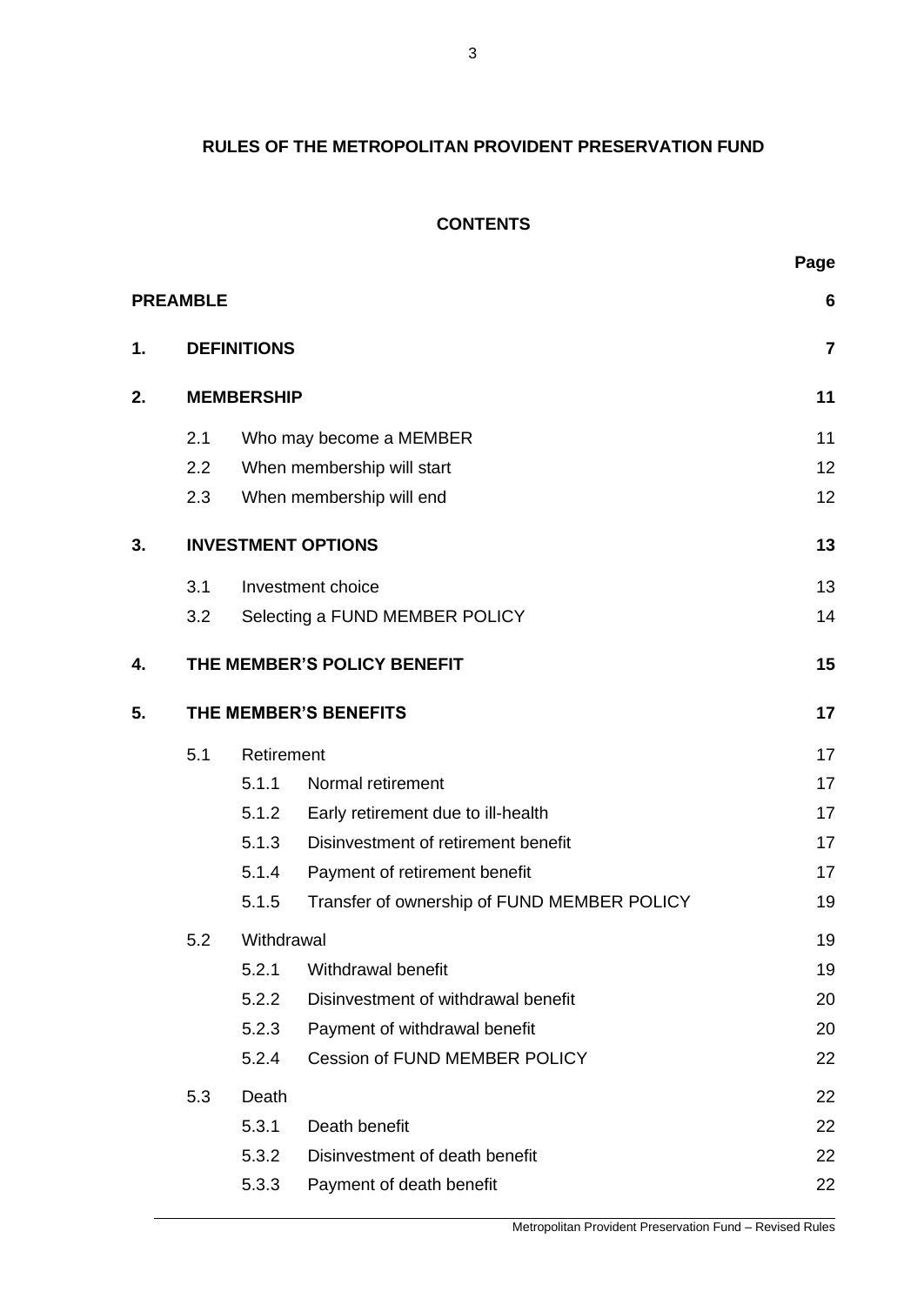| 6.                                        |      | <b>GENERAL PROVISIONS REGARDING BENEFITS</b>                       | 25 |
|-------------------------------------------|------|--------------------------------------------------------------------|----|
|                                           | 6.1  | The duty of the person who claims                                  | 25 |
|                                           | 6.2  | Benefits cannot be transferred                                     | 25 |
|                                           | 6.3  | Benefits cannot be reduced                                         | 25 |
|                                           | 6.4  | Deduction from benefit                                             | 25 |
|                                           | 6.5  | How and where the FUND will pay a benefit                          | 25 |
|                                           | 6.6  | Payment of benefit other than death benefit where the MEMBER dies  | 26 |
|                                           | 6.7  | Payment of benefit to third party for the benefit of the MEMBER or |    |
|                                           |      | <b>BENEFICIARY</b>                                                 | 28 |
|                                           | 6.8  | <b>Unclaimed benefits</b>                                          | 29 |
| 7.                                        |      | <b>TRANSFERS to or from the FUND</b>                               | 30 |
|                                           | 7.1  | The TRUSTEES can allow transfers                                   | 30 |
|                                           | 7.2  | Transfers from the FUND                                            | 30 |
|                                           | 7.3  | Transfers to the FUND                                              | 31 |
|                                           | 7.4  | <b>Investment of TRANSFER AMOUNT</b>                               | 31 |
|                                           | 7.5  | Interest payable on the TRANSFER AMOUNT                            | 32 |
|                                           | 7.6  | Transfer of a MEMBER to and from a fund in an SADC country         | 32 |
| <b>TERMINATION AND AMALGAMATION</b><br>8. |      |                                                                    | 33 |
|                                           | 8.1  | Amalgamation of the FUND with another APPROVED PRESERVATION        |    |
|                                           |      | <b>FUND</b>                                                        | 33 |
|                                           | 8.2  | Termination of the FUND                                            | 33 |
| 9.                                        |      | <b>MANAGEMENT OF THE FUND</b>                                      | 35 |
|                                           | 9.1  | Appointment of TRUSTEES                                            | 35 |
|                                           | 9.2  | Term of office                                                     | 35 |
|                                           | 9.3  | Election of chairperson                                            | 35 |
|                                           | 9.4  | When a TRUSTEE'S office will come to an end                        | 36 |
|                                           | 9.5  | Eligibility for election as TRUSTEE                                | 36 |
|                                           | 9.6  | Powers and duties of TRUSTEES                                      | 37 |
|                                           | 9.7  | Meetings, notice, quorum, minutes and voting                       | 38 |
|                                           | 9.8  | Insurance policies to be taken out by the TRUSTEES                 | 39 |
| 10.                                       |      | <b>ADMINISTRATION OF THE FUND</b>                                  | 40 |
|                                           | 10.1 | Appointment of ADMINISTRATOR                                       | 40 |
|                                           | 10.2 | Appointment of Principal Officer and deputy Principal Officer      | 40 |
|                                           |      |                                                                    |    |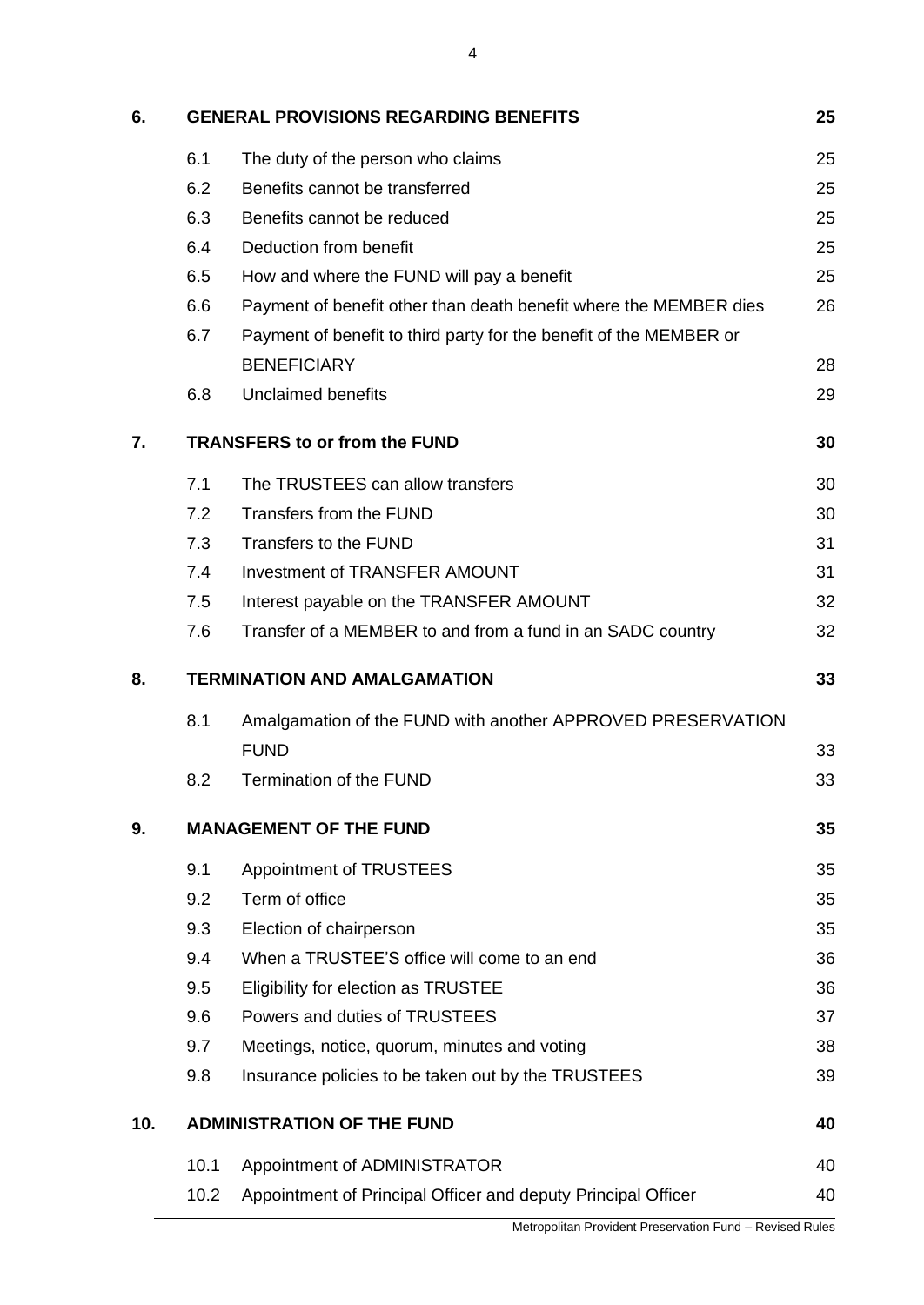|     | 10.3           | Appointment of Auditor, annual audit and FUND'S financial year | 41 |
|-----|----------------|----------------------------------------------------------------|----|
|     | 10.4           | Appointment of Actuary                                         | 41 |
|     | 10.5           | Amendment of RULES                                             | 41 |
|     | 10.6           | Communicating with the FUND                                    | 42 |
|     | 10.7           | Providing information to the FUND                              | 42 |
|     | 10.8           | Expenses, fees and costs relating to the FUND                  | 42 |
| 11. |                | <b>GENERAL MEETING OF MEMBERS</b>                              | 43 |
| 12. | <b>GENERAL</b> |                                                                |    |
|     | 12.1           | Binding force of RULES                                         | 44 |
|     | 12.2           | Records                                                        | 44 |
|     | 12.3           | Copies of documents                                            | 44 |
|     | 12.4           | <b>Disputes</b>                                                | 44 |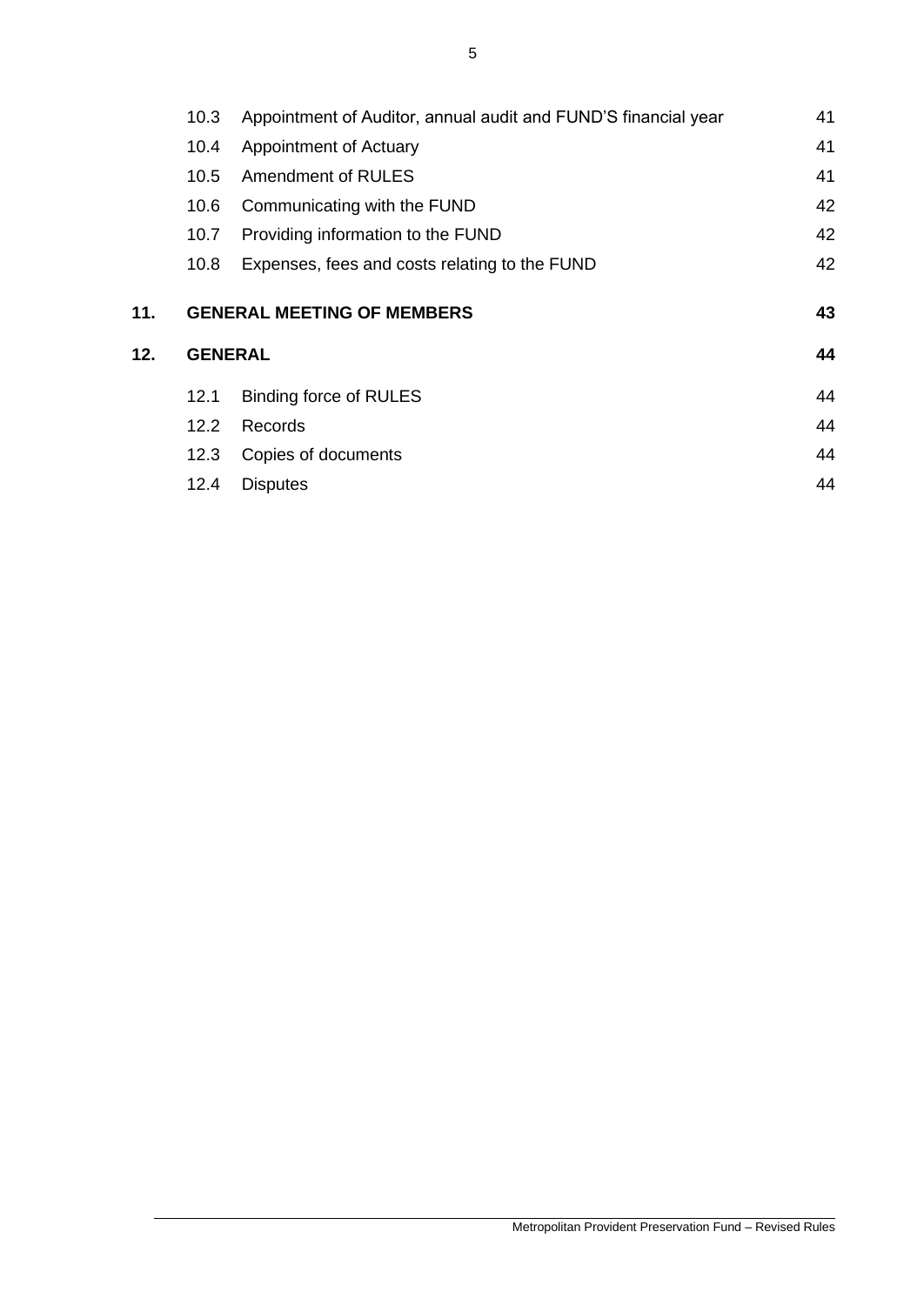## **PREAMBLE**

The Metropolitan Provident Preservation Fund started on 01 September 2014.

The FUND is an independent legal entity with legal personality existing separately from its MEMBERS. It can sue and be sued in its own name and has rights and obligations.

The FUND is an underwritten fund, complying with the conditions set out in Regulation 1 under the ACT.

**\*2** The sponsor and underwriter of the FUND is Momentum Metropolitan Life Limited.

The purpose of the FUND is to provide benefits for its MEMBERS upon their retirement or withdrawal or, when they die, for their BENEFICIARIES.

The registered address of the FUND is Metropolitan, Parc Du Cap, Mispel Road, Bellville.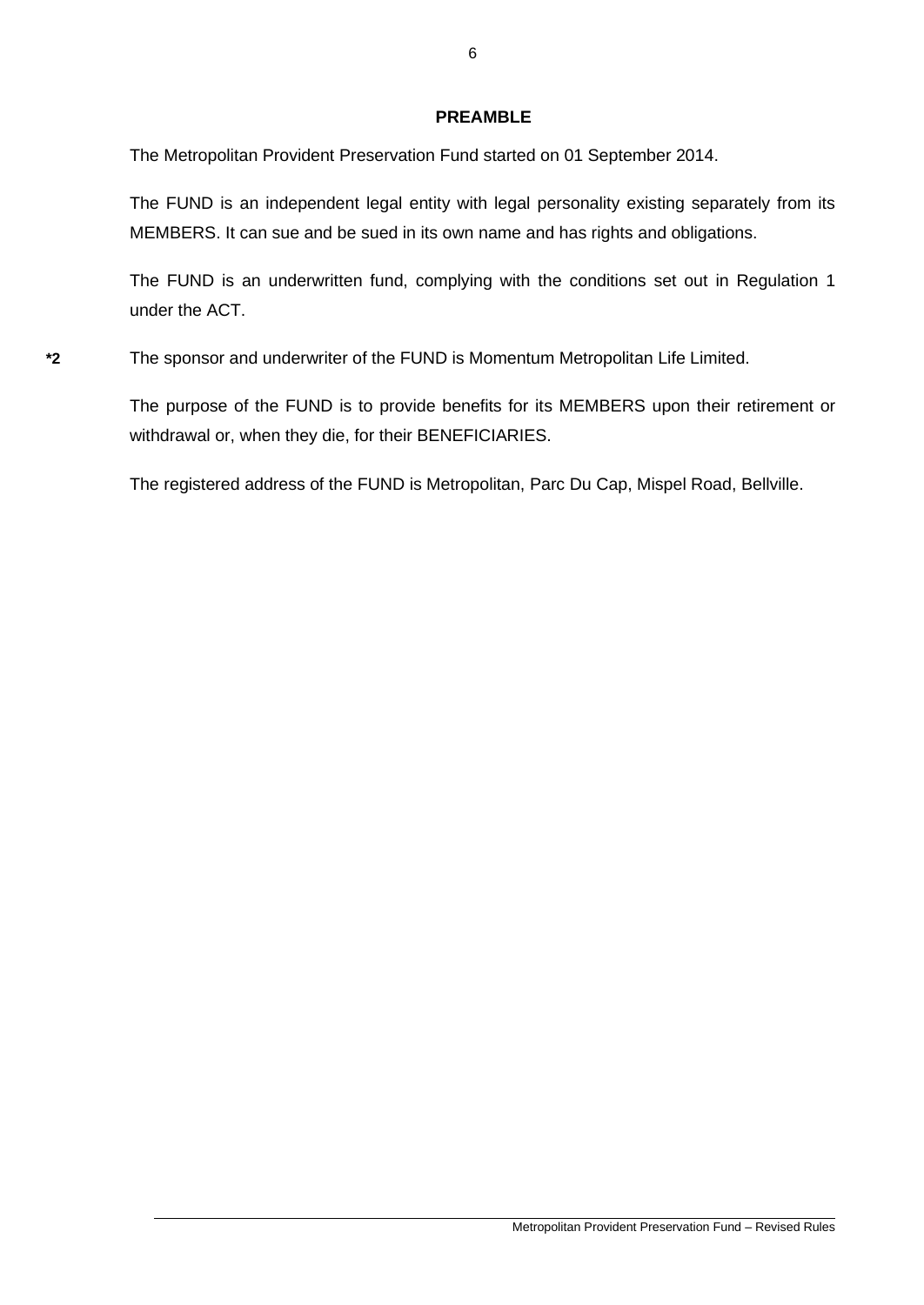## **1. DEFINITIONS**

In these RULES, unless inconsistent with the context,

- (a) all words and expressions signifying the singular include the plural and vice versa;
- (b) words and expressions implying one gender include the other genders;
- (c) words and expressions defined in the ACT will have the meanings given to them in the ACT, unless specified otherwise;
- (d) any reference to a month means a calendar month, which runs from the first day until the last day of each of the 12 periods into which the year is divided, unless it is stated otherwise, and
- (e) the following words and expressions will mean:

**ACT** means the Pension Funds Act and the Regulations issued under this Act.

**\*2 ADMINISTRATOR** means Momentum Metropolitan Life Limited Limited, who acts as the administering insurer for purpose of Regulation 1.

**\*2 APPROVED FUND** means an APPROVED PENSION FUND, APPROVED PROVIDENT FUND or APPROVED PRESERVATION FUND.

> **APPROVED PENSION FUND** means a pension fund that has been registered in terms of the ACT or established under any other law in South Africa.

# **\*2 APPROVED PENSION PRESERVATION FUND** Deleted.

**\*2 APPROVED PRESERVATION FUND** means a pension preservation fund or a provident preservation fund that has been registered in terms of the ACT and approved by the COMMISSIONER.

> **APPROVED PROVIDENT FUND** means a provident fund that has been registered in terms of the ACT or established under any other law in South Africa and approved by the COMMISSIONER.

## **\*2 APPROVED PROVIDENT PRESERVATION FUND** Deleted.

**APPROVED RETIREMENT ANNUITY FUND** means a retirement annuity fund that has been registered in terms of the ACT and approved as such by the COMMISSIONER.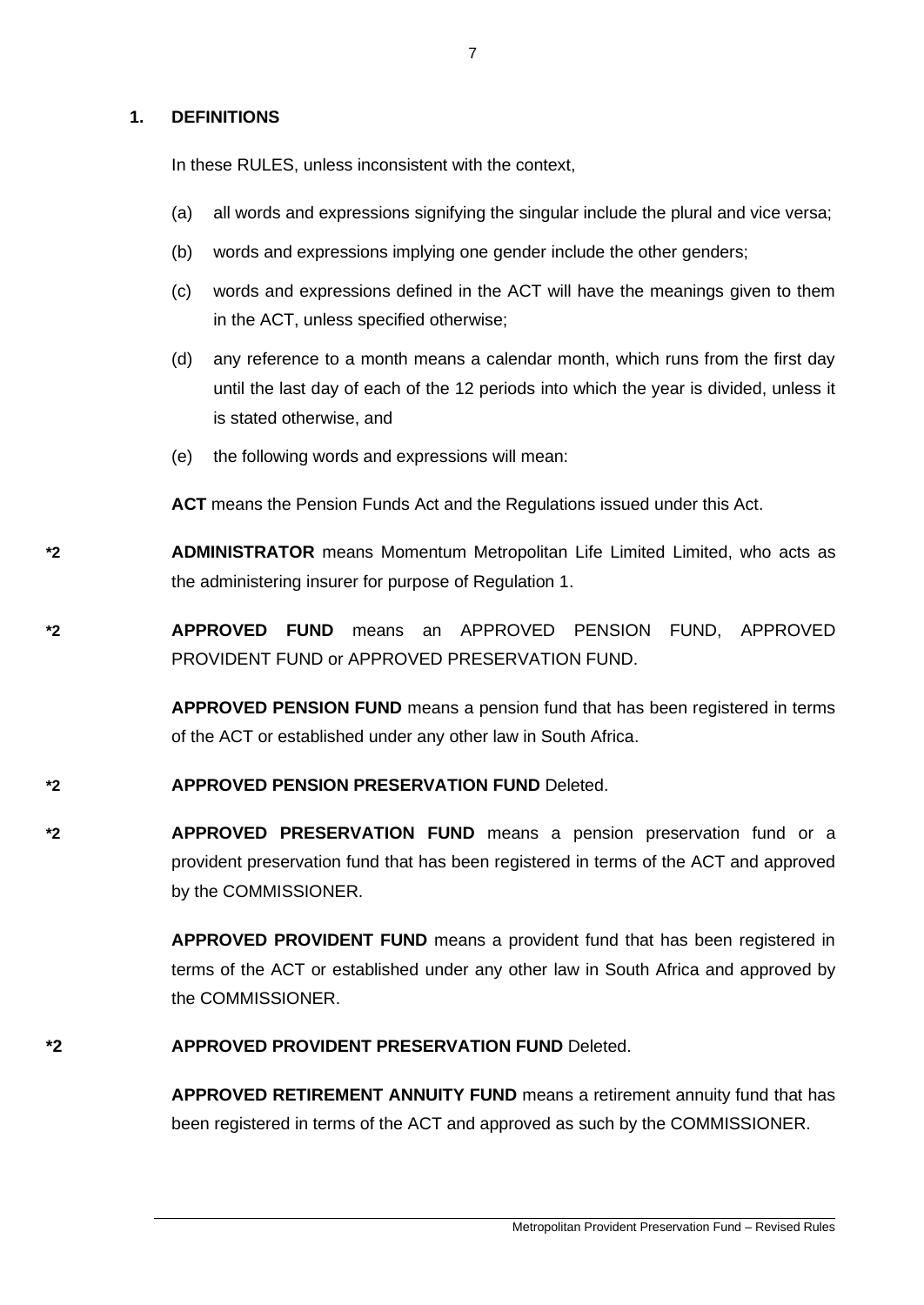**AUTHORITY** means the Financial Sector Conduct Authority established in terms of section 56 of the Financial Sector Regulation Act.

**BANK VERIFICATION** means the verification of the bank account details of the MEMBER or BENEFICIARY, as the case may be, by the specific bank.

**BENEFICIARY** means a dependant of a MEMBER as defined in the ACT, or the MEMBER'S nominee, who is or may become entitled to a benefit from the FUND.

**COMMISSIONER** means the Commissioner for the South African Revenue Service.

**DAY** means any day other than a Saturday, Sunday or public holiday as published in the Government Gazette. When days are calculated, the first day must be excluded and the last day must be included, unless the last day falls on a Saturday, Sunday or public holiday. In that case, the last day will be the next following day that is not a Saturday, Sunday or public holiday.

## **\*1 DEFAULT INVESTMENT PORTFOLIO** Deleted.

**DISINVESTMENT PROCESS** means the process that starts with the notification to the INSURER to terminate the FUND MEMBER POLICY, and ends with the INSURER paying the benefit under the FUND MEMBER POLICY to the FUND into the INSURER'S bank account.

**DIVORCE ORDER** means a decree granted under section 7(8)(a) of the Divorce Act or in terms of any order made by a court in respect of the division of assets of a marriage under Islamic law pursuant to its dissolution.

**FUND** means the Metropolitan Provident Preservation Fund.

**\*2 FUND BENEFIT** means the benefit payable in respect of a MEMBER, which comprises his POLICY BENEFIT plus INTEREST.

**\*1 FUND MEMBER POLICY** means a policy of insurance defined in Regulation 3.1 of the Regulations under the Long-term Insurance Act, purchased by the FUND and administered by the INSURER, to fund the FUND'S liability to provide the benefits referred to in the RULES in respect of a specific MEMBER.

**INSURER** means an insurer registered under the Long-term Insurance Act.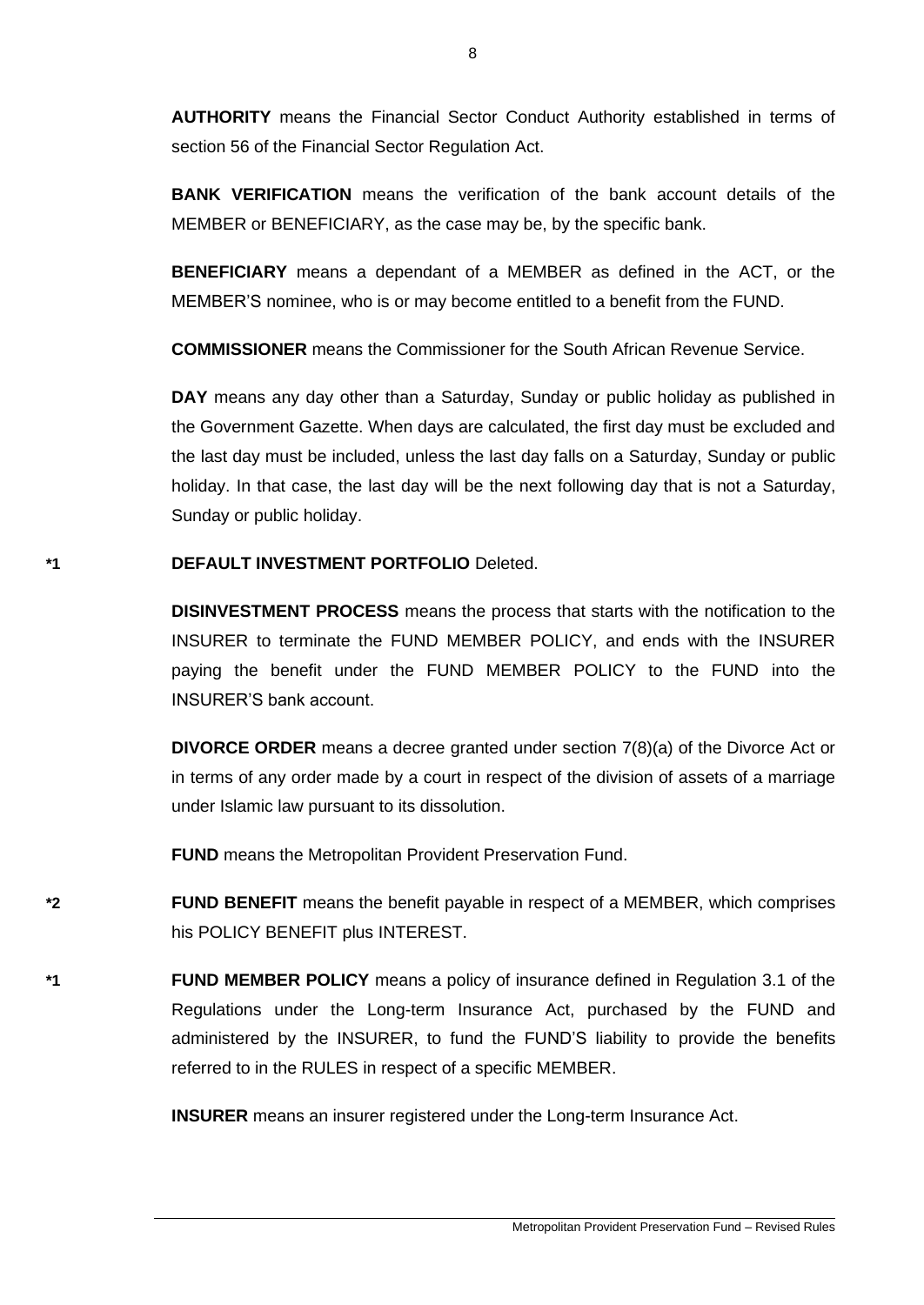**\*2 INTEREST** means the interest earned on the MEMBER'S POLICY BENEFIT for the time that it was invested in the INSURER'S bank account up to the date of payment of the benefit.

> **MEMBER** means any person who has been accepted in the FUND in terms of these RULES and whose membership of the FUND has not ended under these RULES.

**\*3 NON-VESTED BENEFIT** means that portion of a MEMBER'S FUND BENEFIT comprising of:

- (a) any non-vested benefit transferred from an APPROVED FUND;
- (b) plus the growth on (a);
- (c) less the proportionate deductions under section 37D of the ACT.

**\*2 POLICY BENEFIT** means the benefit payable in respect of a MEMBER as set out in Rule 4.1.

> **RETIREMENT DATE** means the date after the MEMBER has requested retirement from the FUND, when all the requirements necessary to give effect to the instruction has been provided to the INSURER, provided that the MEMBER is eligible to retire on that date in terms of the Income Tax Act.

**RULES** mean these rules and any amendments to them.

**TRANSFER AMOUNT** means any amount transferred to the FUND for a MEMBER as set out in Rule 7.3.

**TRUSTEE** means a person appointed under Rule 9.1 and includes independent and alternate trustees.

**\*2 UNCLAIMED BENEFITS FUND** means an APPROVED PRESERVATION FUND set up to deal with unclaimed benefits, as selected by the TRUSTEES.

# **\*3 VESTED BENEFIT** means that portion of a MEMBER'S FUND BENEFIT comprising of:

- (a) his FUND BENEFIT as at 1 March 2021;
- (b) plus any vested benefit transferred from an APPROVED FUND;
- (c) plus the growth on (a) and (b);
- (d) less the proportionate deductions under section 37D of the ACT.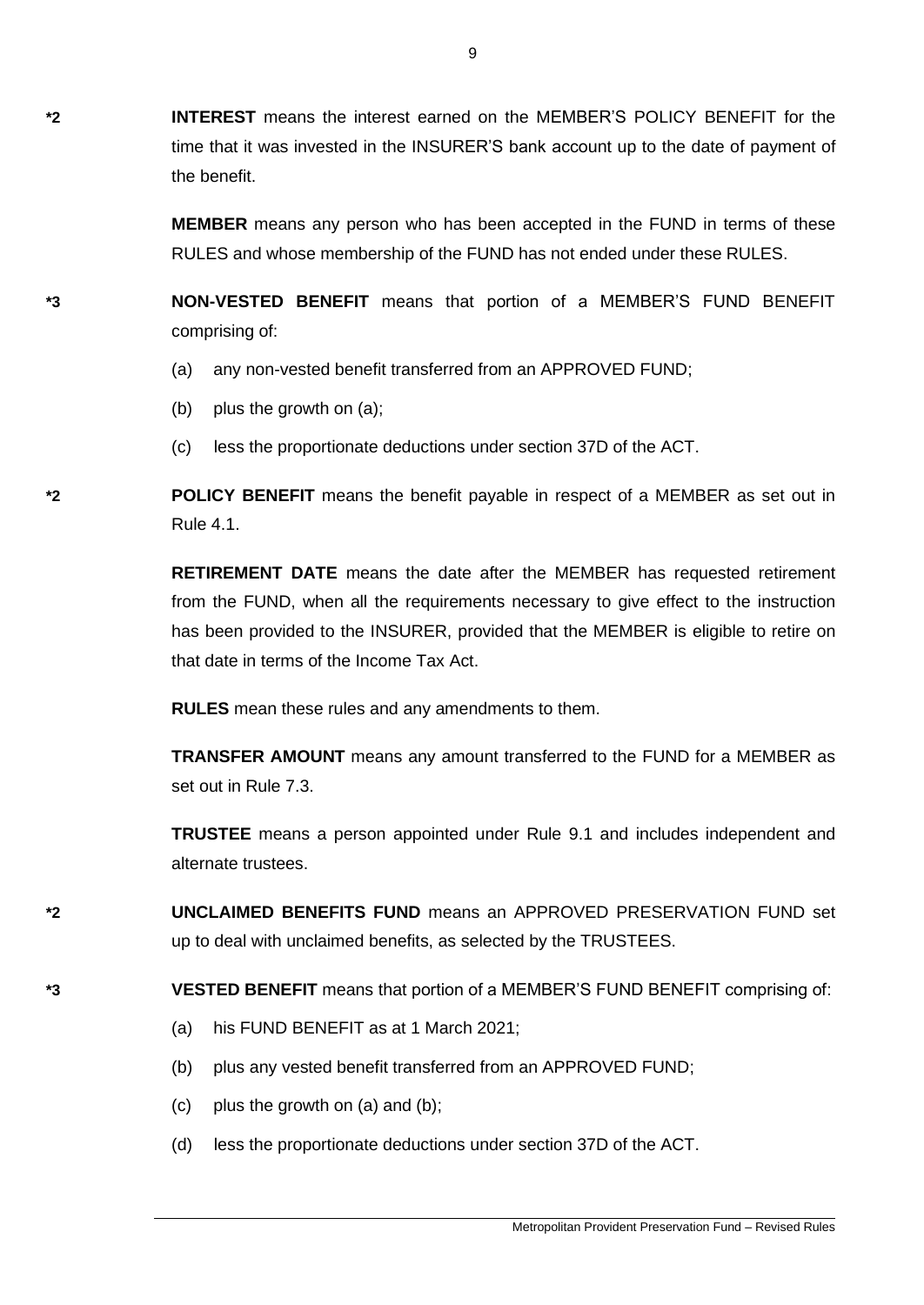**\*2 WITHDRAWAL NOTIFICATION** means the notification received by the FUND relating to a MEMBER'S exit from the FUND, which,

- (a) if a retirement benefit as set out in Rule 5.1 is payable, means the receipt of a retirement form properly signed by the MEMBER in the format as determined by the TRUSTEES;
- (b) if a withdrawal benefit as set out in Rule 5.2 is payable, means the receipt of a withdrawal form properly signed by the MEMBER in the format as determined by the TRUSTEES,

together with the information required by the COMMISSIONER and all the information required by the FUND, included but not limited to the information required to request BANK VERIFICATION, or

(c) if a death benefit as set out in Rule 5.3 is payable, means notification of the MEMBER'S death.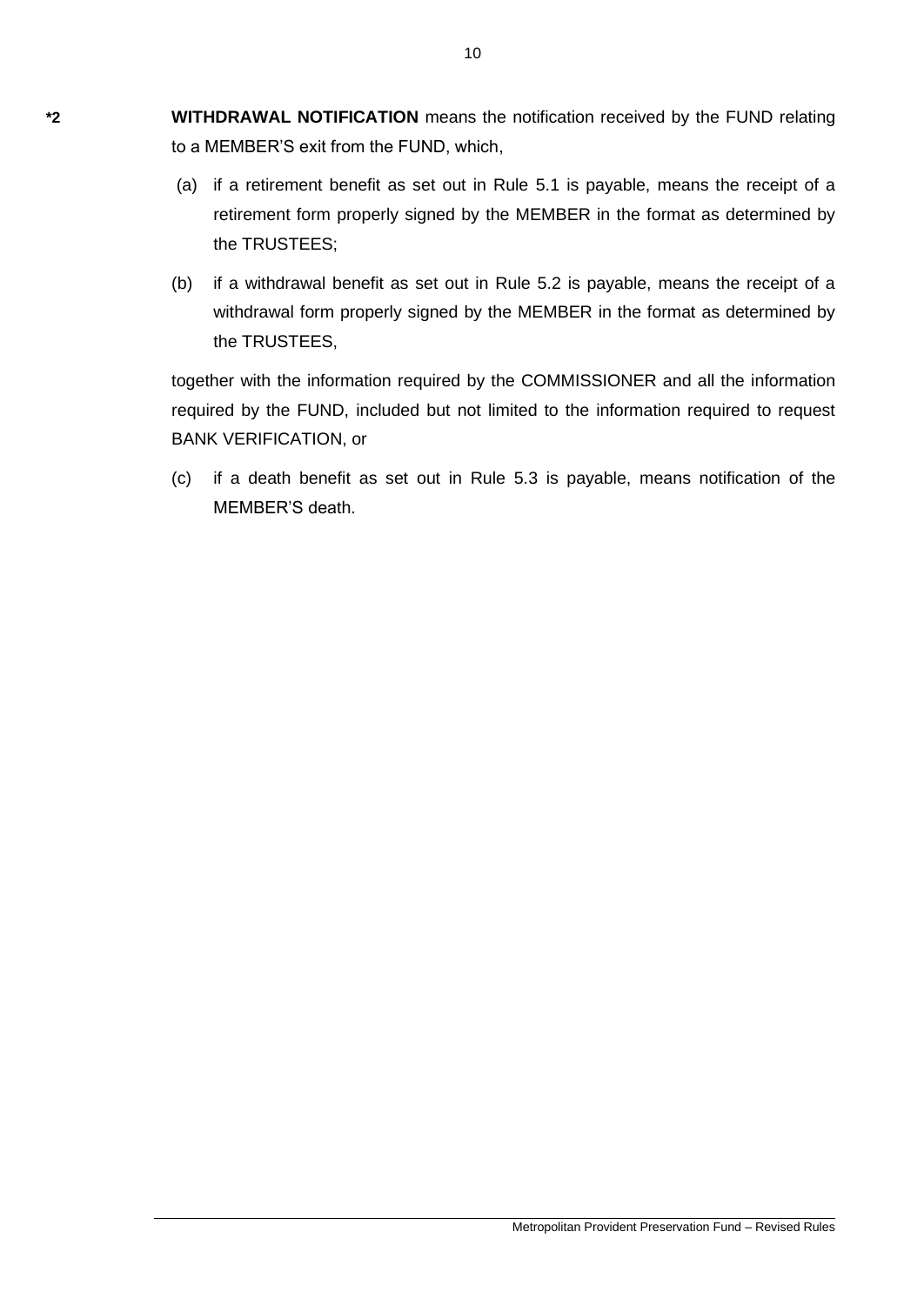### **2. MEMBERSHIP**

### **2.1 Who may become a MEMBER**

The following persons may become MEMBERS:

- **\*2** 2.1.1 a member of an APPROVED PENSION FUND or an APPROVED PROVIDENT FUND whose membership of that fund has ended because of –
	- 2.1.1.1 his resignation, retrenchment or dismissal from employment;
	- 2.1.1.2 the winding up of that fund, or
	- 2.1.1.3 a transfer of business from one employer to another in terms of [section 197](http://olybrius/nxt/gateway.dll/jilc/kilc/turg/zurg/0urg/5n9g#0) of the Labour Relations Act,

as set out in paragraph (a)(i) of the definition of provident preservation fund in section 1 of the Income Tax Act:

## **\*2** 2.1.2 a member of an APPROVED PRESERVATION FUND if –

- 2.1.2.1 that fund was wound up, or
- 2.1.2.2 the MEMBER chose to have any lump sum benefit as set out in [paragraph 2\(1\)\(b\)\(ii\)](http://www.mylexisnexis.co.za/nxt/gateway.dll/jilc/kilc/alrg/ulrg/vlrg/k8k0a#69k) of the [Second Schedule](http://www.mylexisnexis.co.za/nxt/gateway.dll/jilc/kilc/alrg/ulrg/vlrg/k8k0a#673) to the Income Tax Act transferred to the FUND,

as set out in paragraph (a)(ii) of the definition of provident preservation fund in section 1 of the Income Tax Act;

- **\*2 \*3** 2.1.3 a member of an APPROVED FUND who has elected to transfer his retirement benefit from that fund to the FUND as set out in paragraph (a)(v) of the definition of provident preservation fund in section 1(1) of the Income Tax Act;
- **\*2** 2.1.4 a person who has elected to transfer an amount awarded to him in terms of a DIVORCE ORDER from an APPROVED FUND to the FUND, for his benefit.

### **2.2 When membership will start**

A MEMBER'S membership will start from the date on which his TRANSFER AMOUNT is received by the FUND.

### **2.3 When membership will end**

A MEMBER'S membership of the FUND will end as soon as –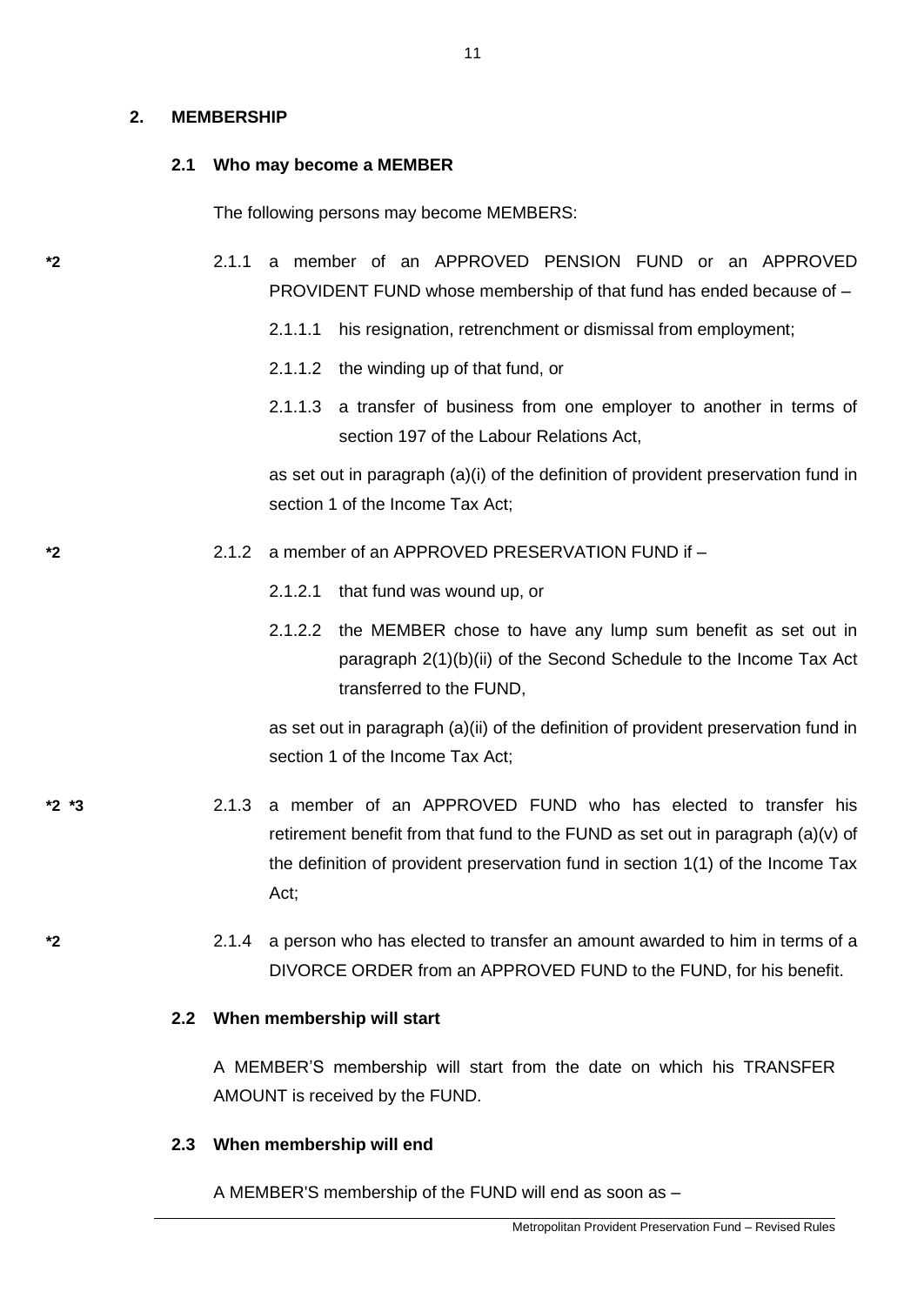- 2.3.1 he has received all the benefits owed to him in terms of these RULES when he –
	- 2.3.1.1 withdraws his total FUND BENEFIT from the FUND;
	- 2.3.1.2 retires from the FUND, or
	- 2.3.1.3 dies;
- 2.3.2 his FUND BENEFIT has been appropriated as referred to in Rule 4.5;
- 2.3.3 his FUND BENEFIT has been transferred to another fund and he is no longer entitled to any benefits in the FUND, or
- 2.3.4 the FUND has been terminated.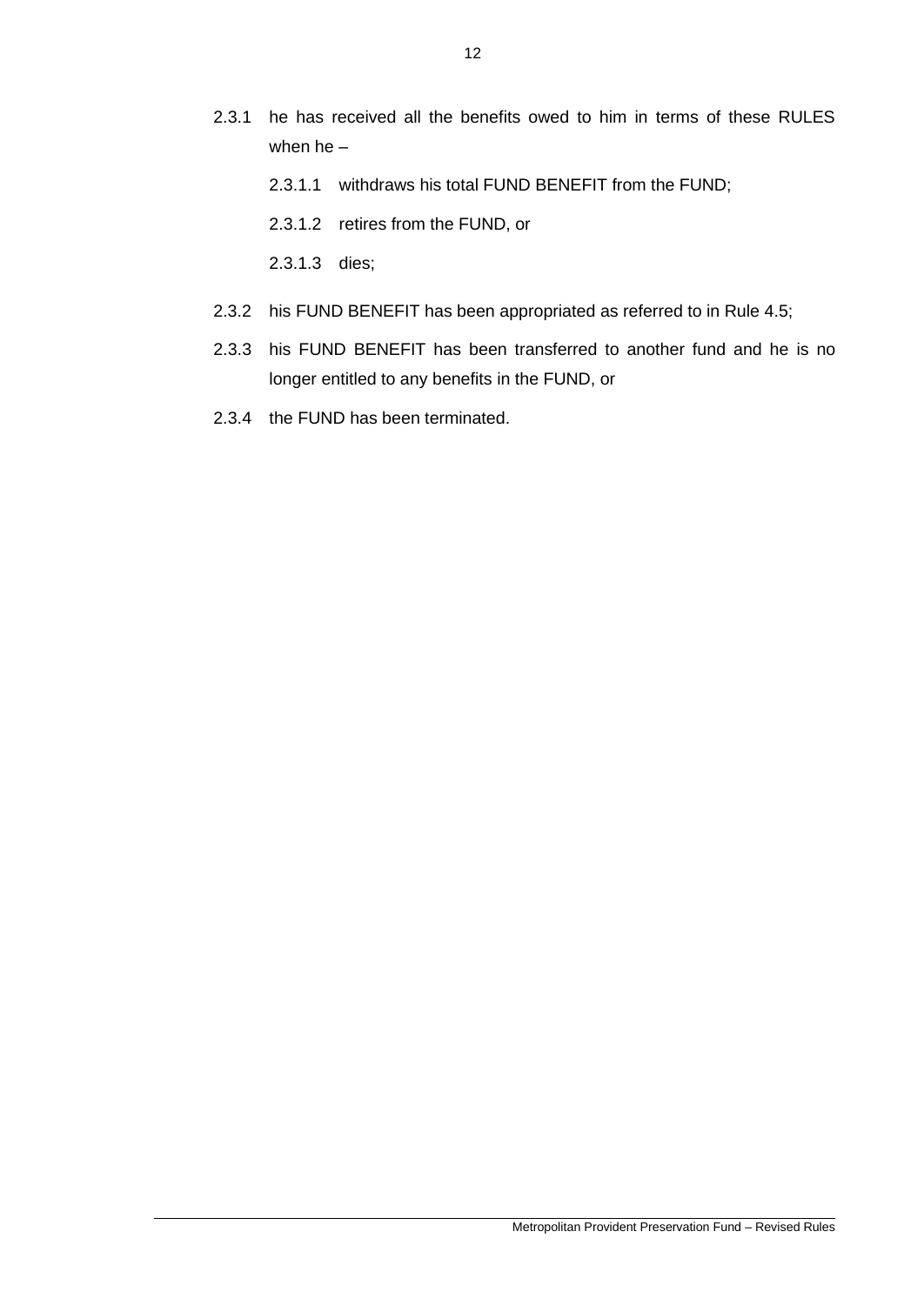#### **3. INVESTMENT OPTIONS**

#### **\*1 3.1 Investment choice**

- 3.1.1 A MEMBER can choose to invest his TRANSFER AMOUNT in one or more of the investment portfolios approved by the TRUSTEES, in which case Rule 3.1.2 will apply, or to invest his TRANSFER AMOUNT in one or more other types of investments, in which case Rule 3.1.3 will apply.
- 3.1.2 If a MEMBER chooses to invest his TRANSFER AMOUNT in one or more of the investment portfolios approved by the TRUSTEES, the following will apply:
- **\*2** 3.1.2.1 The TRUSTEES will be entitled to withdraw an investment portfolio from the approved list at any time, in which case the MEMBER'S POLICY BENEFIT will be invested as provided for under Rule 3.1.1 or in another type of investment under Rule 3.1.3;
	- 3.1.2.2 The TRUSTEES will be entitled, but not obliged, to require that the MEMBER be assisted by an accredited financial adviser;
	- 3.1.2.3 The MEMBER must give the TRUSTEES and the FUND the undertakings and indemnities as they may ask for from time to time, and
	- 3.1.2.4 The investments will be subject to legislation and any limitation or conditions that the TRUSTEES may impose from time to time.
	- 3.1.3 If a MEMBER chooses to invest his TRANSFER AMOUNT in one or more other types of investments, the following will apply in addition to the provisions listed under Rules 3.1.2.3 and 3.1.2.4:
		- 3.1.3.1 The TRUSTEES have to approve both the type of investment and the investment provider proposed by the MEMBER;
- **\*2** 3.1.3.2 The TRUSTEES will be entitled to terminate this investment at any time, in which case the MEMBER'S POLICY BENEFIT will be invested as provided for under Rule 3.1.1 or in another type of investment under Rule 3.1.3, and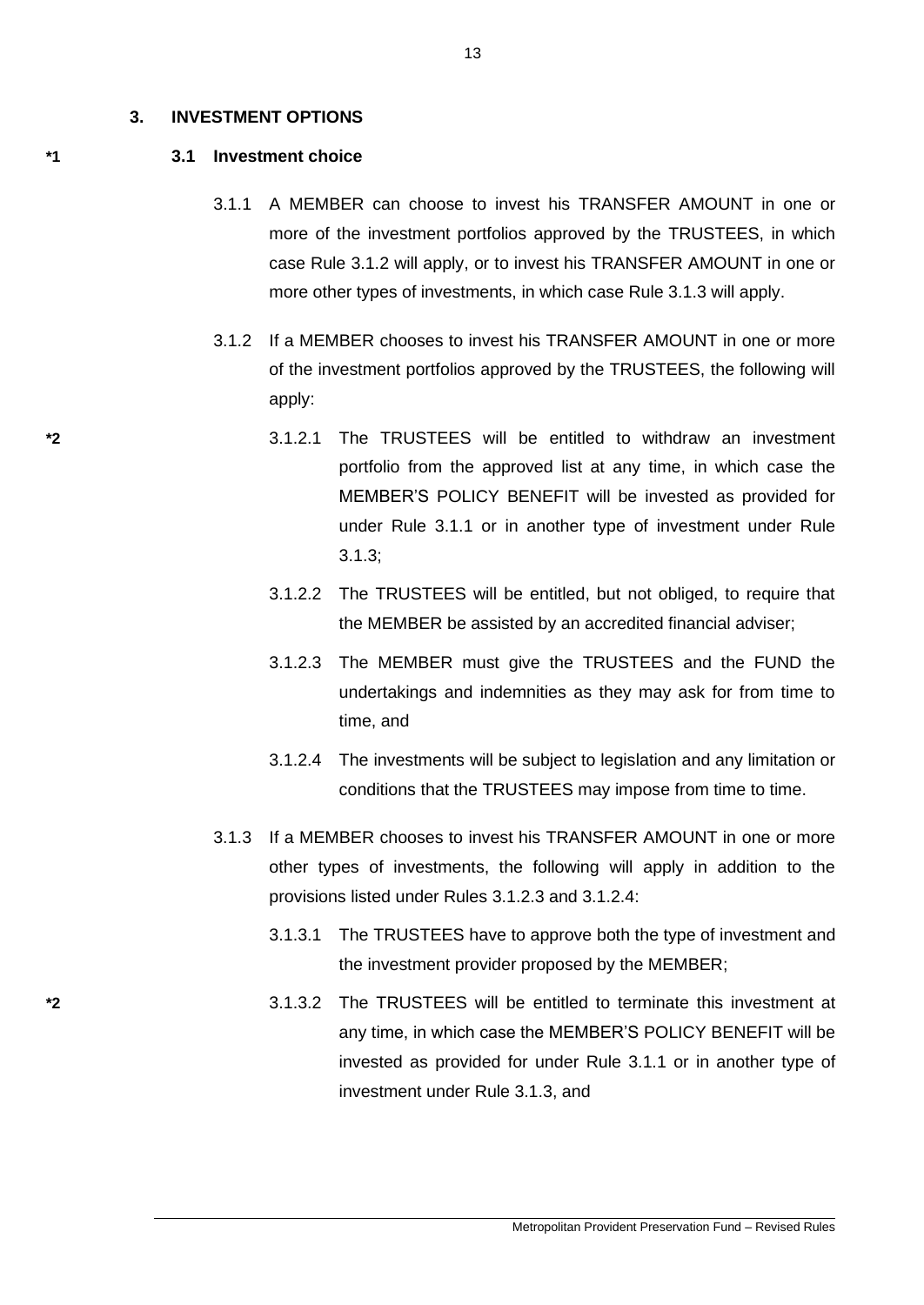- 3.1.3.3 The MEMBER must be assisted by an accredited financial adviser.
- 3.1.4 The risk and responsibility regarding the choice of investments will at all times remain that of the MEMBER. Neither the FUND nor the TRUSTEES will in any way be liable for losses or damages suffered by a MEMBER or any other person in respect of any investment choice made by a MEMBER or any discretion exercised or not exercised by the TRUSTEES under Rule 3.

# **3.2 Selecting a FUND MEMBER POLICY**

- 3.2.1 The TRUSTEES will approve all new FUND MEMBER POLICIES and review the range of FUND MEMBER POLICIES that are available to MEMBERS for selection to make sure that these policies are suitable for the MEMBERS, as and when required.
- 3.2.2 A MEMBER will select a FUND MEMBER POLICY. Neither the FUND nor the TRUSTEES will give any advice to the MEMBER on this selection.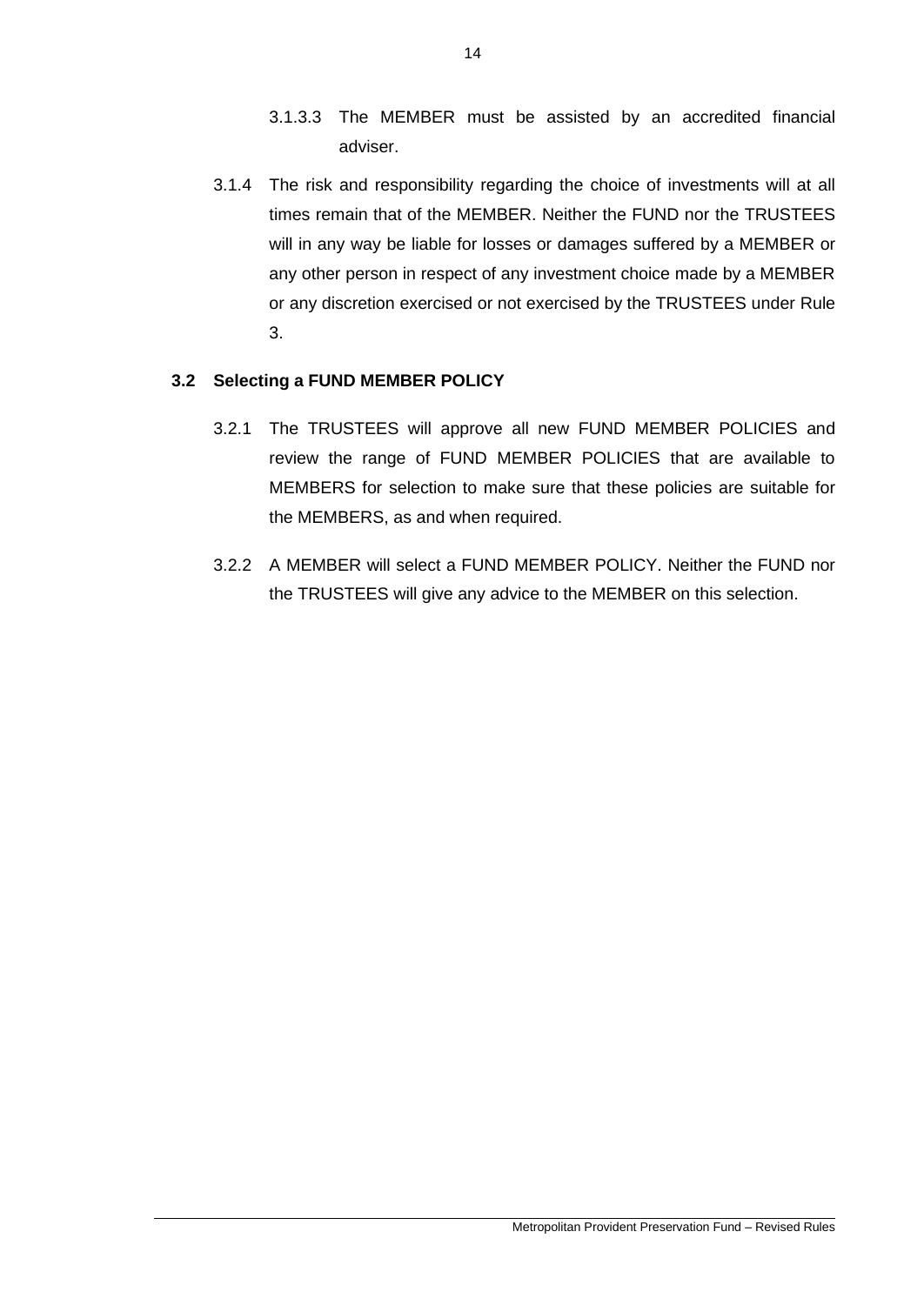**\*2 4. THE MEMBER'S POLICY BENEFIT**

- **\*2** 4.1 A MEMBER'S FUND BENEFIT will be equal to the FUND'S corresponding claim from time to time as policyholder against the INSURER for the benefits provided or to be provided by the INSURER under the specific FUND MEMBER POLICY less the deductions referred to in Rule 4.4, in line with the terms of the FUND MEMBER POLICY, the underlying actuarial basis of the policy and the prescriptions of the Long-term Insurance Act and the regulations issued under that Act, hereinafter referred to as the POLICY PRESCRIPTIONS.
- **\*1 \*2** 4.2 Where the FUND MEMBER POLICY reached the end of its contract term, the value of the FUND MEMBER POLICY will be invested in the investment portfolio selected by the TRUSTEES for that purpose (in this Rule referred to as the DEFERRED MATURITY INVESTMENT PORTFOLIO) for that MEMBER, unless the MEMBER chooses an alternative investment portfolio, if his FUND MEMBER POLICY so allows.
	- 4.3 Any change in the benefits provided or to be provided under the FUND MEMBER POLICY on account of a causal event, as determined in line with the POLICY PRESCRIPTIONS, has the result that the FUND'S liability relating to the MEMBER changes accordingly. The FUND will let the MEMBER or his BENEFICIARY know of a change regarding causal events.
- **\*2** 4.4 The following will be debited against the specific FUND MEMBER POLICY:
- **\*2** 4.4.1 the MEMBER'S share of the expenses, fees and costs relating to the FUND referred to in Rule 10.8, as set out in the specific FUND MEMBER POLICY;
	- 4.4.2 the costs incurred in tracing and verifying a MEMBER'S details or establishing the financial dependency of a MEMBER'S BENEFICIARY, and
- **\*2** 4.4.3 any amount assigned from a MEMBER'S benefit or pension interest to his non-member spouse in terms of a DIVORCE ORDER as set out in section 37D(1)(d) of the ACT and/or any amount payable in terms of a maintenance order, together with tax thereon, if legislation allows for it. The FUND'S responsibility to make the deduction will be limited to the MEMBER'S POLICY BENEFIT as at the date of the maintenance or DIVORCE ORDER, less the tax payable by the MEMBER, if applicable.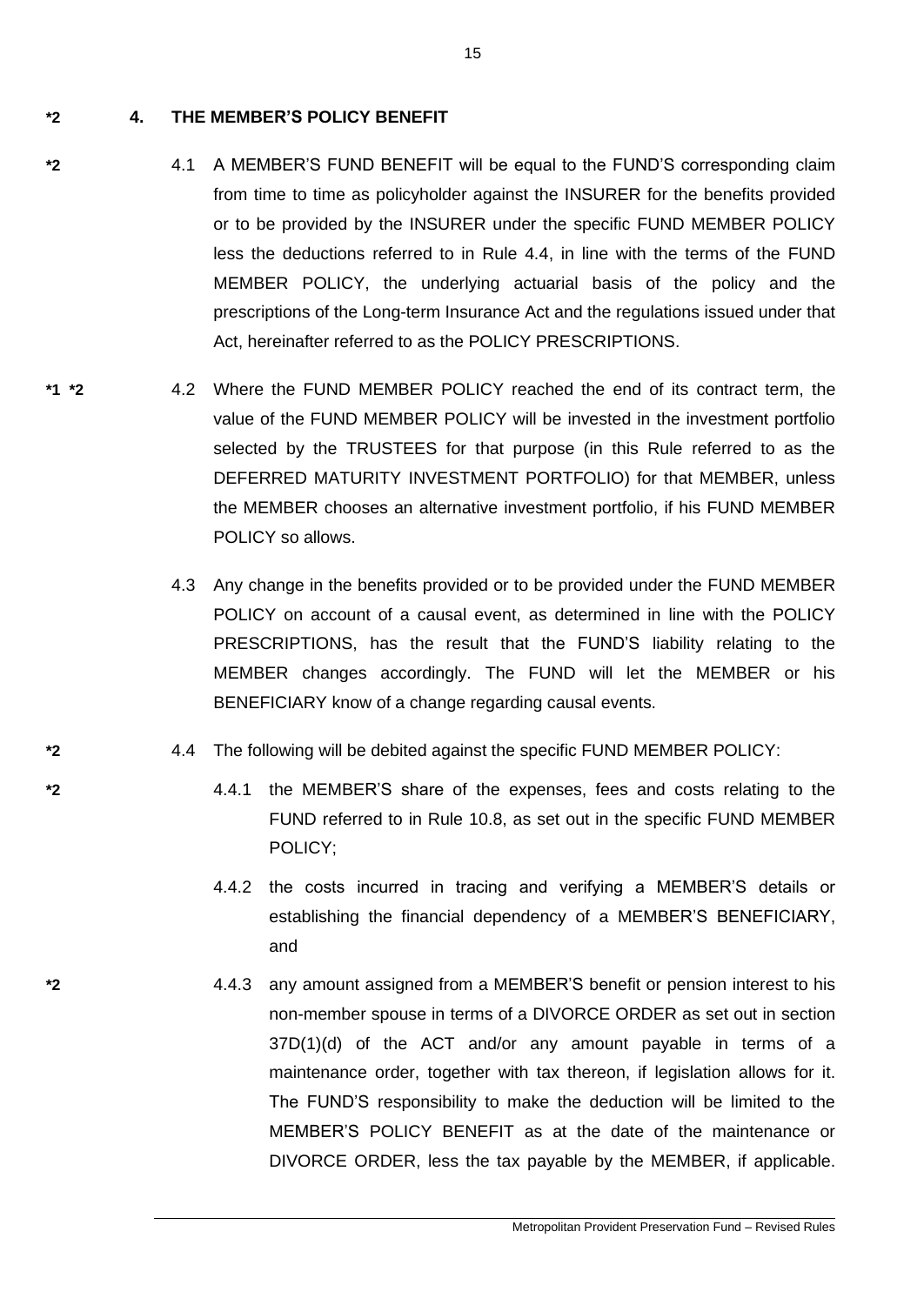The amount deducted will be invested in the INSURER'S bank account until the date it is paid.

- 
- **\*2** 4.5 If a MEMBER'S POLICY BENEFIT is lower than the minimum amount determined by the TRUSTEES from time to time, the FUND may appropriate that POLICY BENEFIT to cover the deductions referred to in Rule 4.4 in respect of that MEMBER, whereupon the MEMBER'S membership of the FUND will come to an end.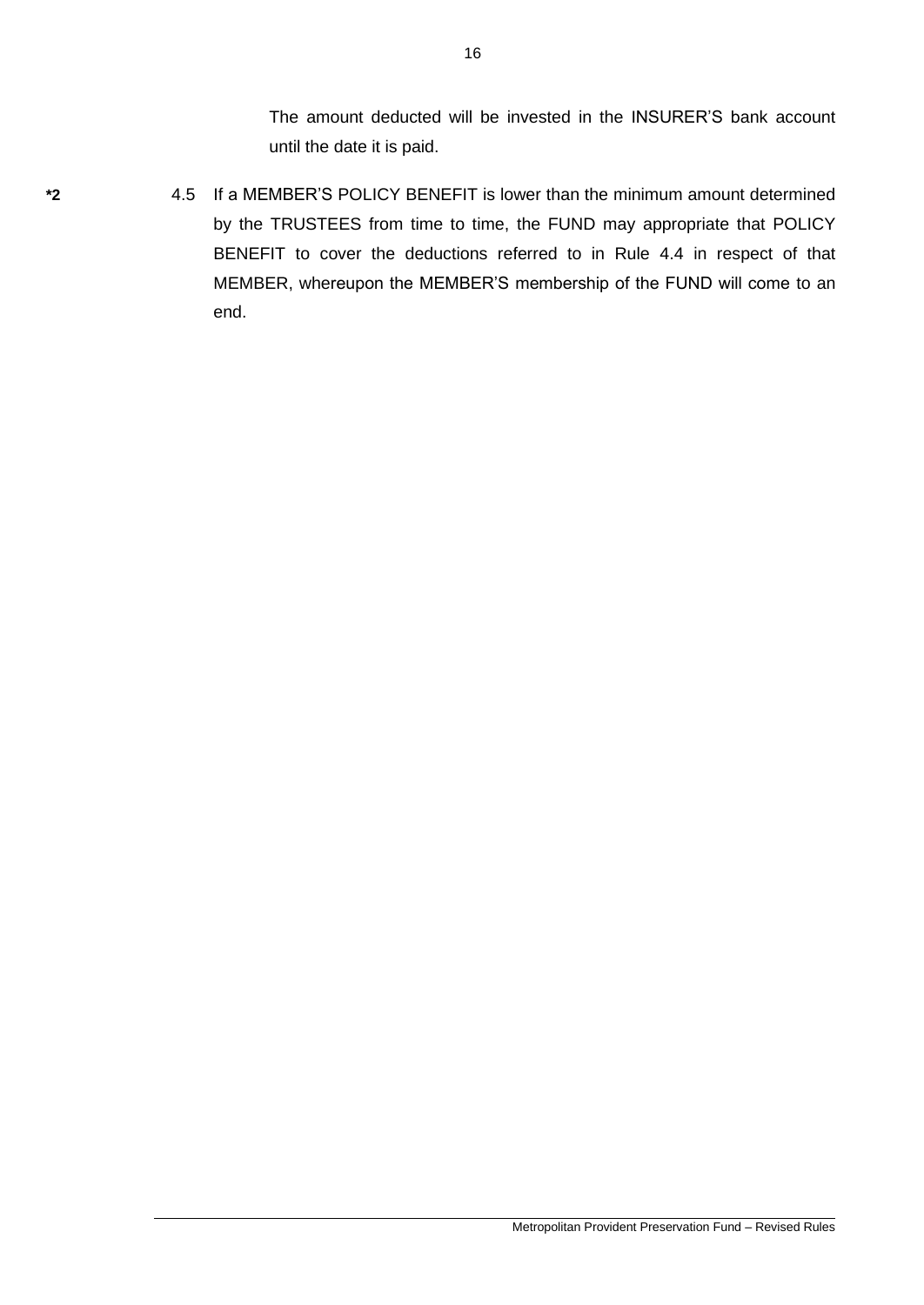### **5. THE MEMBER'S BENEFITS**

## **5.1 Retirement**

### **5.1.1 Normal retirement**

A MEMBER who retires on his RETIREMENT DATE will become entitled to his FUND BENEFIT.

### **\*2 5.1.2 Early retirement due to ill-health**

A MEMBER who becomes permanently incapable of carrying on his occupation due to sickness, accident, injury or incapacity through infirmity of body or mind may, by providing the TRUSTEES with acceptable medical evidence, retire from the FUND before his RETIREMENT DATE. He will then become entitled to his FUND BENEFIT.

## **\*2 5.1.3 Disinvestment of retirement benefit**

The FUND will start with the DISINVESTMENT PROCESS relating to the MEMBER'S POLICY BENEFIT as soon as possible after receiving the WITHDRAWAL NOTIFICATION.

### **\*3 5.1.4 Payment of retirement benefit**

- 5.1.4.1 The FUND will only pay the FUND BENEFIT once the BANK VERIFICATION has been completed and the FUND has received all the documents and other information relating to the MEMBER that are required to make payment.
- 5.1.4.2 After being given access to retirement benefits counselling as envisaged in the ACT, a MEMBER –
	- 5.1.4.2.1 may take his full VESTED BENEFIT as a lump sum;
	- 5.1.4.2.2 may take up to one-third of his NON-VESTED BENEFIT as a lump sum, and
	- 5.1.4.2.3 must use the balance of the FUND BENEFIT, subject to the *de minimis* amount prescribed in the Income Tax Act, to purchase an annuity (including a living annuity), a combination of annuities or a combination of types of annuities in the MEMBER'S name from one or more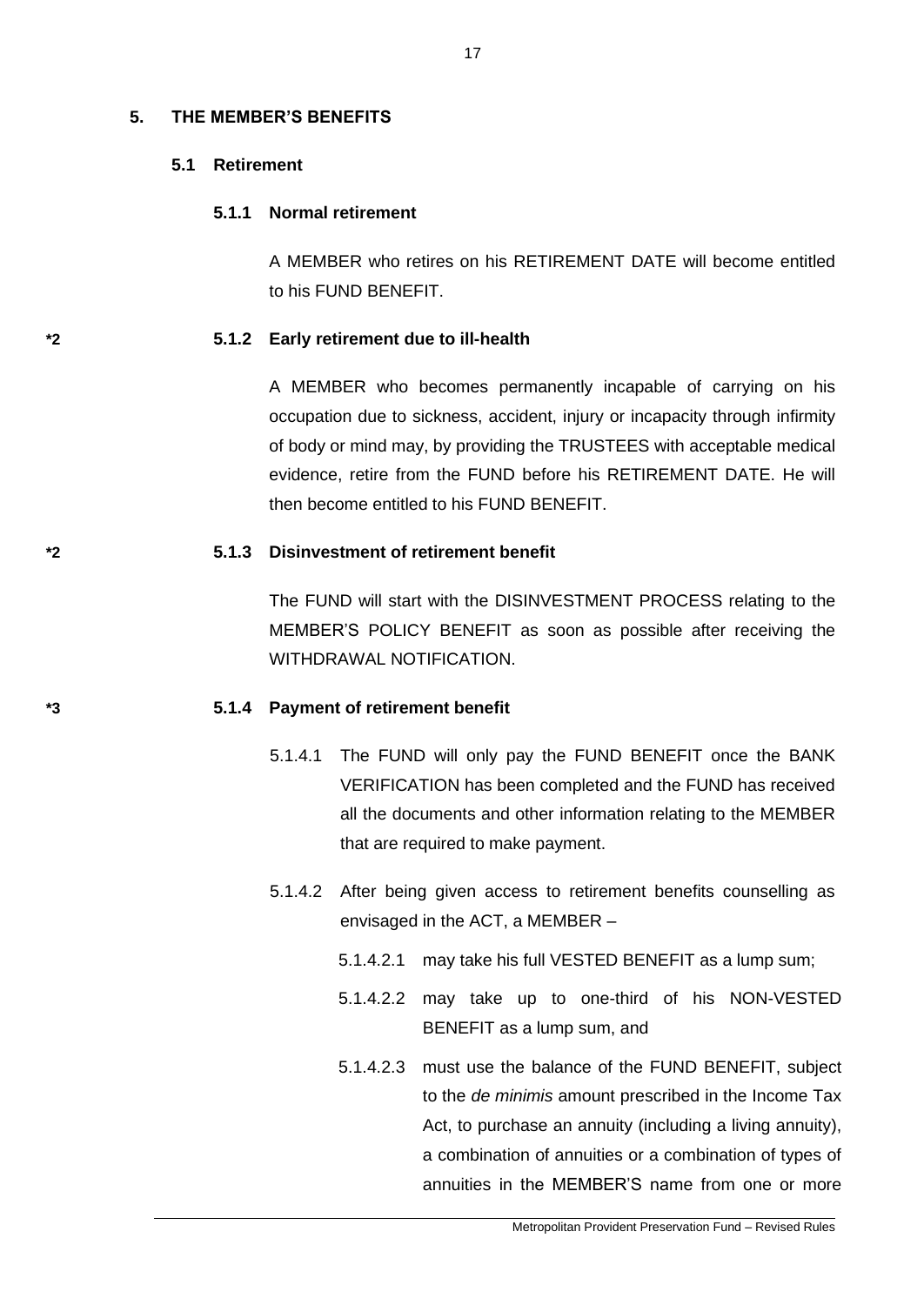INSURERS, chosen from the range of annuities selected by the TRUSTEES or alternative annuities chosen by the MEMBER.

- 5.1.4.3 An annuity referred to in Rules 5.1.4.2.3 must be compulsory, non-commutable, payable for and based on the lifetime of the MEMBER or the value of retirement interest, if applicable, and may not be transferred, assigned, reduced, hypothecated or attached by creditors as contemplated by the provisions of sections 37A and 37B of the ACT.
- 5.1.4.4 If a MEMBER chooses to purchase more than one annuity, the amount to purchase each annuity may not be less than the de minimis amount prescribed in the Income Tax Act.
- 5.1.4.5 The MEMBER must inform the FUND of his choice on this matter in writing at the time of his WITHDRAWAL NOTIFICATION.
- 5.1.4.6 As soon as the INSURER has received the cash consideration for the purchase of the annuity referred to in Rule 5.1.4.2.3 and has received the relevant information to make payment possible, and the FUND has paid the balance of the MEMBER'S FUND BENEFIT to the MEMBER, that MEMBER'S membership of the FUND will end. The FUND will then have no further responsibility relating to the MEMBER and neither the MEMBER nor his BENEFICIARIES will be able to make any further claim against the FUND. The INSURER from whom the MEMBER bought the annuity will be solely liable and responsible for the payment of the annuity.
- 5.1.4.7 The FUND will apply for a tax directive as soon as possible after the later of the finalisation of the DISINVESTMENT PROCESS relating to the MEMBER'S POLICY BENEFIT and receipt of instructions with regards to how much of the benefit should be paid as a lump sum.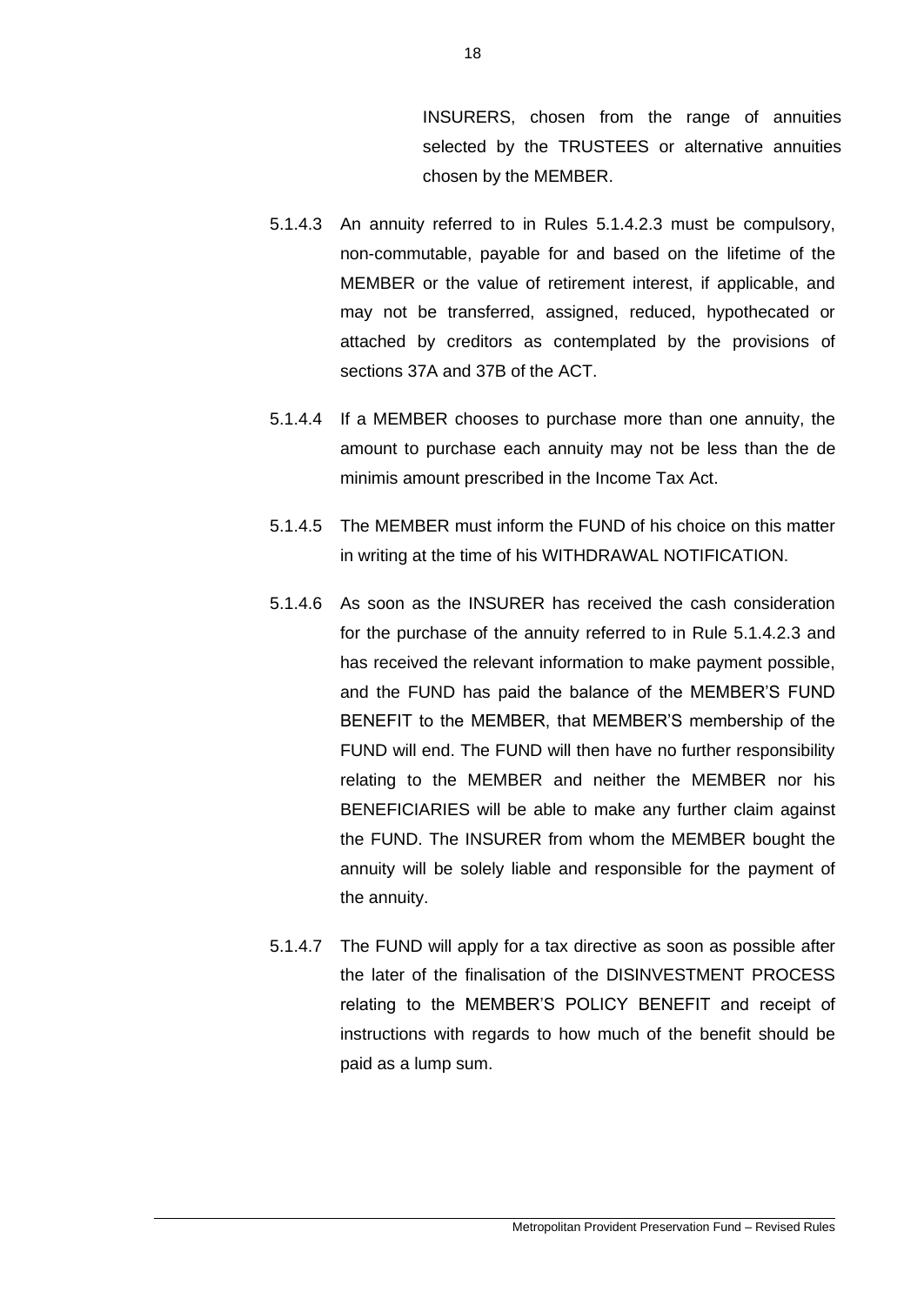- 5.1.4.8 When the FUND receives the tax directive, it will
	- 5.1.4.8.1 deduct the tax from the retirement benefit and pay it to the COMMISSIONER as soon as possible, and
	- 5.1.4.8.2 pay the remaining FUND BENEFIT as soon as possible after receipt of the tax directive, subject to Rule 5.1.4.1.
- 5.1.4.9 Where the COMMISSIONER asks that the MEMBER contact the COMMISSIONER'S office, the FUND will pass that message on to the MEMBER and any further action on the payment of the benefit will be postponed until the MEMBER has resolved this issue with the COMMISSIONER. If the MEMBER does not manage to resolve his tax issues with the COMMISSIONER within 6 months from the date on which the FUND received the tax directive, the FUND will reinstate his POLICY BENEFIT. His benefit will be invested in the investment portfolio selected by the TRUSTEES for this purpose, unless the MEMBER requests otherwise. The FUND will start with the DISINVESTMENT PROCESS relating to the MEMBER'S POLICY BENEFIT within 7 DAYS of receiving confirmation that the MEMBER'S tax affairs have been resolved and the provisions of Rules 5.1.4.7 and 5.1.4.8 will apply.

### **\*2 \*3 5.1.5 Transfer of ownership of FUND MEMBER POLICY**

The FUND may transfer ownership of the FUND MEMBER POLICY to the MEMBER if the MEMBER requested it. The FUND will first buy the annuity as referred to in Rule 5.1.4.2.3 and deduct the required tax on the lump sum benefit from the value of the FUND MEMBER POLICY, whereafter it will transfer ownership of the FUND MEMBER POLICY to the MEMBER.

## **5.2 Withdrawal**

## **5.2.1 Withdrawal benefit**

5.2.1.1 Subject to Rule 5.2.1.3, a MEMBER may, before he reaches his RETIREMENT DATE, make one withdrawal from his FUND BENEFIT. This one withdrawal applies separately to each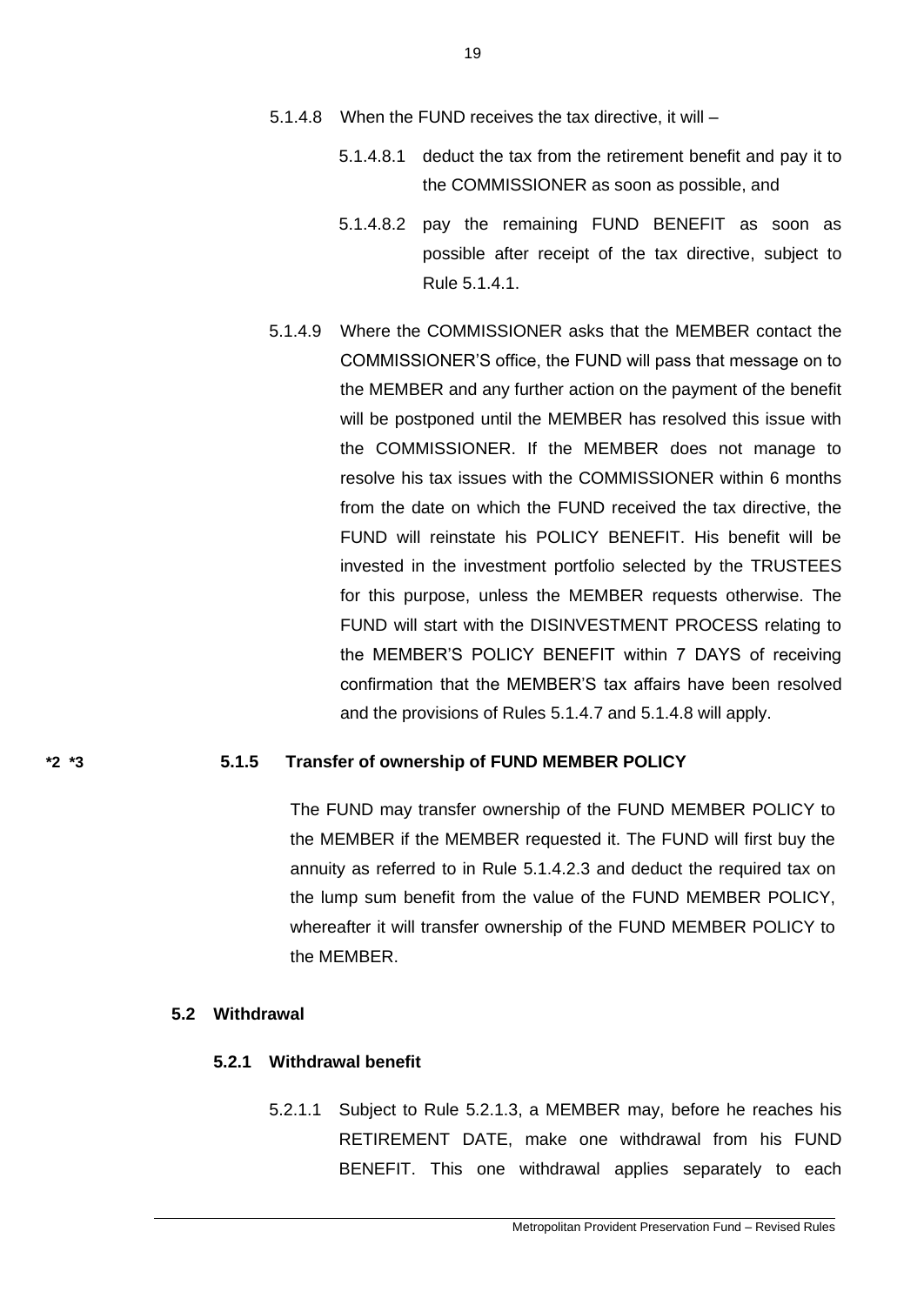TRANSFER AMOUNT and may be equal to the whole of the MEMBER'S FUND BENEFIT or only a part thereof.

- **\*2** 5.2.1.2 A MEMBER who emigrated from South Africa or ceased to be a South African tax resident for at least three consecutive years as contemplated in paragraph (c)(ii)(aa) of the definition of "provident preservation fund" in section 1(1) of the Income Tax Act, or departed from South Africa at the expiry of a visa as contemplated in paragraph (c)(ii)(bb) of the definition of "provident preservation fund" in section 1(1) of the Income Tax Act, may elect to have his FUND BENEFIT, or the balance thereof if he has already made a pre-retirement withdrawal under Rule 5.2.1.1, paid to him before he reaches his RETIREMENT DATE.
- **\*3** 5.2.1.3 The provisions of Rule 5.2.1.1 will not apply to a MEMBER who transferred his retirement benefit from an APPROVED PENSION FUND, APPROVED PROVIDENT FUND or APPROVED PRESERVATION FUND as referred to in Rule 7.3.3.

### **\*2 5.2.2 Disinvestment of withdrawal benefit**

The FUND will start with the DISINVESTMENT PROCESS relating to the MEMBER'S POLICY BENEFIT as soon as possible after receiving the WITHDRAWAL NOTIFICATION.

### **5.2.3 Payment of withdrawal benefit**

- 5.2.3.1 The FUND will only pay the withdrawal benefit once the BANK VERIFICATION has been completed and the FUND has received all the documents and other information relating to the MEMBER that are required to make payment.
- **\*3** 5.2.3.2 Withdrawal benefits will be paid as a lump sum. Subject to the requirements of the COMMISSIONER and the Income Tax Act, a MEMBER who withdraws has the following choices:
	- 5.2.3.2.1 take his whole withdrawal benefit as a lump sum;
	- 5.2.3.2.2 transfer his whole withdrawal benefit to an APPROVED FUND or an APPROVED RETIREMENT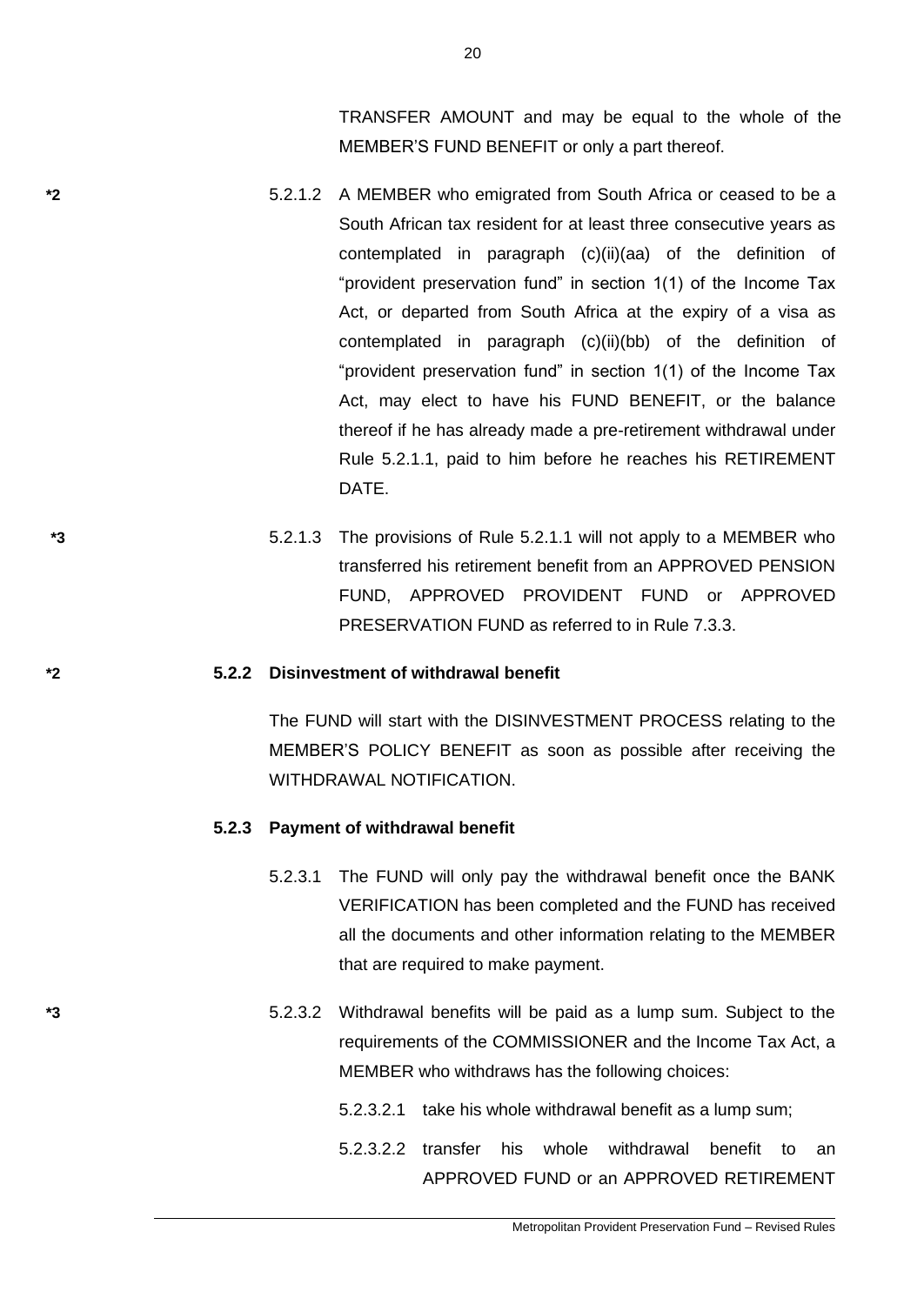ANNUITY FUND, or

- 5.2.3.2.3 take a portion of his withdrawal benefit as a lump sum and transfer the balance to an APPROVED FUND or an APPROVED RETIREMENT ANNUITY FUND.
- 5.2.3.3 In order to determine the accrual date for purposes of the Income Tax Act, the following dates will be considered to be the date on which the MEMBER made an election to have the benefit paid to him:
	- 5.2.3.3.1 the date on which the FUND receives the confirmation of the MEMBER'S election to have the benefit paid to him;
	- 5.2.3.3.2 the date on which the FUND receives the WITHDRAWAL NOTIFICATION, and
	- 5.2.3.3.3 the MEMBER'S actual withdrawal date.
- 5.2.3.4 Once the FUND has paid a withdrawal benefit or transferred it to another fund, the FUND will have no further liability in respect of the MEMBER. Where the withdrawal benefit has been transferred to another fund, it will be the sole responsibility of that fund to pay the benefit.
- **\*2** 5.2.3.5 The FUND will apply for a tax directive as soon as possible after the later of finalisation of the DISINVESTMENT PROCESS relating to the MEMBER'S POLICY BENEFIT and receipt of instructions with regards to how much of the benefit should be paid as a lump sum.
	- 5.2.3.6 When the FUND receives the tax directive, it will
		- 5.2.3.6.1 deduct the tax from the withdrawal benefit and pay it to the COMMISSIONER as soon as possible, and
- **\*2** 5.2.3.6.2 pay the remaining FUND BENEFIT as soon as possible after receipt of the tax directive, subject to Rule 5.2.3.1.
- **\*2** 5.2.3.7 Where the COMMISSIONER asks that the MEMBER contact the COMMISSIONER'S office, the FUND will pass that message on to the MEMBER and any further action on the payment of the benefit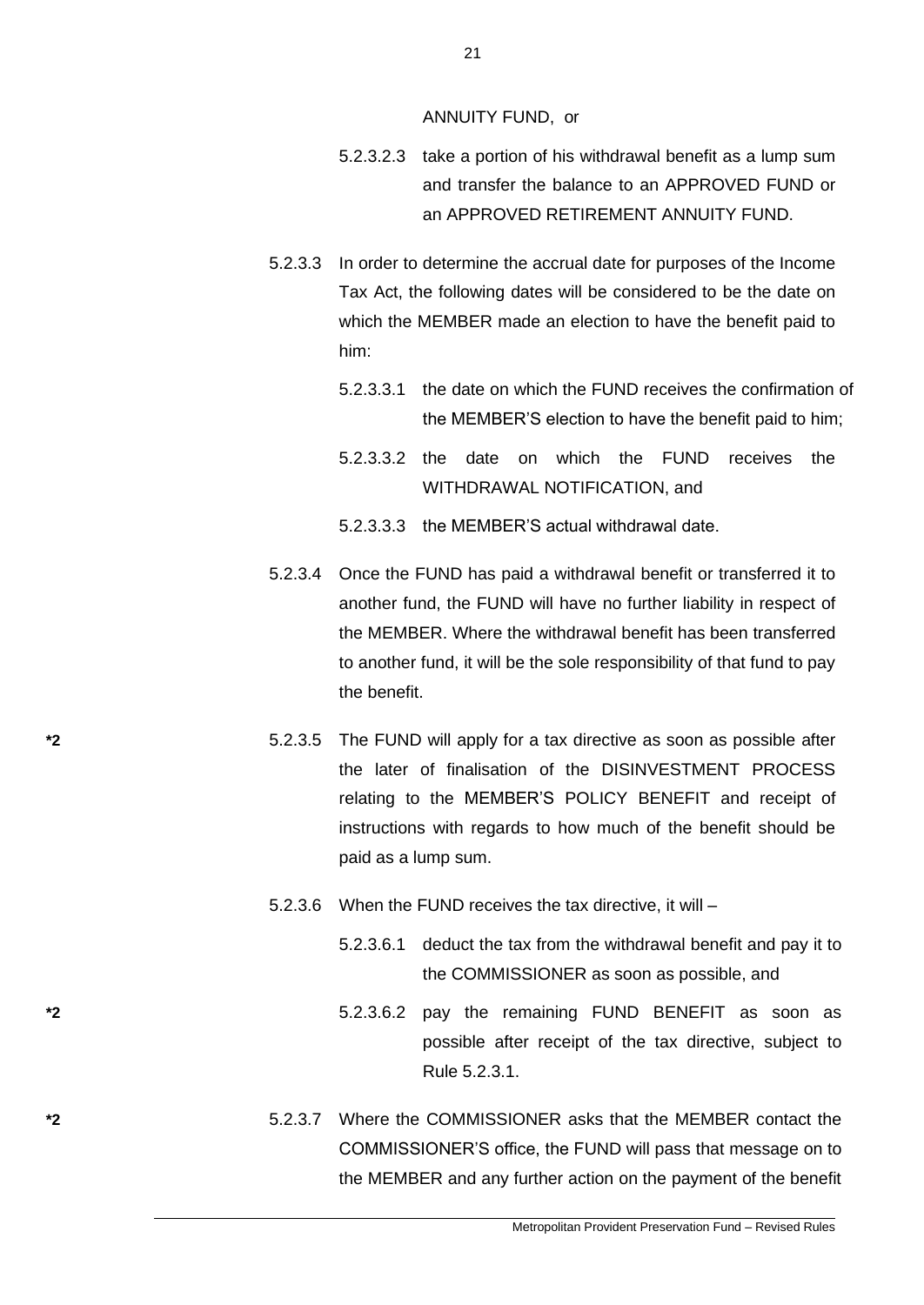will be postponed until the MEMBER has resolved this issue with the COMMISSIONER. If the MEMBER does not manage to resolve his tax issues with the COMMISSIONER within 6 months from the date on which the FUND received the tax directive, the FUND will reinstate his POLICY BENEFIT. His benefit will be invested in the investment portfolio selected by the TRUSTEES for this purpose, unless the MEMBER requests otherwise. The FUND will start with the DISINVESTMENT PROCESS relating to the MEMBER'S POLICY BENEFIT within 7 DAYS of receiving confirmation that the MEMBER'S tax affairs have been resolved and the provisions of Rules 5.2.3.5 and 5.2.3.6 will apply.

## **\*2 5.2.4 Cession of FUND MEMBER POLICY**

Instead of paying a withdrawal benefit to the MEMBER, the FUND may cede the FUND MEMBER POLICY to him, after complying with the legislative requirements for such cession.

### **5.3 Death**

### **5.3.1 Death benefit**

If a MEMBER dies, the FUND will pay his FUND BENEFIT.

### **\*2 5.3.2 Disinvestment of death benefit**

The FUND will start with the DISINVESTMENT PROCESS relating to the MEMBER'S POLICY BENEFIT as soon as possible after receiving the WITHDRAWAL NOTIFICATION.

### **5.3.3 Payment of death benefit**

- **\*2** 5.3.3.1 The TRUSTEES must decide on the distribution of the MEMBER'S FUND BENEFIT, following the provisions of section 37C of the ACT.
	- 5.3.3.2 A BENEFICIARY becomes entitled to a MEMBER'S death benefit on the date of the finalisation of the TRUSTEES' resolution on how the death benefit must be distributed. A BENEFICIARY becomes entitled to a MEMBER'S death benefit on the date of the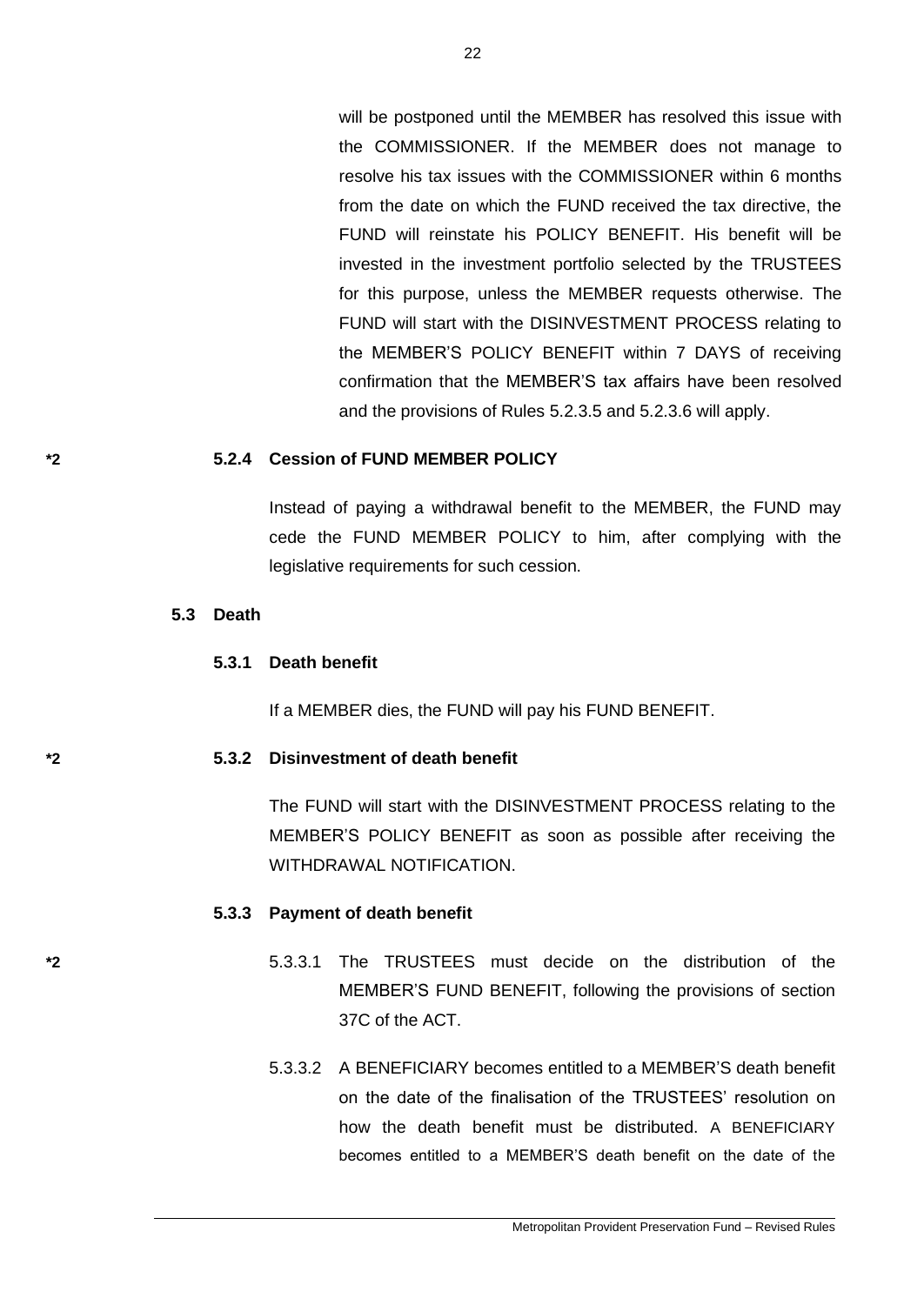finalisation of the TRUSTEES' resolution on how the death benefit must be distributed.

- **\*2** 5.3.3.3 The FUND will pay the FUND BENEFIT once the FUND has received all the documents and other information that are required to make payment and after the BANK VERIFICATION has been completed.
- **\*2 \*3** 5.3.3.4 The FUND will pay the FUND BENEFIT as a lump sum. If any of the BENEFICIARIES want the FUND BENEFIT or a part thereof to be used to purchase an annuity in the BENEFICIARY'S name from one or more INSURERS, they must let the FUND know in writing within one calendar month from the date of the TRUSTEES' final resolution on the distribution of the FUND BENEFIT.
- **\*2 \*3** 5.3.3.5 As soon as the BENEFICIARY has purchased an annuity, the FUND will have no further responsibility relating to that BENEFICIARY. The INSURER from whom the BENEFICIARY purchased the annuity will be solely responsible for the payment of the annuity.
- **\*2** 5.3.3.6 The FUND will apply for a tax directive as soon as possible after the requirements as set out in Rules 5.3.3.3 and 5.3.3.4 have been met.
- **\*2** 5.3.3.7 When the FUND receives the tax directive, it will
	- 5.3.3.7.1 deduct the tax from the FUND BENEFIT and pay it to the COMMISSIONER as soon as possible, and
	- 5.3.3.7.2 pay the FUND BENEFIT as soon as possible after receipt of the tax directive, subject to Rule 5.3.3.4.
- **\*2** 5.3.3.8 Where the tax directive asks that the taxpayer contact the COMMISSIONER'S office, the FUND will pass that message on to the MEMBER'S BENEFICIARIES and/or the executor of the MEMBER'S estate and any further action on the payment of the benefit will be postponed until the BENEFICIARIES or the executor have sorted this out with the COMMISSIONER. If the MEMBER'S tax issues have not been resolved within 6 months

23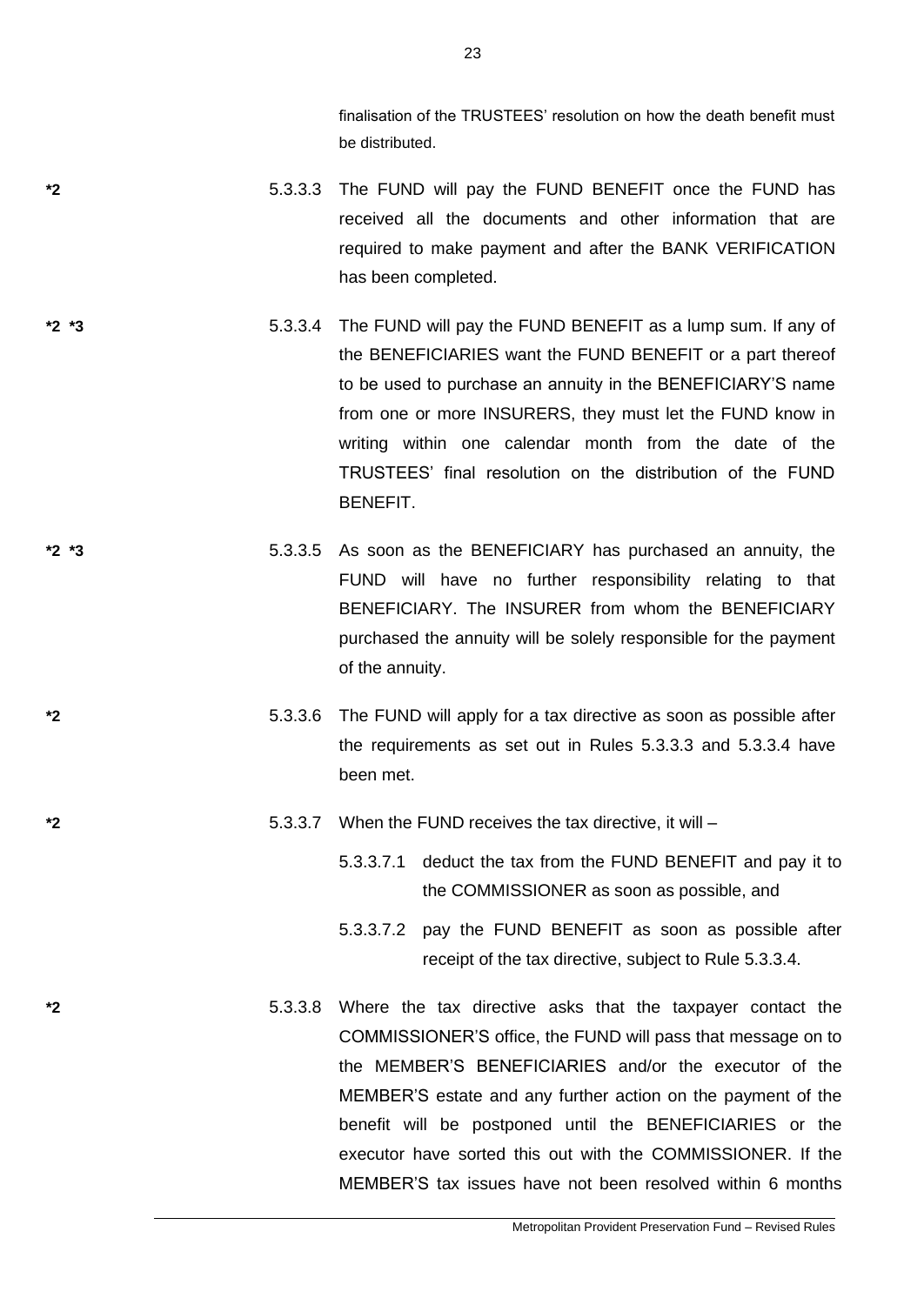from the date on which the FUND received the tax directive, the FUND will reinstate the MEMBER'S POLICY BENEFIT. His benefit will be invested in the investment portfolio selected by the TRUSTEES for this purpose. The FUND will start with the DISINVESTMENT PROCESS relating to the MEMBER'S POLICY BENEFIT within 7 DAYS of receiving confirmation that the MEMBER'S tax affairs have been resolved and the provisions of Rules 5.3.3.6 and 5.3.3.7 will apply.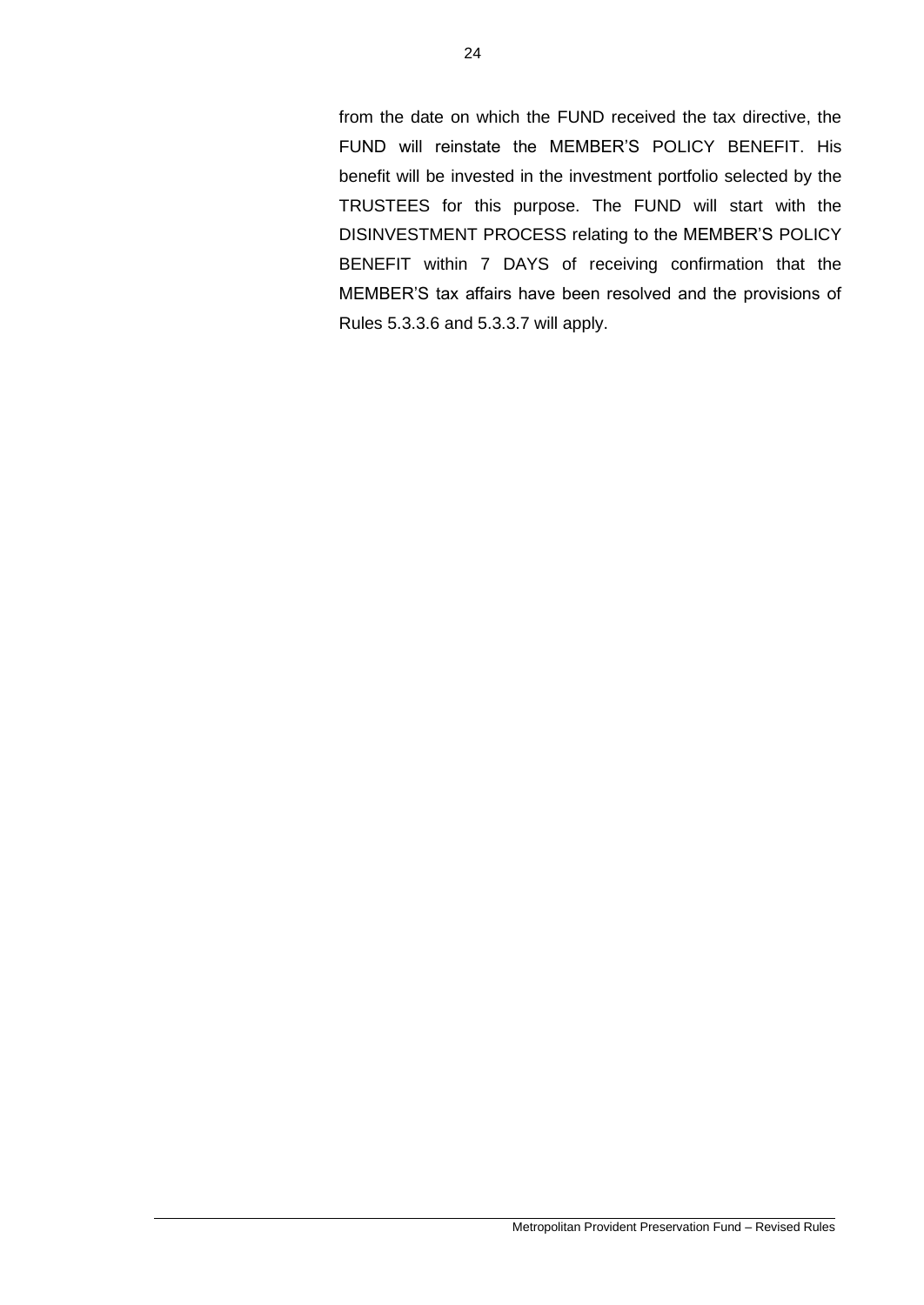# **6. GENERAL PROVISIONS REGARDING BENEFITS**

# **6.1 The duty of the person who claims**

Any person entitled to a benefit from the FUND must supply the FUND with –

6.1.1 acceptable proof of his age and identity, if the FUND asks for it, and

6.1.2 such other information as the FUND may reasonably request,

before the FUND will pay the benefit.

# **6.2 Benefits cannot be transferred**

A MEMBER or his BENEFICIARY cannot hand over, encumber, pledge, cede or alienate a benefit under the FUND, except as permitted by the ACT.

# **6.3 Benefits cannot be reduced**

The prohibitions about the reduction of a benefit as set out in section 37A of the ACT apply to a benefit and a right to a benefit in terms of these RULES.

# **6.4 Deduction from benefit**

The FUND may make any deduction from a benefit that is permitted by the ACT.

## **6.5 How and where the FUND will pay a benefit**

- 6.5.1 The ADMINISTRATOR will pay a benefit to the MEMBER or BENEFICIARY entitled to it by way of electronic funds transfer (EFT) into the bank account of the MEMBER or BENEFICIARY as specified by the MEMBER or the BENEFICIARY, as the case may be. Where a MEMBER or BENEFICIARY provides sufficient proof that he is not able to open a bank account, the ADMINISTRATOR will pay the benefit to the third party nominated by the MEMBER or BENEFICIARY to receive such payment on his behalf. Such payment shall be regarded as payment to the MEMBER or BENEFICIARY concerned.
- 6.5.2 This account must be held with a bank registered in the Republic of South Africa in terms of the Banks Act.
- 6.5.3 The FUND may make payment in another manner and on such terms as it may determine.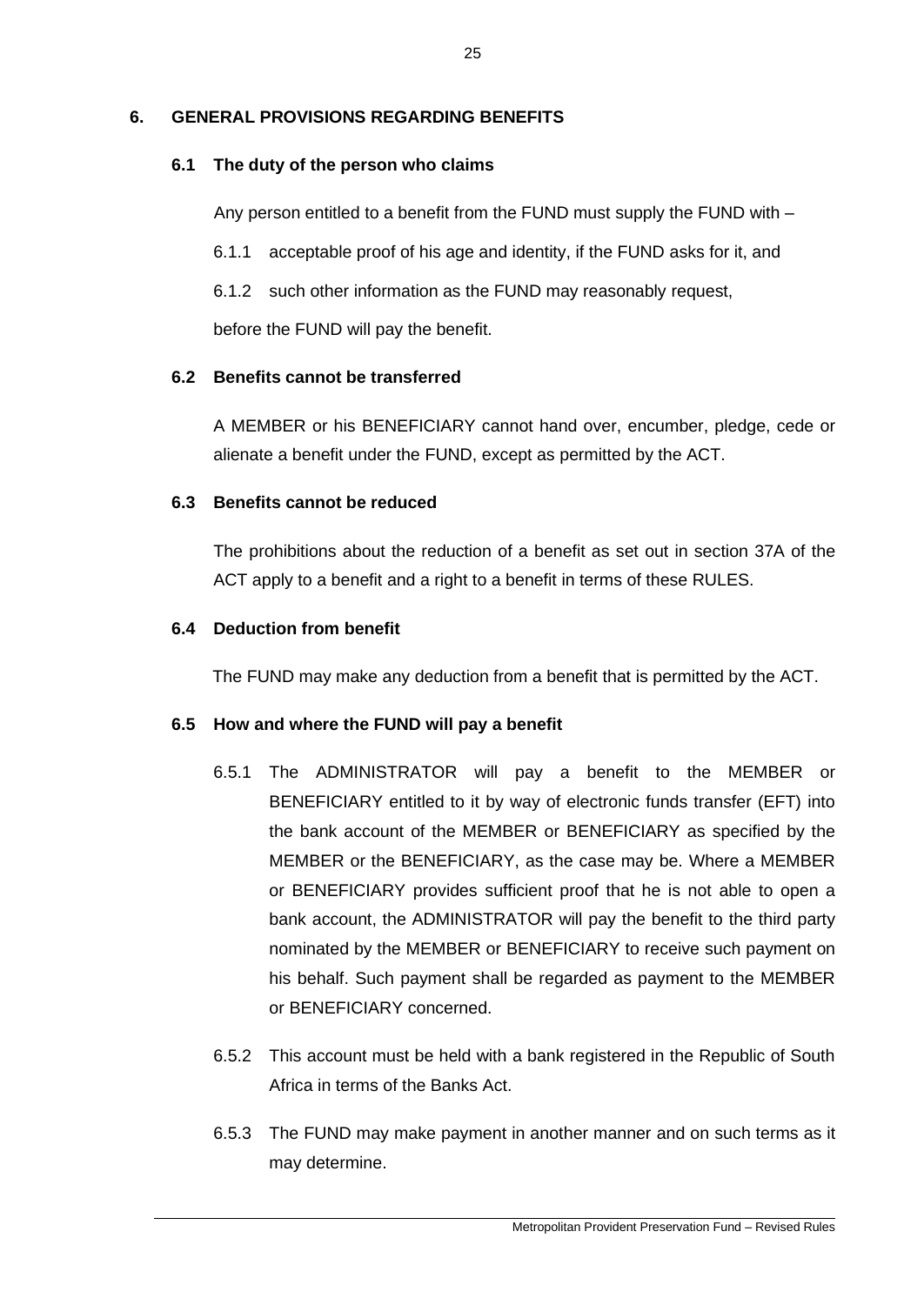6.5.4 Once the FUND has paid the benefit as set out above, the FUND will have no further responsibility relating to that MEMBER or BENEFICIARY.

### **6.6 Payment of benefit other than death benefit where the MEMBER dies**

Where a MEMBER who became entitled to -

- **\*2** 6.6.1 a withdrawal benefit under Rule 6.2 dies before the benefit has been paid to him, the benefit will be paid into his estate, or where he does not have an estate, into the UNCLAIMED BENEFITS FUND or the Guardian's Fund. Rule 5.3.2 and Rules 5.3.3.3 and 5.3.3.7 will apply, or
	- 6.6.2 a retirement benefit under Rule 5.1 dies before the benefit has been paid, this benefit will be dealt with in the following manner:
- **\*3** 6.6.2.1 If the MEMBER died before he has elected in writing to purchase an annuity, the FUND will pay the entire benefit into his estate as a death lump sum benefit and the provisions of Rule 6.6.1 will apply.
	- 6.6.2.2 If the MEMBER died after he has elected in writing to purchase a living annuity from an INSURER in his name, but before the living annuity has been purchased or the lump sum has been paid,
		- 6.6.2.2.1 and the MEMBER specified a specific amount or percentage to be paid as a lump sum, the FUND will pay that amount or percentage into his estate as a lump sum and the provisions of Rule 6.6.1 will apply;
		- 6.6.2.2.2 the FUND will purchase a living annuity with the remaining benefit from an INSURER as specified by the TRUSTEES, and
		- 6.6.2.2.3 the beneficiary of this living annuity will be the beneficiary as nominated by the MEMBER to receive his death benefit under the living annuity.
	- 6.6.2.3 If the MEMBER died after he has elected in writing to purchase a living annuity from an INSURER in his name, after the lump sum has been paid but before the living annuity has been purchased,

6.6.2.3.1 the FUND will purchase a living annuity with the remaining benefit from an INSURER as specified by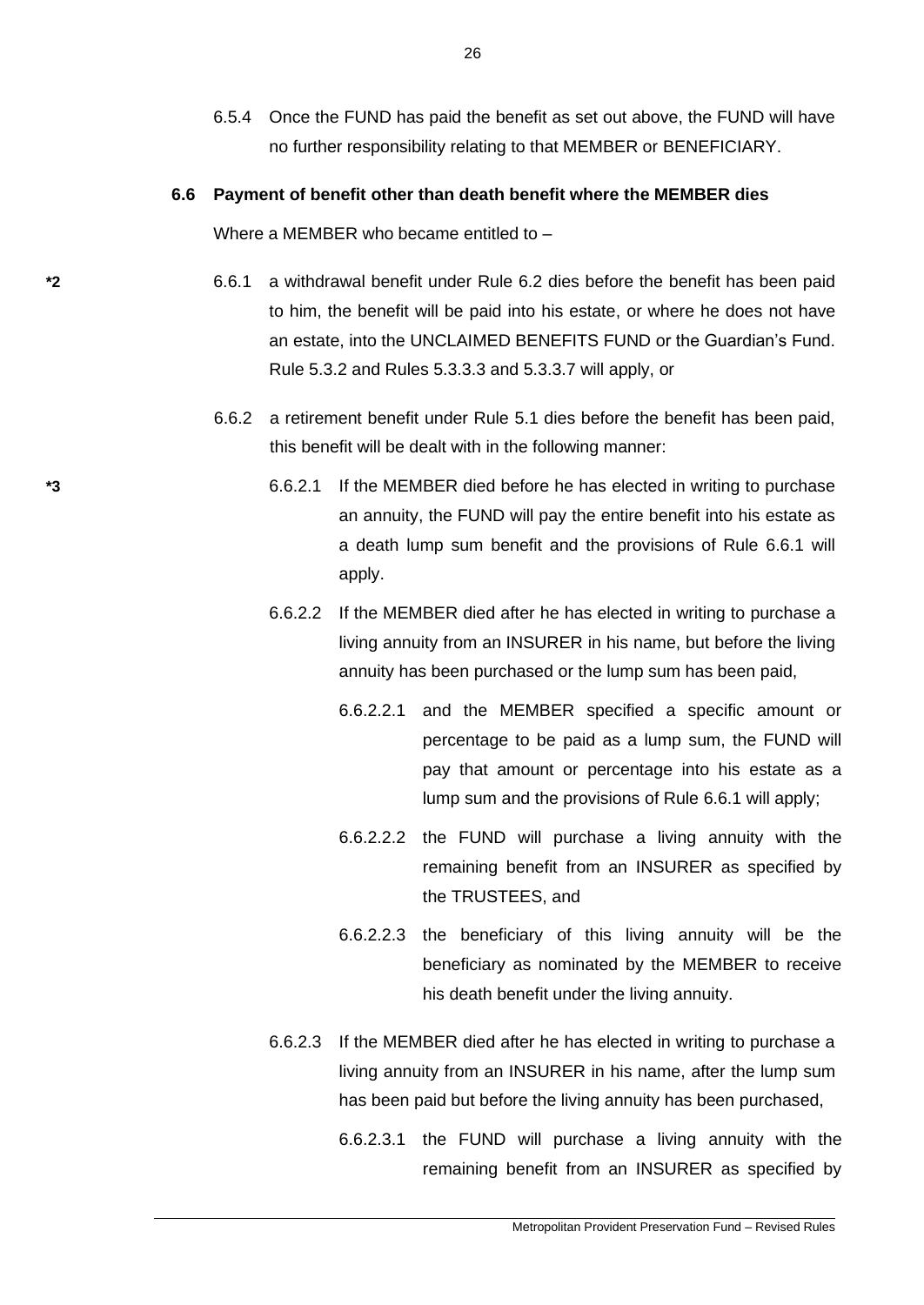the TRUSTEES, and

- 6.6.2.3.2 the beneficiary of this living annuity will be the beneficiary as nominated by the MEMBER to receive his death benefit under the living annuity.
- 6.6.2.4 If the MEMBER died after he has elected in writing to purchase a living annuity from an INSURER in his name, after the living annuity has been purchased but before the lump sum has been paid,
	- 6.6.2.4.1 and the MEMBER specified a specific amount or percentage to be paid as a lump sum, the FUND will pay that amount or percentage into his estate as a lump sum and the provisions of Rule 6.6.1 will apply, and
	- 6.6.2.4.2 the FUND will pay the remaining benefit into the living annuity that has been purchased.
- 6.6.2.5 If the MEMBER died after he has elected in writing to purchase an annuity other than a living annuity from an INSURER in his name, but before that annuity has been purchased or the lump sum has been paid,
	- 6.6.2.5.1 and the MEMBER specified a specific amount or percentage to be paid as a lump sum, the FUND will pay that amount or percentage into his estate as a lump sum and the provisions of Rule 6.6.1 will apply;
	- 6.6.2.5.2 the FUND will purchase a living annuity with the remaining benefit from an INSURER as specified by the TRUSTEES, and
	- 6.6.2.5.3 the beneficiary of this living annuity will be the beneficiary as nominated by the MEMBER to receive his death benefit under the annuity as referred to in Rule 6.6.2.5 above.
- 6.6.2.6 If the MEMBER died after he has elected in writing to purchase an annuity other than a living annuity from an INSURER in his name, after the lump sum has been paid but before the annuity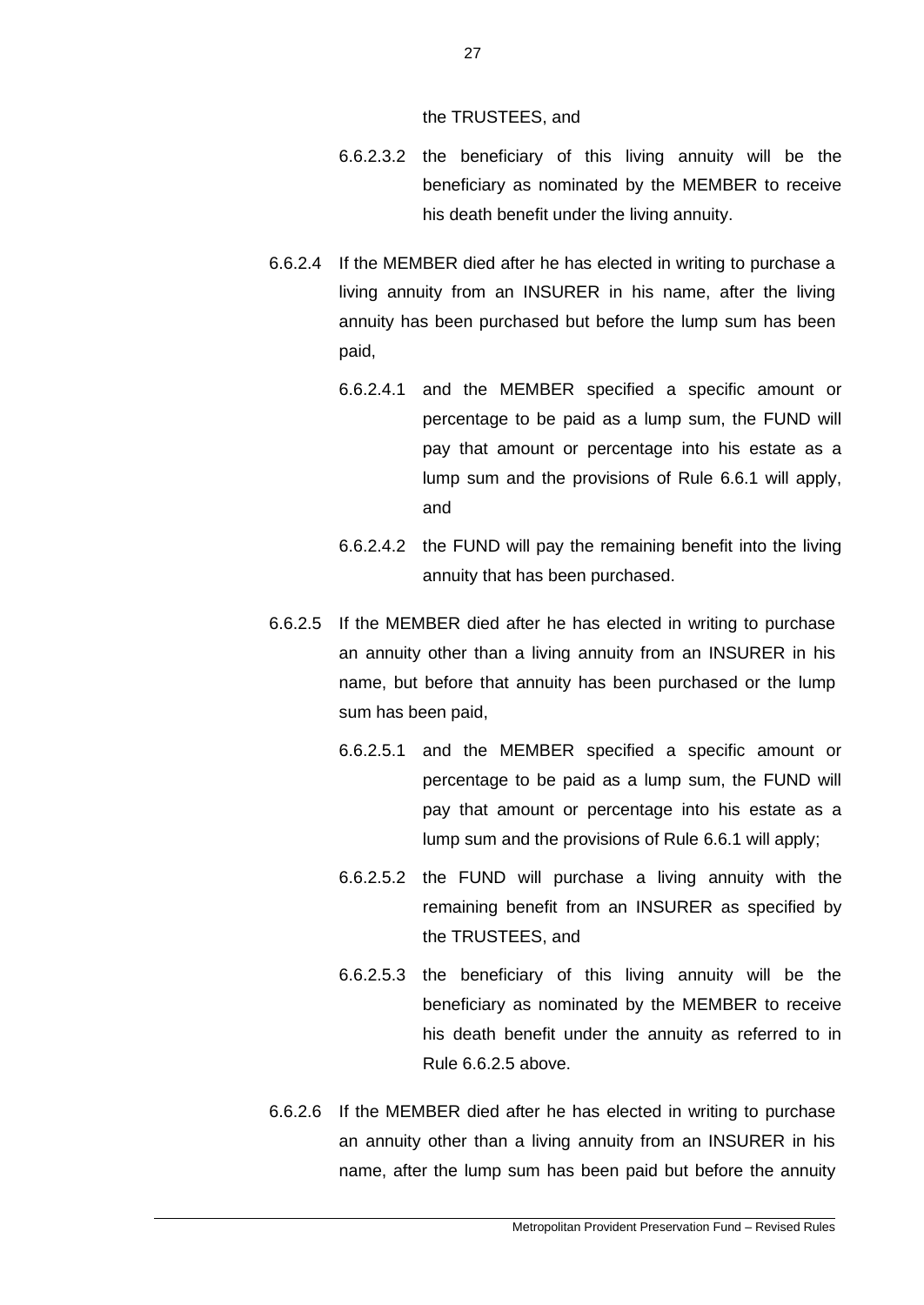has been purchased,

- 6.6.2.6.1 the FUND will purchase a living annuity with the remaining benefit from an INSURER as specified by the TRUSTEES, and
- 6.6.2.6.2 the beneficiary of this living annuity will be the beneficiary as nominated by the MEMBER to receive his death benefit under the living annuity.
- 6.6.2.7 If the MEMBER died after he has elected in writing to purchase an annuity other than a living annuity from an INSURER in his name, after the annuity has been purchased but before the lump sum has been paid, the FUND will pay the entire benefit into his estate as a death lump sum benefit and the provisions of Rule 6.6.1 will apply.

# **6.7 Payment of benefit to third party for the benefit of the MEMBER or BENEFICIARY**

- 6.7.1 If the TRUSTEES have good reason to believe that a MEMBER or BENEFICIARY entitled to benefits in terms of the RULES is –
	- 6.7.1.1 not responsible for his actions or incapable of managing his own affairs due to disease, psychiatric disorder or defect;.
	- 6.7.1.2 addicted to the any drugs or intoxicating liquors or otherwise of intemperate habits;
	- 6.7.1.3 a prodigal, or
	- 6.7.1.4 failing or has failed on account of imprisonment, desertion or any other cause to support persons dependent upon him for maintenance,

they may direct that the benefits payable to that MEMBER or BENEFICIARY be paid in whole or in part to a guardian, curator or trustee or to a beneficiary fund as defined in the ACT for the benefit of the MEMBER or BENEFICIARY.

6.7.2 The TRUSTEES will give notice of their intention to act under Rule 6.7.1 to the MEMBER, BENEFICIARY or their representative and give them an opportunity to present relevant factors to convince them to the contrary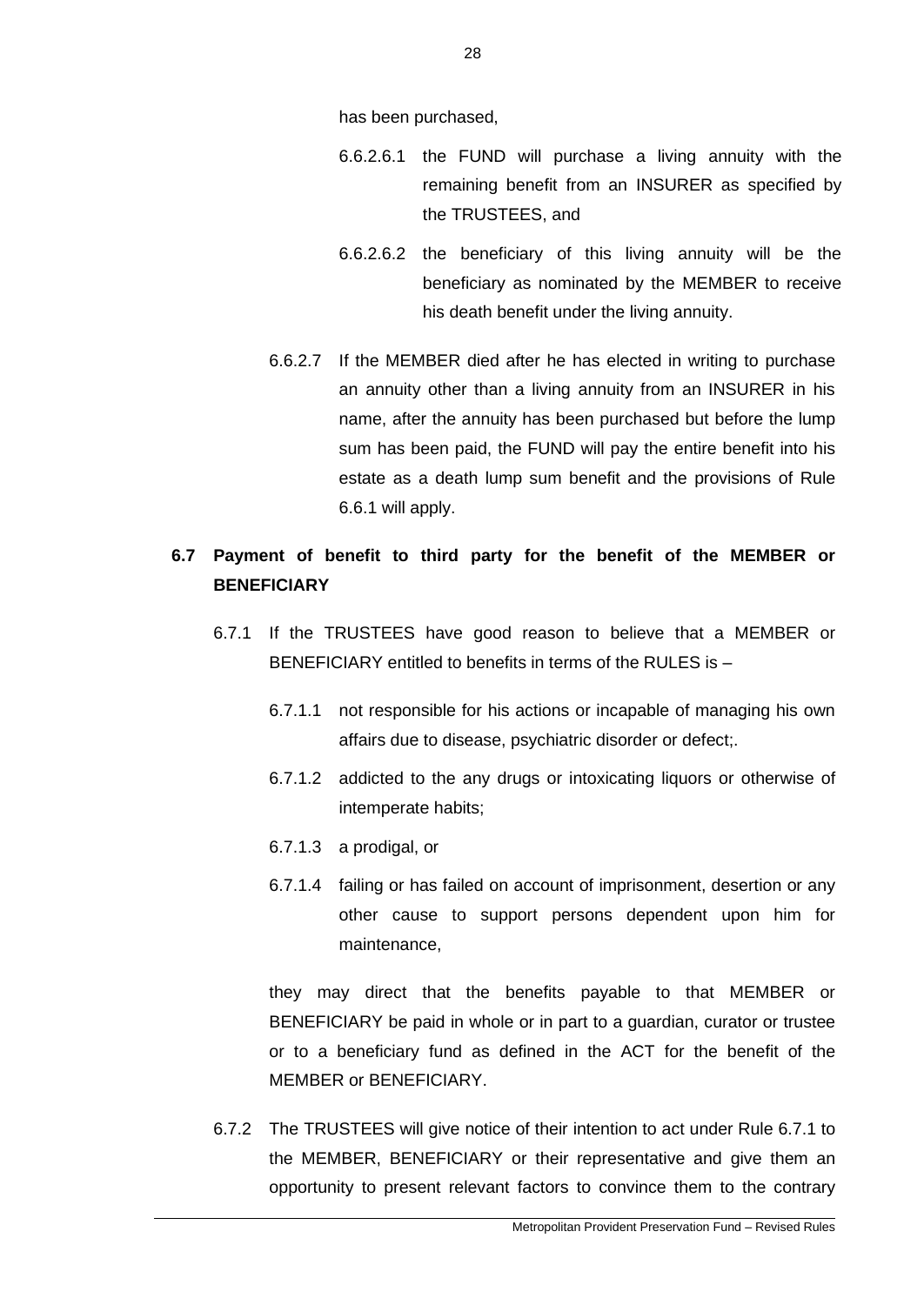within a specified period.

# **6.8 Unclaimed benefits**

.

The TRUSTEES may at any time decide to transfer any unclaimed benefit as defined in the ACT to the UNCLAIMED BENEFITS FUND or any other fund established by law or in terms of the ACT to receive unclaimed benefits. Once the FUND has transferred an unclaimed benefit to another fund, it will be the sole responsibility of that fund to pay the benefit and the FUND will have no further liability towards the MEMBER or his BENEFICIARIES in respect of that benefit.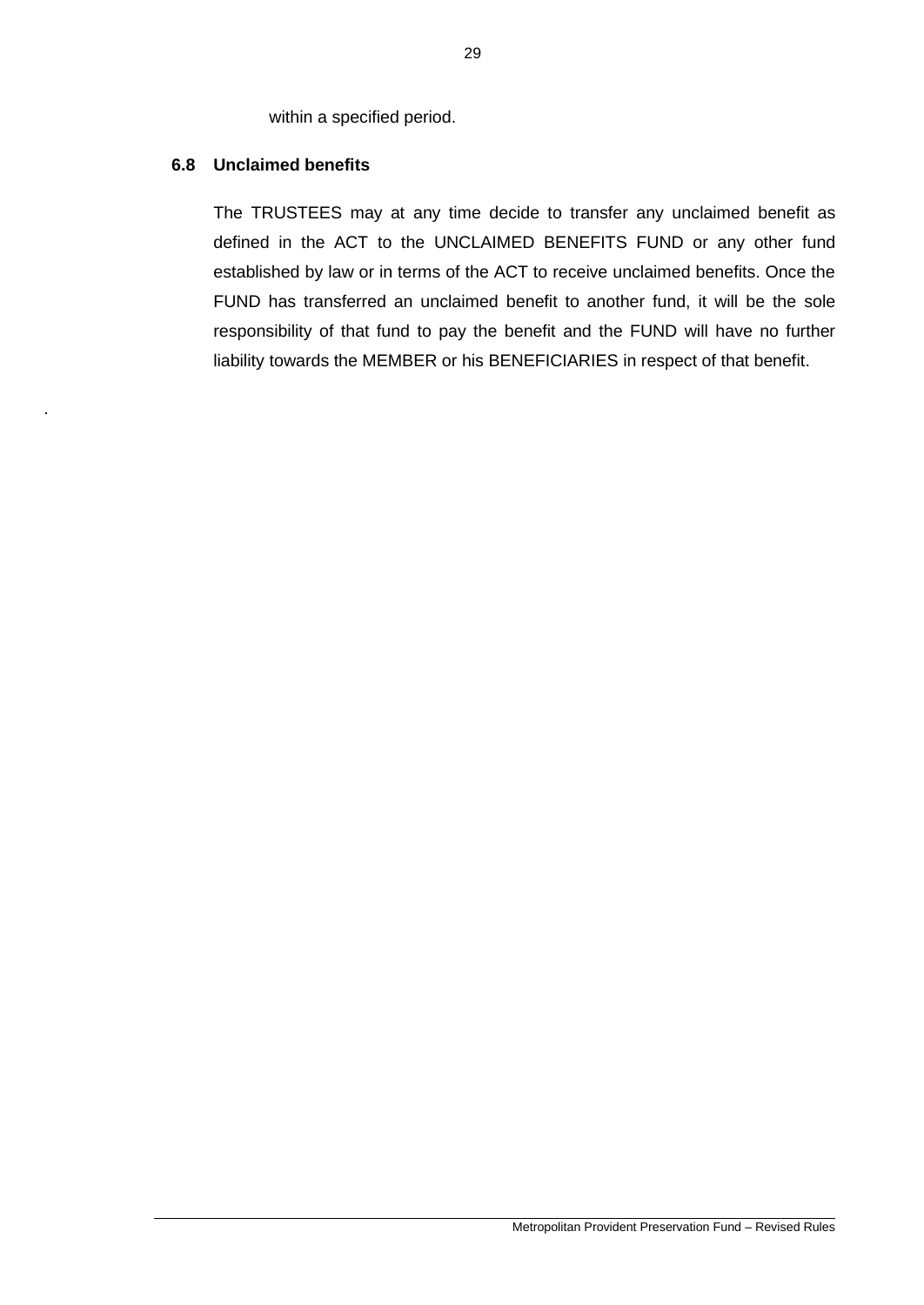# **7. TRANSFERS TO OR FROM THE FUND**

# **7.1 The TRUSTEES can allow transfers**

The TRUSTEES can allow a MEMBER to transfer to or from the FUND, in line with section 14 of the ACT.

# **\*2 7.2 Transfers from the FUND**

- 7.2.1 On the request of a MEMBER and subject to legislative requirements and the conditions laid down by the TRUSTEES, the MEMBER can transfer his benefit or a portion thereof from the FUND to an APPROVED FUND or an APPROVED RETIREMENT ANNUITY FUND.
- 7.2.2 The FUND will start with the DISINVESTMENT PROCESS relating to the MEMBER'S POLICY BENEFIT as soon as possible after receiving the AUTHORITY'S confirmation of approval of the transfer referred to in Rule 7.2.1 in terms of section 14 of the ACT, or, where such approval is not required, on receipt of the signed documents from the transferee fund.
- 7.2.3 The FUND will then apply for a tax directive as soon as possible after the finalisation of the DISINVESTMENT PROCESS relating to the MEMBER'S POLICY BENEFIT and pay a transfer value for the MEMBER to the receiving fund as soon as possible after receipt of the tax directive.
- 7.2.4 Once a MEMBER'S POLICY BENEFIT has been transferred, the FUND will have no further responsibility relating to the MEMBER. This responsibility will then lie with the fund to which the MEMBER'S POLICY BENEFIT has been transferred.
- 7.2.5 A non-member spouse as defined in the ACT who is entitled to a portion of a MEMBER'S pension interest in terms of a DIVORCE ORDER that has to be deducted from the MEMBER'S POLICY BENEFIT, can choose to have that portion of the MEMBER'S POLICY BENEFIT transferred for his benefit to another APPROVED FUND or an APPROVED RETIREMENT ANNUITY FUND. The non-member spouse must inform the FUND of his choice in writing. The FUND will then transfer that portion of the MEMBER'S POLICY BENEFIT to the fund chosen by the non-member spouse, in line with legislative requirements.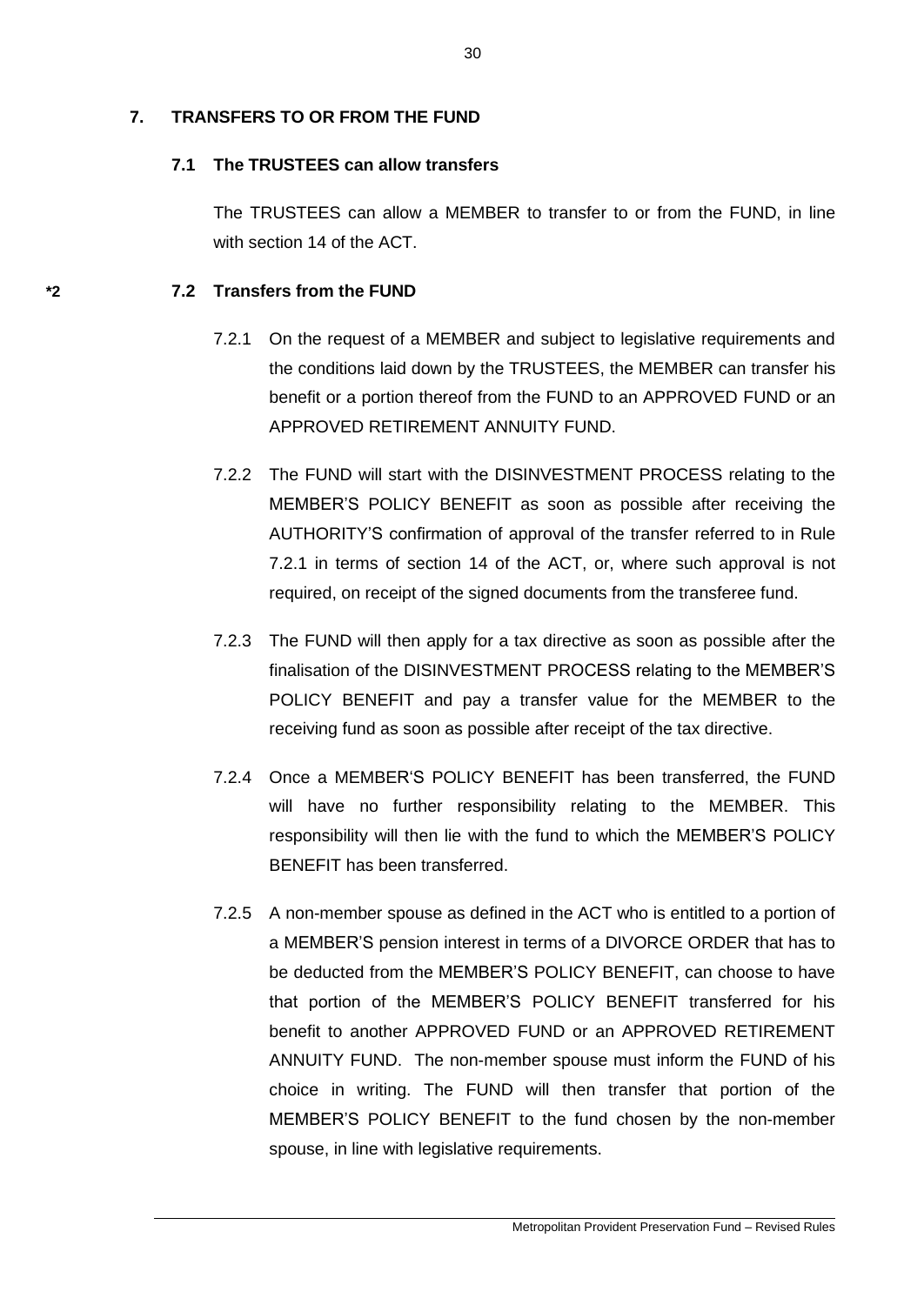## **\*2 7.3 Transfers to the FUND**

- 7.3.1 A person referred to in Rule 2.1.1 will have the option to transfer his benefit under an APPROVED PENSION FUND or an APPROVED PROVIDENT FUND to the FUND.
- 7.3.2 A person referred to in Rule 2.1.2 may elect to transfer his benefit under the other APPROVED PRESERVATION FUND to the FUND.
- **\*3** 7.3.3 A person referred to in Rule 2.1.3 may elect to transfer his retirement benefit under an APPROVED PENSION FUND, APPROVED PROVIDENT FUND, or APPROVED PRESERVATION FUND, to the FUND, subject to the provisions imposed by the COMMISSIONER.
	- 7.3.4 A person referred to in Rule 2.1.4 may elect to transfer the amount awarded to him in terms of a DIVORCE ORDER from an APPROVED PENSION FUND, APPROVED PROVIDENT FUND or APPROVED PRESERVATION FUND of which his former spouse is or was previously a member, to the FUND, for his benefit.
	- 7.3.5 The fund of which a person was a member before his transfer must pay a TRANSFER AMOUNT for the MEMBER in line with section 14 of the ACT to the FUND. The only amounts that may be taken off this TRANSFER AMOUNT are withdrawals and deductions allowed for in the Income Tax Act.

## **7.4 Investment of TRANSFER AMOUNT**

- 7.4.1 The FUND must invest the TRANSFER AMOUNT, plus, subject to Rule 7.5, the INTEREST earned while it was invested in the INSURER'S bank account, less any expenses relating to the transfer, to the MEMBER FUND POLICY concerned.
- **\*1** 7.4.2 Where the FUND has received the TRANSFER AMOUNT and the data required to invest the TRANSFER AMOUNT (in this Rule 7 referred to as the "MEMBER DATA"), but not a correct and valid written instruction as to how the TRANSFER AMOUNT should be invested, the FUND will invest the TRANSFER AMOUNT within 7 DAYS after it receives the last of the TRANSFER AMOUNT and the MEMBER DATA in the investment portfolio selected by the TRUSTEES for that purpose.

Metropolitan Provident Preservation Fund – Revised Rules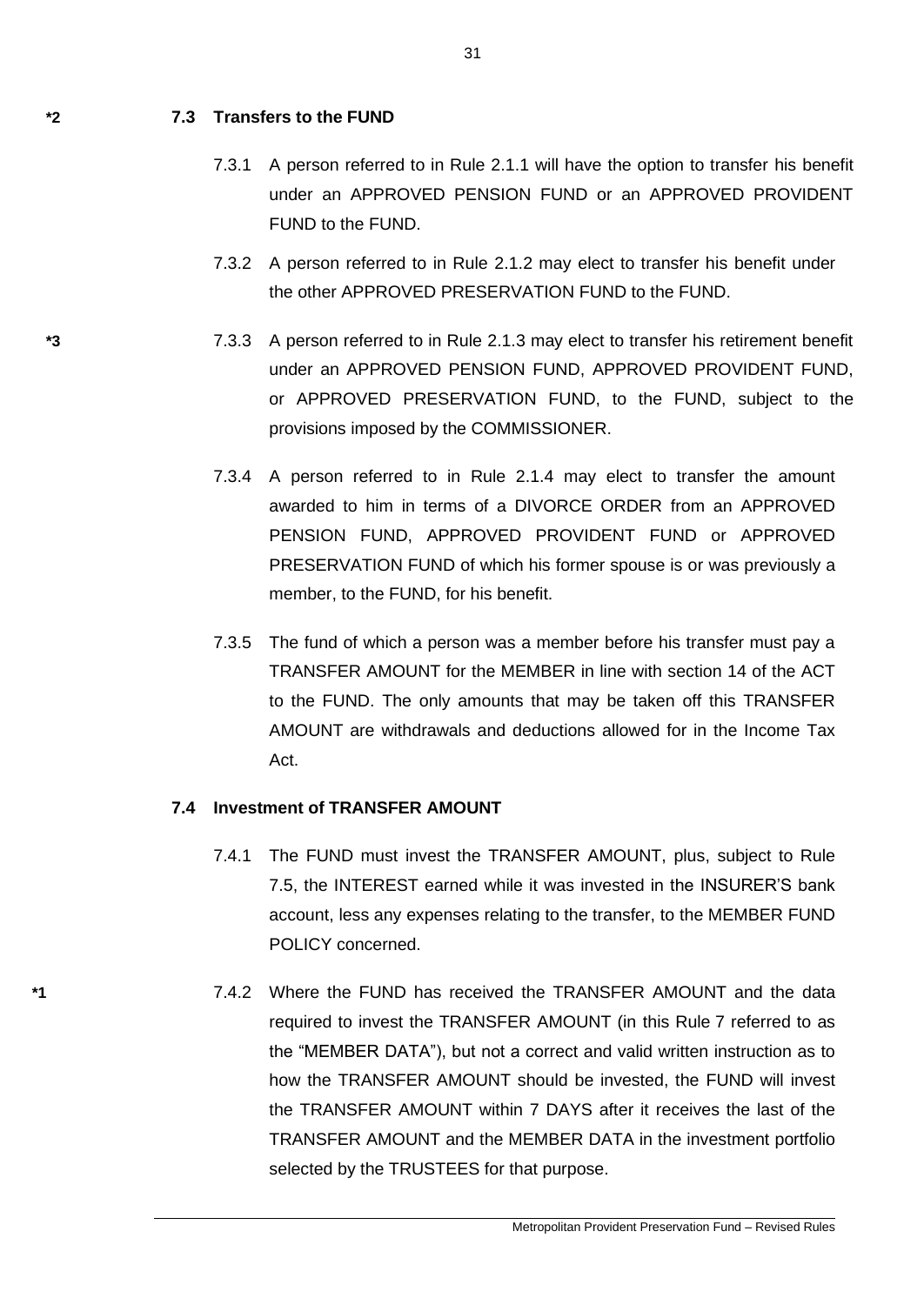7.4.3 Where the FUND has received the TRANSFER AMOUNT and the MEMBER DATA and a correct and valid written instruction as to the manner in which the TRANSFER AMOUNT has to be invested, the FUND will invest the TRANSFER AMOUNT in the specific FUND MEMBER POLICY, as the case may be, within 7 DAYS after it receives the last of the correct and valid investment instruction, the TRANSFER AMOUNT and the MEMBER DATA, in line with Rule 3.

## **\*2 7.5 INTEREST payable on the TRANSFER AMOUNT**

- 7.5.1 Where the FUND invests the TRANSFER AMOUNT within the 7 DAY period set out in Rule 7.4, the FUND will keep the INTEREST earned in the INSURER'S bank account between the date of the FUND receiving the TRANSFER AMOUNT and the date of the FUND investing it, in the INSURER'S bank account. This INTEREST will be used for expenses not debited against the MEMBER'S POLICY BENEFIT.
- 7.5.2 Where the FUND invests the TRANSFER AMOUNT after the 7 DAY period set out in Rule 7.4, the FUND will credit the INTEREST in the INSURER'S bank account between the end of the 7 DAY period set out in Rule 7.4 and the date of the FUND investing it, to the MEMBER'S POLICY BENEFIT.

# **7.6 Transfer of a MEMBER to and from a fund in an SADC country**

- 7.6.1 Where a MEMBER transfers his benefit or a portion thereof from the FUND to a fund in one of the Southern African Development Community (SADC) countries, the FUND will pay a transfer value for the MEMBER to the receiving fund in the SADC country.
- 7.6.2 Where a MEMBER transfers his benefit or a portion thereof from a fund in one of the SADC countries to the FUND, the fund in the SADC country of which he was a member before his transfer must pay a TRANSFER AMOUNT for the MEMBER to the FUND.
- 7.6.3 The following countries are members of the SADC: [Angola,](http://www.sadc.int/) [Botswana,](http://www.sadc.int/) [Democratic Republic of](http://www.sadc.int/) Congo (DRC), [Lesotho,](http://www.sadc.int/) [Madagascar,](http://www.sadc.int/) [Malawi,](http://www.sadc.int/) [Mauritius,](http://www.sadc.int/) [Mozambique,](http://www.sadc.int/) [Namibia,](http://www.sadc.int/) [Seychelles,](http://www.sadc.int/) [South](http://www.sadc.int/) Africa, [Swaziland,](http://www.sadc.int/) [United Republic of Tanzania, Zambia](http://www.sadc.int/) and [Zimbabwe.](http://www.sadc.int/)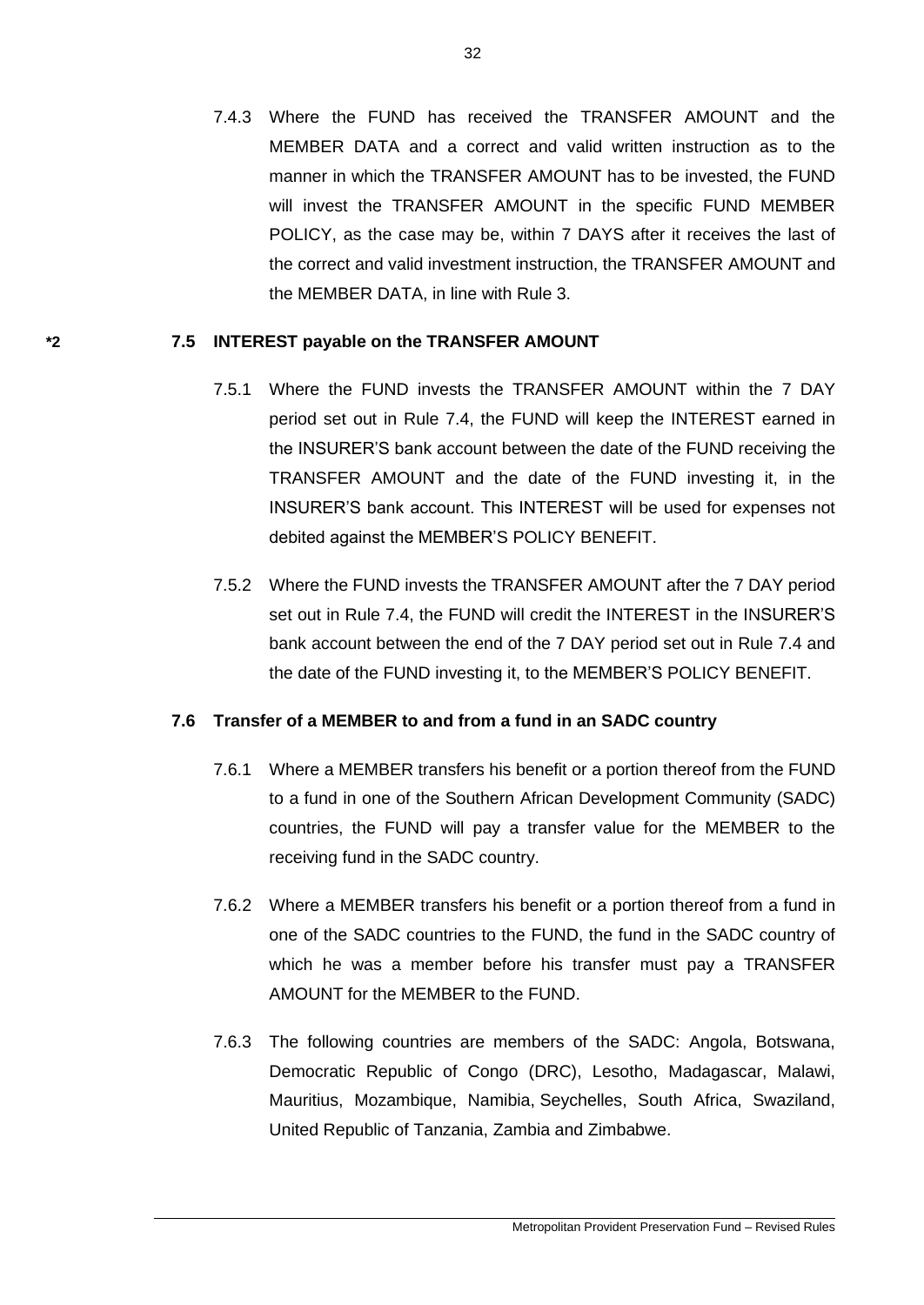### **8. TERMINATION AND AMALGAMATION**

### **\*2 8.1 Amalgamation of the FUND with another APPROVED PRESERVATION FUND**

- 8.1.1 If the TRUSTEES decide that the FUND must be amalgamated with another APPROVED PRESERVATION FUND, they must ensure that the assets and liabilities of the FUND are transferred to that APPROVED PRESERVATION FUND under section 14 of the ACT. If all the assets and liabilities have been transferred to the other APPROVED PRESERVATION FUND, the TRUSTEES must apply to the AUTHORITY for the cancellation of the registration of the FUND as required under the ACT.
- 8.1.2 The FUND will start with the DISINVESTMENT PROCESS relating to the MEMBERS' POLICY BENEFITS as soon as possible after receiving the AUTHORITY'S confirmation of approval of the transfer to another APPROVED PRESERVATION FUND in terms of section 14 of the ACT.
- 8.1.3 If required, the FUND will then apply for tax directives as soon as possible after the finalisation of the DISINVESTMENT PROCESS relating to the MEMBERS' POLICY BENEFITS and pay the transfer values for the MEMBERS to the receiving fund as soon as possible after receipt of the tax directives.
- 8.1.4 Once all the assets and liabilities have been transferred to the other APPROVED PRESERVATION FUND, the FUND will have no further responsibility relating to the MEMBERS. This responsibility will then lie with the fund to which the MEMBERS' POLICY BENEFITS have been transferred. The TRUSTEES must then apply to the AUTHORITY for the cancellation of the registration of the FUND as required under the ACT.

## **8.2 Termination of the FUND**

If the TRUSTEES decide that the FUND must be terminated, they must notify the ADMINISTRATOR of the termination in writing at least 6 months before the intended date of the termination. In this case, the following will apply:

8.2.1 The TRUSTEES will appoint a liquidator to liquidate the FUND and apply to the AUTHORITY for approval of this appointment. Once the AUTHORITY has confirmed the liquidator's appointment, the liquidator will liquidate the FUND in line with the provisions of the ACT.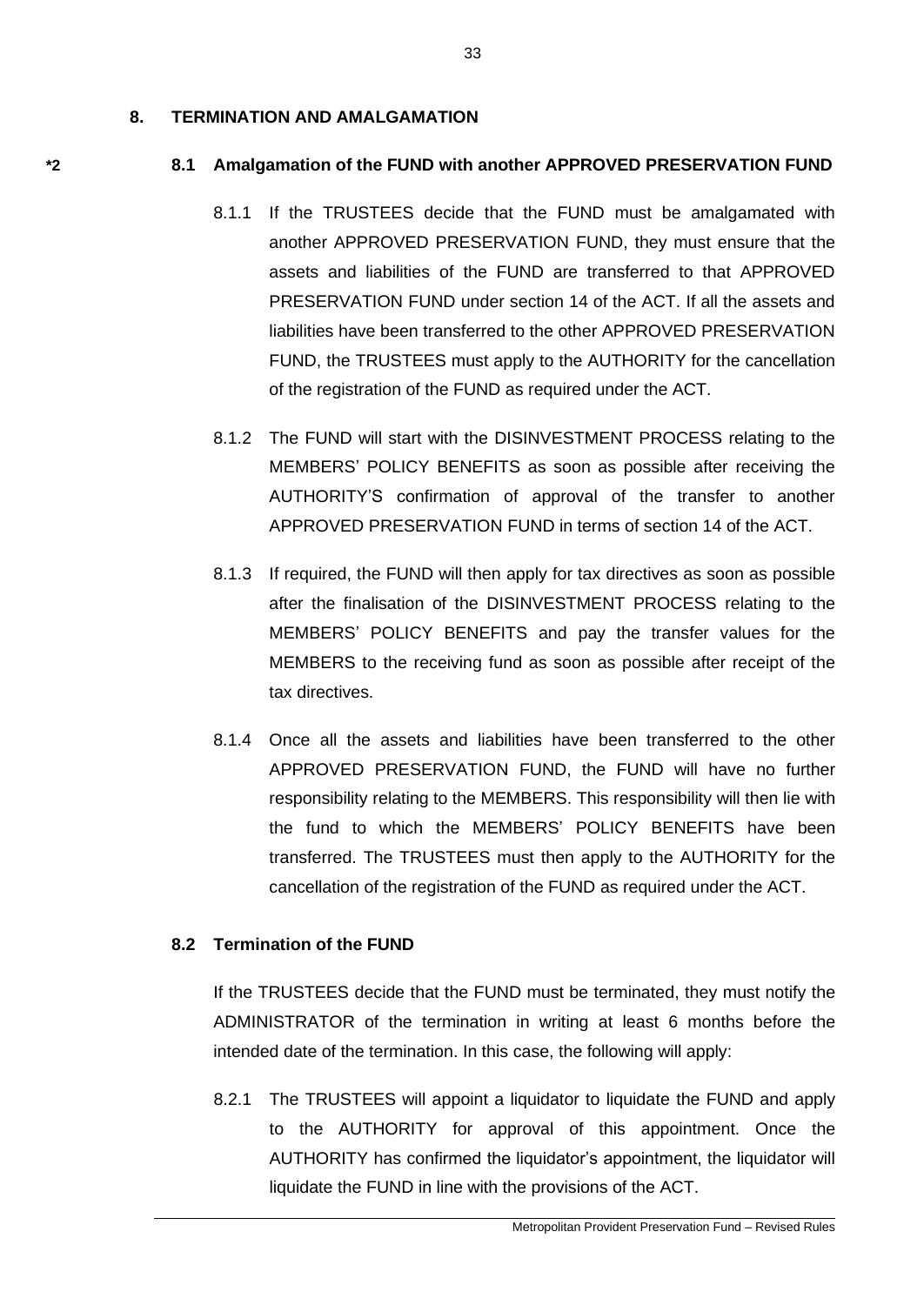- 8.2.2 The liquidator must use the assets of the FUND, after payment of all the liquidation expenses, to provide benefits for all MEMBERS on an equitable basis recommended by the FUND'S Actuary. All MEMBERS whose membership of the FUND have terminated in the immediately preceding 12 months, shall for purposes of this section be deemed to be MEMBERS on the date of termination of the FUND: Provided that the liquidator will take benefits already paid to or in respect of these MEMBERS before the division of the remaining assets into account in the calculation of the amount payable to or in respect of these MEMBERS.
- 8.2.3 Where the liquidator is able to trace the MEMBER or his BENEFICIARY, as the case may be, the liquidator will deal as follows with the amount available for the MEMBER or his BENEFICIARY:
- **\*2** 8.2.3.1 Transfer the amount to an APPROVED FUND or APPROVED RETIREMENT ANNUITY FUND;
- **\*3** 8.2.3.2 transfer the amount to an INSURER to buy an annuity for the MEMBER or his BENEFICIARY, as the case may be, where the MEMBER or BENEFICIARY is entitled to an annuity, or
	- 8.2.3.3 pay the amount as a lump sum benefit where permitted if the MEMBER or his BENEFICIARY so requests.
	- 8.2.4 Where the liquidator is not able to trace the MEMBER or his BENEFICIARY, as the case may be, or if he is satisfied that the benefits will remain unclaimed, the amount payable will be paid to the UNCLAIMED BENEFITS FUND.
	- 8.2.5 After the FUND has made all the payments due, the FUND will have no further liability to any person. The FUND must then apply to the AUTHORITY for the cancellation of the registration of the FUND as required under the ACT.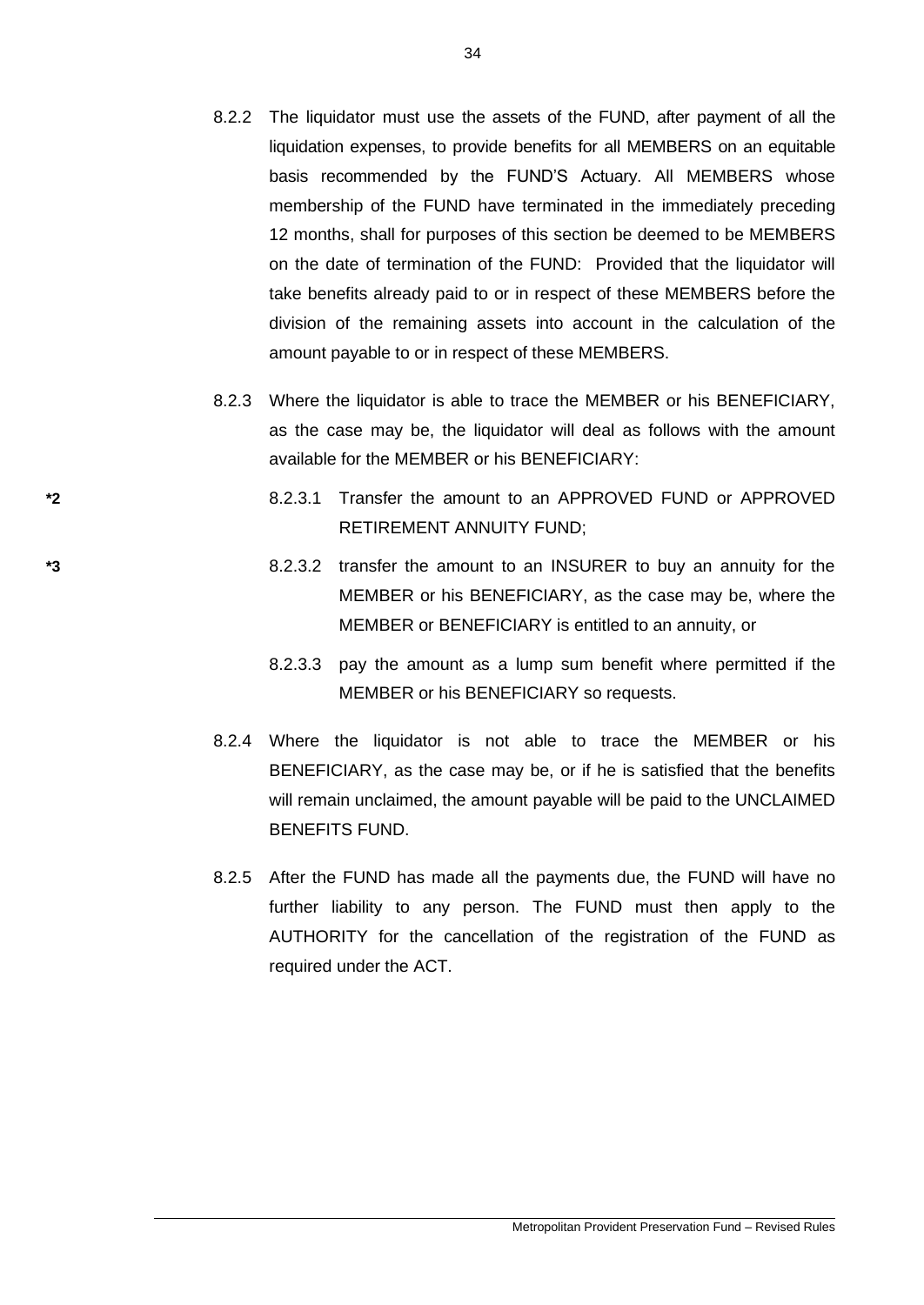## **9. MANAGEMENT OF THE FUND**

### **9.1 Appointment of TRUSTEES**

- 9.1.1 The sponsor of the FUND will appoint 6 TRUSTEES to manage the FUND.
- 9.1.2 At least 3 TRUSTEES must be independent. This means that these TRUSTEES must meet the requirements set by the AUTHORITY.
- 9.1.3 The sponsor will also appoint alternates for the TRUSTEES in the same manner as set out in Rule 9.1.1. The sponsor does not have to appoint an equal number of TRUSTEES and alternates. Any alternate can act during the absence of any other TRUSTEE.
- 9.1.4 The sponsor will fill any TRUSTEE vacancy within the period prescribed by the AUTHORITY.

## **9.2 Term of office**

- **\*1** 9.2.1 The term of office of a TRUSTEE will start immediately after the date on which he was appointed and will end 3 years later.
	- 9.2.2 A TRUSTEE may be re-appointed.

### **9.3 Election of chairperson**

- 9.3.1 The TRUSTEES must elect a chairperson from their own ranks.
- **\*1** 9.3.2 The term of office of the chairperson will start immediately after the date on which he was elected and will end 3 years later, provided that he is still a TRUSTEE.
	- 9.3.3 A chairperson may be re-elected.
	- 9.3.4 If the chairperson is absent from any meeting, the attending TRUSTEES must elect a chairperson from their ranks for that meeting, provided that in the case of a sub-committee or committee meeting, the chairperson must be an independent TRUSTEE.
	- 9.3.5 If the chairperson is unable to fulfil his duties as chairperson for longer than a month, the TRUSTEES must elect a chairperson in his place from their own ranks for that period.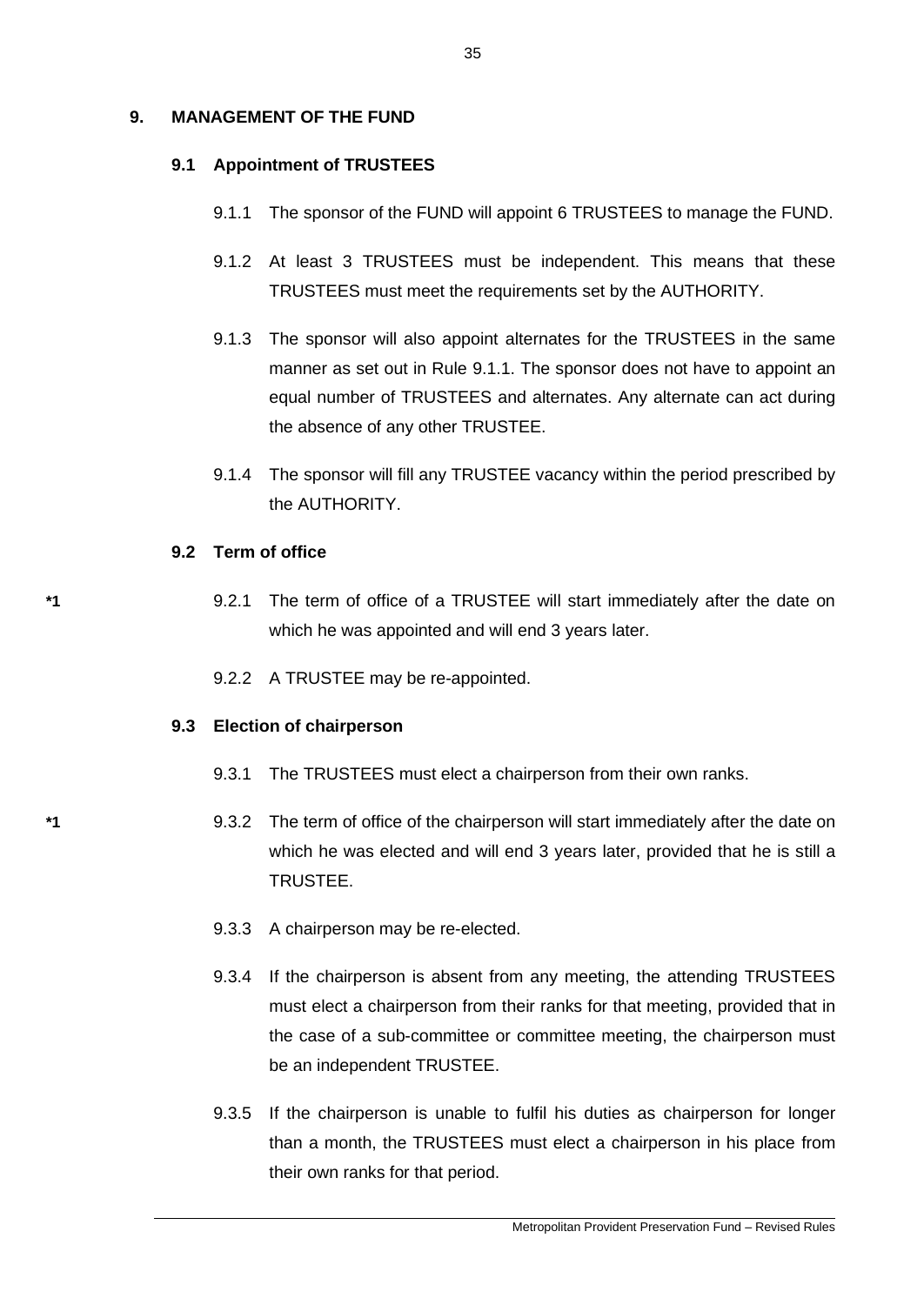## **9.4 When a TRUSTEE'S office will come to an end**

A TRUSTEE'S office will come to an end when –

- 9.4.1 his term of office expires as set out in Rule 9.2.1;
- 9.4.2 he resigns by giving at least 30 days' prior written notice to the FUND;
- 9.4.3 he dies;
- 9.4.4 he is absent from 3 consecutive TRUSTEE meetings without the prior approval of the other TRUSTEES;
- 9.4.5 the majority of TRUSTEES vote for his removal;
- 9.4.6 as an independent TRUSTEE he no longer meets the requirements set by the AUTHORITY;
- 9.4.7 following a peer performance review, it is found that he does not meet the standard of competency determined by the TRUSTEES;
- 9.4.8 he fails to attain and retain the levels of skills and training as required by the AUTHORITY, or
- 9.4.9 he breaches any of the provisions of the Code of Conduct adopted by the TRUSTEES.

# **9.5 Eligibility for election as TRUSTEE**

The sponsor may not appoint a person who falls in any of the following categories as a TRUSTEE. If a TRUSTEE at any time falls into any of these categories, he will immediately be removed from his position as TRUSTEE:

- 9.5.1 a minor;
- 9.5.2 an unrehabilitated insolvent;
- 9.5.3 a person who is found guilty of a criminal offence of which dishonesty is an element;
- 9.5.4 a person who has been removed from an office of trust because of misconduct;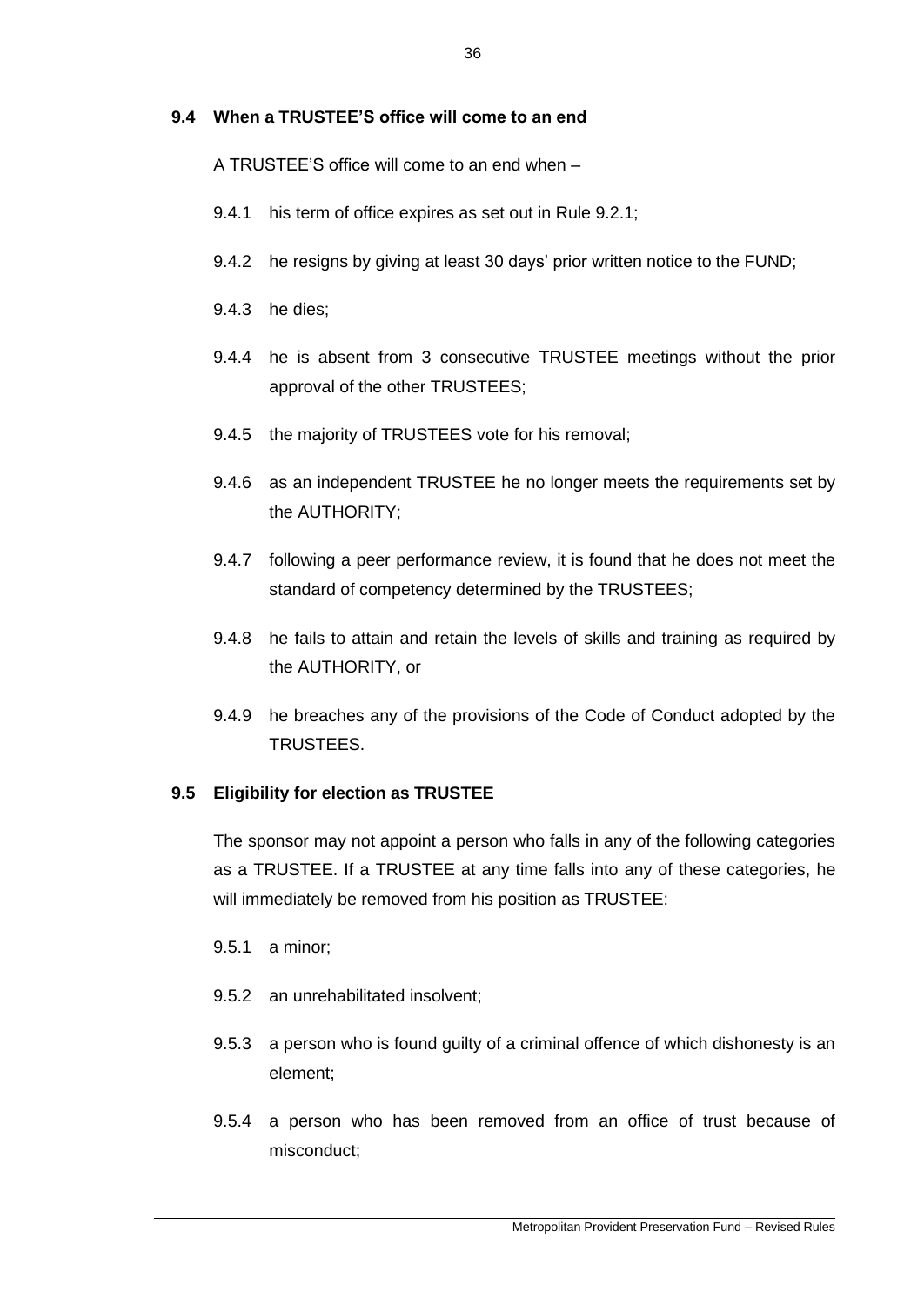- 9.5.5 a person who is disqualified from being a director in terms of an order under the Companies Act, and
- 9.5.6 a person who is declared unfit to manage his own affairs by a capable Court.

## **9.6 Powers and duties of TRUSTEES**

The TRUSTEES have the duties set out in the ACT and elsewhere in these Rules. They also have the following powers and duties:

- 9.6.1 They may enter into contracts in the name of and on behalf of the FUND. This includes contracts with an INSURER to insure any benefits provided for in these Rules and investment contracts in terms of which all the assets of the FUND will be invested in the name of the FUND.
- 9.6.2 They may institute, conduct, defend or dispose of any legal proceedings by or against the FUND.
- 9.6.3 They may write off any amount which is or may be due to the FUND and which, in their opinion, is not recoverable or unprofitable to recover.
- 9.6.4 They may appoint committees and sub-committees and delegate any of their powers to these committees and sub–committees or any other person or entity, subject to the terms and conditions determined by them. They will determine the composition, scope of responsibility, functions, frequency of meetings and all other matters relating to these committees and subcommittees and will record it in the charter for that committee or subcommittee. They may amend these charters and may withdraw the delegation at any time. The minutes of the meetings of the committees and sub-committee will be submitted to the TRUSTEES at their first following meeting for noting. They will keep a register of all the functions delegated to the ADMINISTRATOR. They will ratify any decisions or actions taken by a delegate other than the committees, subcommittees or ADMINISTRATOR.
- 9.6.5 They must authorise such persons as they may approve from time to time, and upon such terms and conditions as they may approve, to sign any contract or other document binding the FUND or any document authorising the performance of any act on behalf of the FUND. Documents that must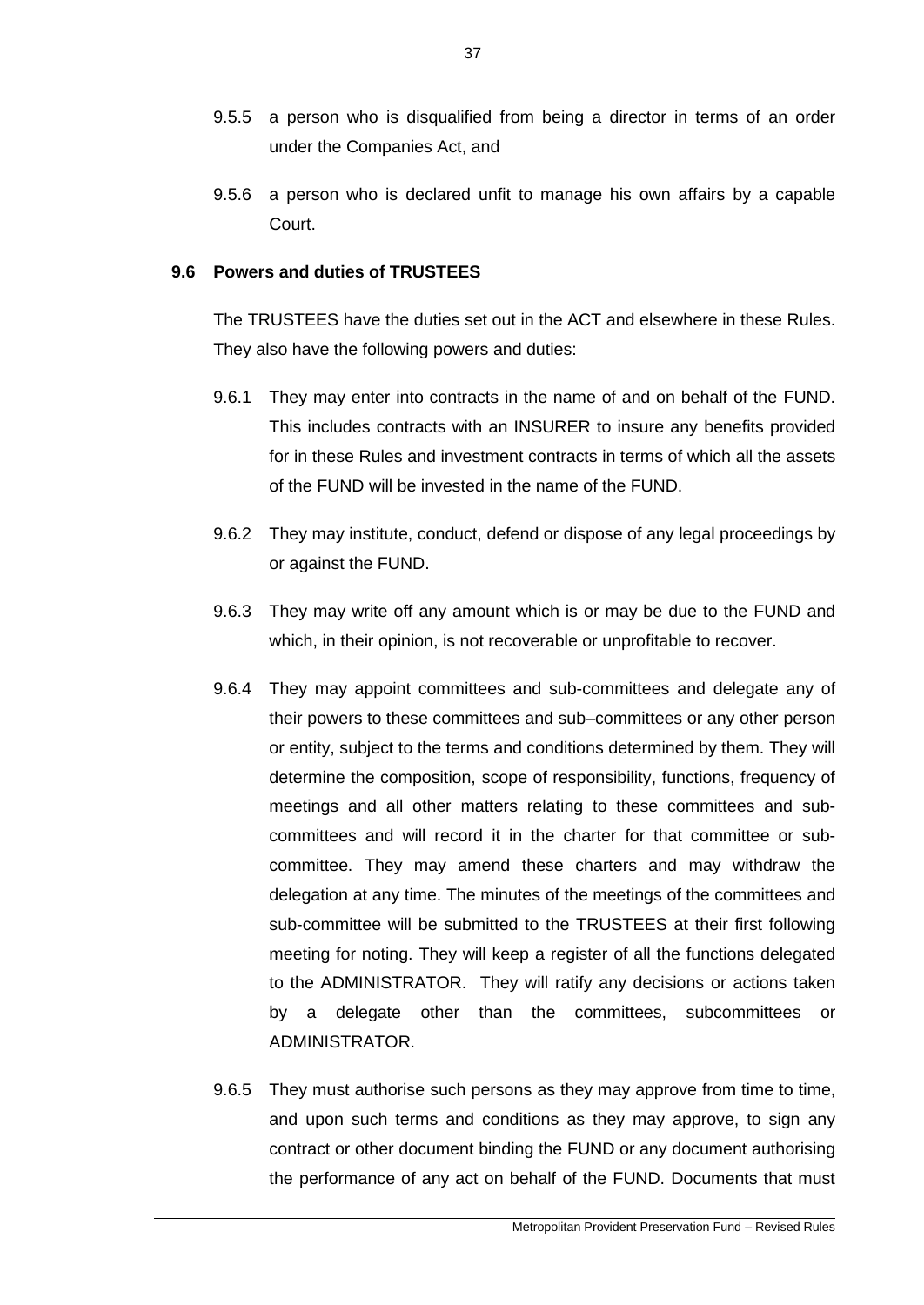be submitted to the regulators must be signed in the manner prescribed by them.

- 9.6.6 They must declare any personal interest in any matter under discussion.
- 9.6.7 They can do everything that is required or will contribute towards achieving the objectives of the FUND.

## **9.7 Meetings, notice, quorum, minutes and voting**

- 9.7.1 The TRUSTEES must meet at least twice in every 12 months to conduct the business of the FUND.
- 9.7.2 The FUND must give the TRUSTEES written notice of a meeting at least 15 days before the date of the meeting, unless otherwise agreed.
- 9.7.3 A quorum will be formed by 4 TRUSTEES, of which 2 must be independent TRUSTEES.
- 9.7.4 The TRUSTEES will make sure that there are proper minutes for all meetings of the TRUSTEES and committees.
- 9.7.5 Each TRUSTEE will have one vote. An alternate TRUSTEE will have one vote for the time that he acts during the absence of a TRUSTEE. All decisions of the TRUSTEES will be made by majority decision and, if the votes are equal, the TRUSTEES shall defer the decision to the next meeting of the board. If at that meeting the matter remains in dispute, it shall be referred to an independent party, whose appointment has been agreed to by a majority of the TRUSTEES. If no majority can be reached after the referral to the independent party, the matter must be referred to an independent mediator. The mediator's decision will be binding on all parties and will be regarded as a decision made by the TRUSTEES.
- 9.7.6 A decision agreed to by the majority of TRUSTEES via e-mail will have the same force and effect as a resolution passed at a meeting of the TRUSTEES. The date of the resolution will be the date on which the last of the number of TRUSTEES required to reach a majority, agrees to the decision. The decision must be tabled at the next meeting of the TRUSTEES for noting.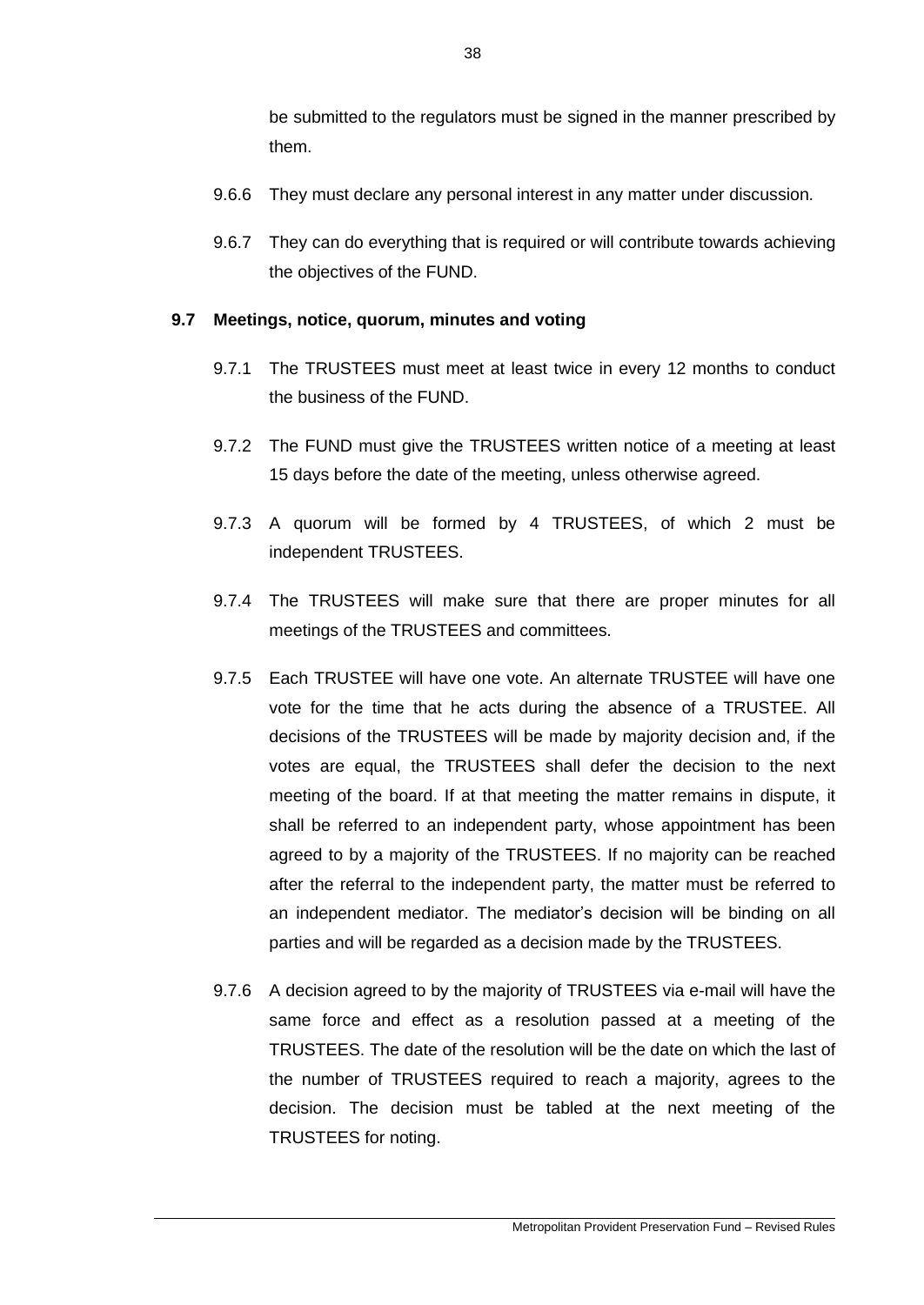9.7.7 As long as there is a quorum present, and provided that the FUND complies with the provisions of section 7A of the ACT, the TRUSTEES may act and their decisions will be valid even though there is a temporary vacancy in their midst.

## **9.8 Insurance policies to be taken out by the TRUSTEES**

- 9.8.1 The TRUSTEES must take out a fidelity guarantee insurance policy to indemnify the FUND against losses owing to the dishonesty or fraud of any of its officials (including the TRUSTEES) or such other indemnification as the AUTHORITY may allow.
- 9.8.2 The TRUSTEES must take out a professional indemnity insurance policy to insure the FUND and its officials against losses owing to the negligence, errors or omissions of any of its officials.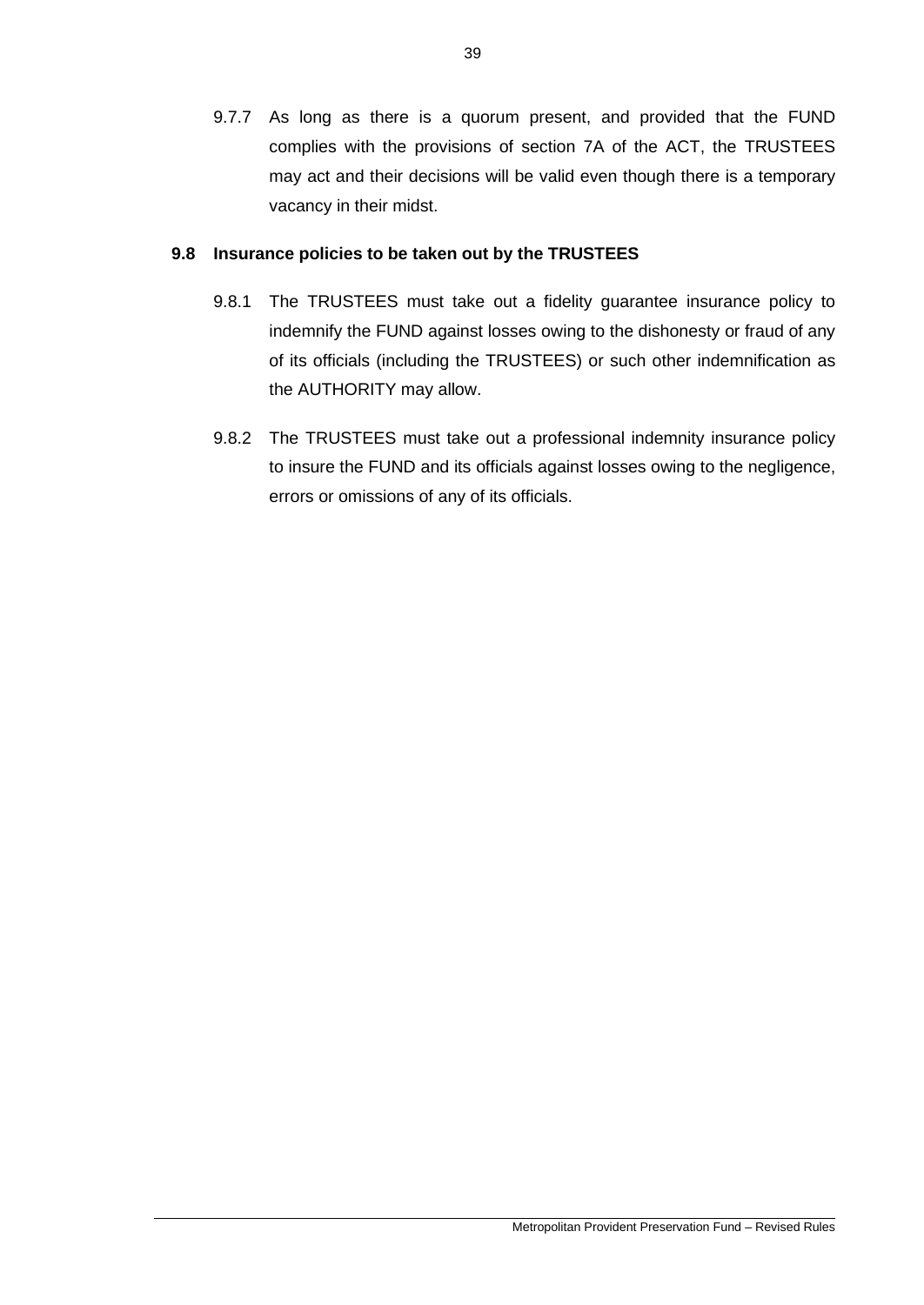## **10. ADMINISTRATION OF THE FUND**

### **10.1 Appointment of ADMINISTRATOR**

- 10.1.1 The FUND must appoint the ADMINISTRATOR to administer the FUND.
- 10.1.2 The FUND and the ADMINISTRATOR must enter into an administration agreement as required by the ACT. This agreement must set out the powers and duties of the ADMINISTRATOR and the fees that the FUND must pay to the ADMINISTRATOR.

## **10.2 Appointment of Principal Officer and deputy Principal Officer**

- 10.2.1 The TRUSTEES must appoint a Principal Officer as required by the ACT and apply to the AUTHORITY for approval of this appointment.
- 10.2.2 Once the AUTHORITY has confirmed the Principal Officer's appointment, the Principal Officer will represent the FUND in all respects as far as its dealings with the AUTHORITY are concerned.
- 10.2.3 The TRUSTEES may terminate the service of the Principal Officer and make another appointment in his place at any time, following the same procedure as set out in Rule 10.2.1.
- 10.2.4 The Principal Officer may resign by giving written notice to the TRUSTEES.
- 10.2.5 The TRUSTEES may appoint a deputy Principal Officer as contemplated in the ACT and will advise the AUTHORITY of such appointment. The provisions of Rules 10.2.3 and 10.2.4 will apply to the deputy Principal Officer.
- 10.2.6 The Principal Officer may delegate any of his duties to the deputy Principal Officer in writing. Such delegation may be changed or withdrawn at any time.
- 10.2.7 If the Principal Officer is absent from the Republic of South Africa or is otherwise unable to perform his duties, the deputy Principal Officer will act as Principal Officer in his stead until the TRUSTEES appoint another person as Principal Officer. The TRUSTEES will appoint a new Principal Officer within the period prescribed by the AUTHORITY and notify the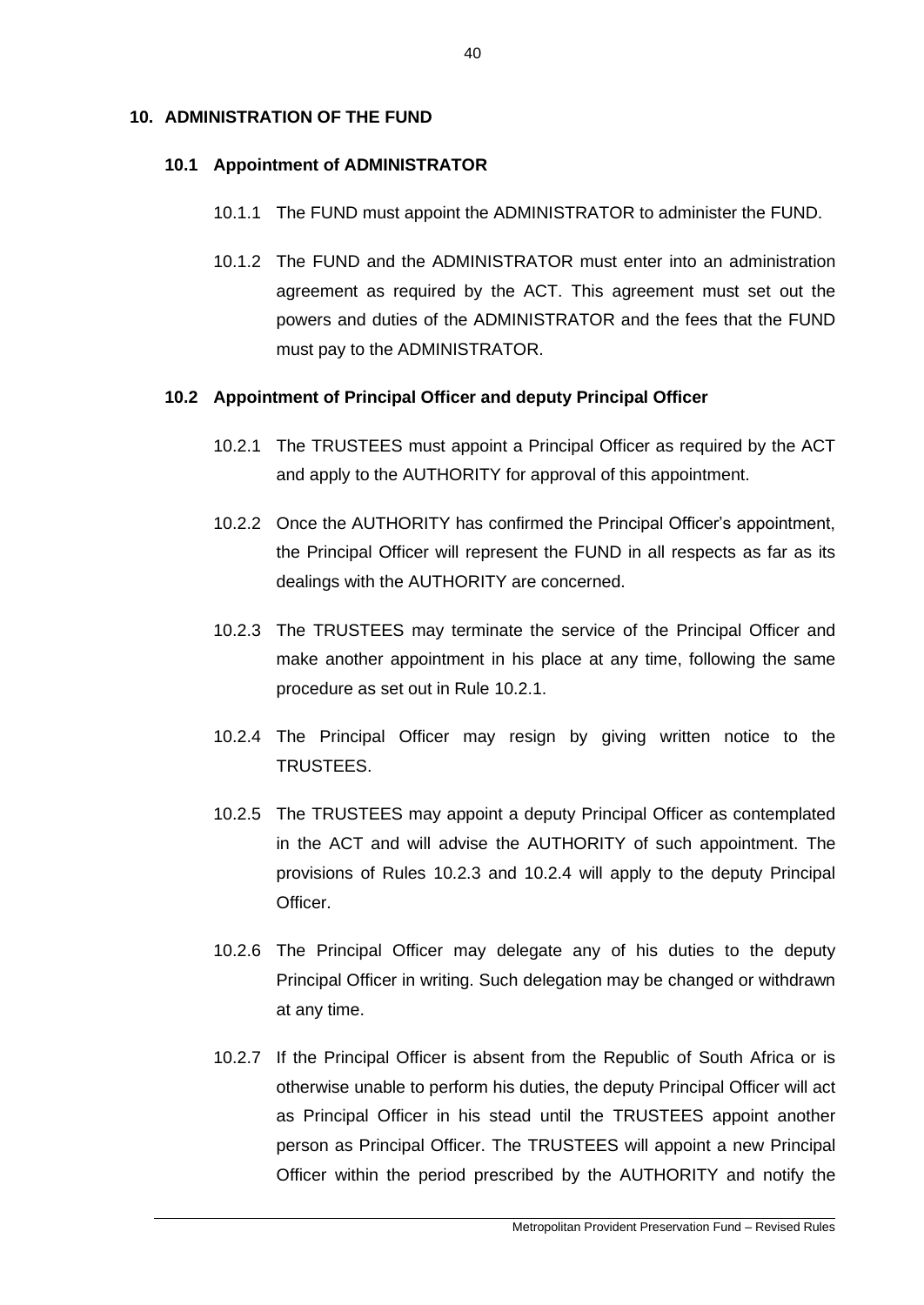AUTHORITY accordingly.

# **10.3 Appointment of Auditor, annual audit and FUND'S financial year**

- 10.3.1 The TRUSTEES must appoint an Auditor as required by the ACT and apply to the AUTHORITY for approval of this appointment.
- 10.3.2 Once the AUTHORITY has confirmed the Auditor's appointment, the Auditor will be responsible for auditing the FUND'S books and accounts at least once a year.
- 10.3.3 Within 6 months after the end of the FUND'S financial year, or such other period as required by the AUTHORITY, the TRUSTEES will submit the FUND'S financial statements for that financial year to the AUTHORITY as required in the ACT.
- 10.3.4 The FUND'S financial year starts on 1 July and ends on 30 June of the following year.

# **10.4 Appointment of Actuary**

- 10.4.1 The TRUSTEES must appoint an Actuary as required by the ACT and apply to the AUTHORITY for approval of this appointment.
- 10.4.2 Once the AUTHORITY has confirmed the Actuary's appointment, the Actuary will be responsible for investigating and reporting on the FUND'S financial condition as required in the ACT.

# **10.5 Amendment of RULES**

- 10.5.1 The TRUSTEES may amend, add to, revise or delete provisions from the RULES, provided that where this in any way affects the liability of the INSURER, the TRUSTEES must first get the INSURER'S prior written consent.
- 10.5.2 The FUND must submit any amendment to the AUTHORITY for registration within the period prescribed in the ACT. After confirmation of registration by the AUTHORITY, the amendment must be submitted to the COMMISSIONER for tax approval.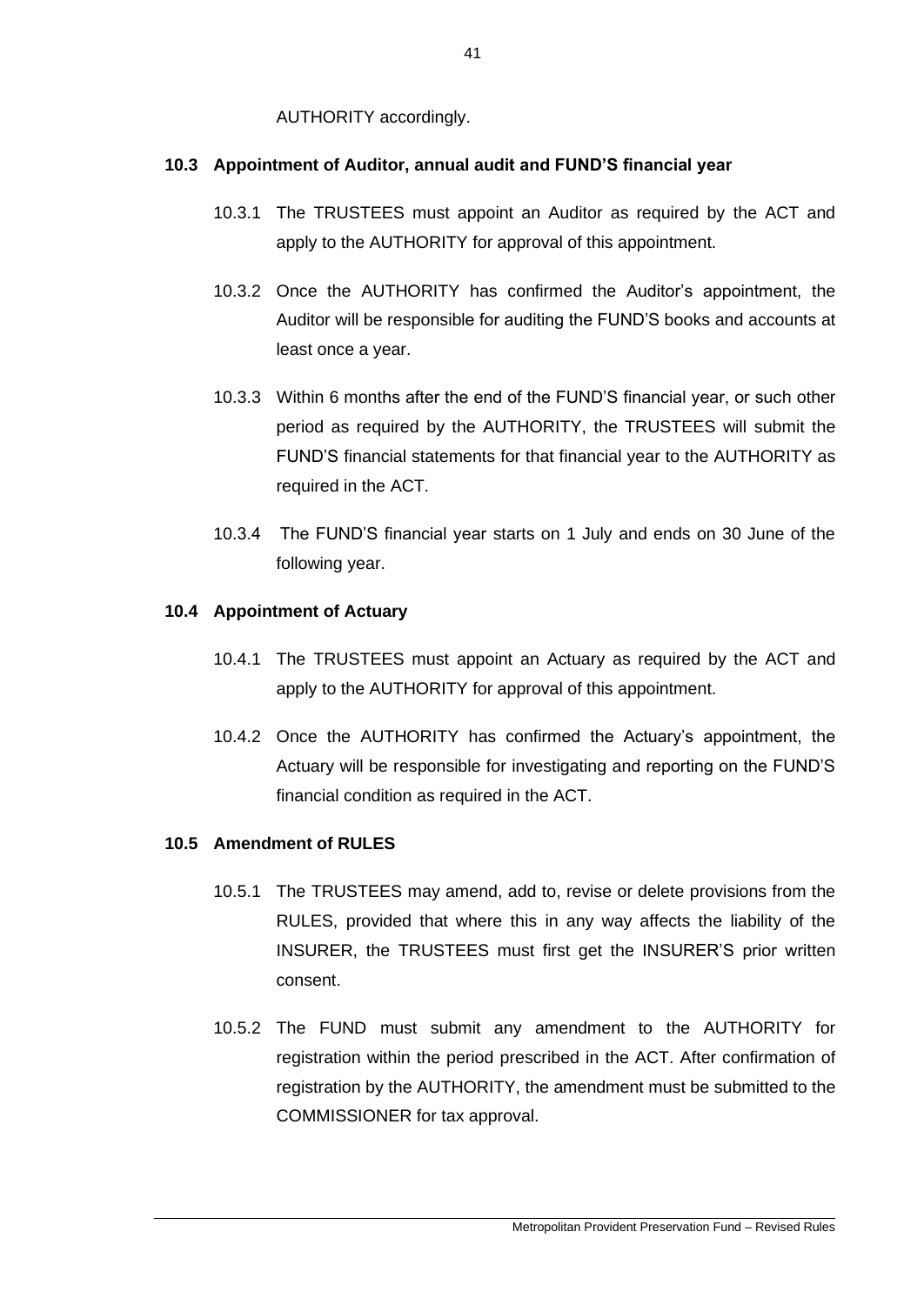## **10.6 Communicating with the FUND**

All communications in connection with these RULES and the administration of the FUND must be in writing, addressed to the person and sent to the facsimile number or e-mail address as specified by the FUND, or, where voice-recorded transactions are permitted, by voice, subject to such terms and conditions determined by the FUND.

## **10.7 Providing information to the FUND**

The MEMBER must provide the FUND with the information that the TRUSTEES may reasonably require for the purposes of the FUND. This includes the information required by the COMMISSIONER.

## **10.8 Expenses, fees and costs relating to the FUND**

Unless it is specified otherwise, the ADMINISTRATOR will be responsible for the payment of the following fees, expenses and remuneration in connection with its management and administration and the investment of its moneys thereof:

- 10.8.1 FUND Expenses: this includes the costs relating to the valuation and audit of the FUND, the remuneration of the independent TRUSTEES, the Principal Officer and the Deputy Principal Officer, the costs of the fidelity guarantee insurance policy and the professional indemnity insurance policy referred to in Rule 9.8, levies and fees payable to any institution under any relevant legislation and such other expenses as may be determined by the TRUSTEES.
- 10.8.2 Consulting Fees: this includes the commission or advisory fee payable to a financial adviser.
- 10.8.3 Asset Management Fees: these are the fees charged by any individual or portfolio management company appointed to manage all or a portion of the assets of the FUND.
- 10.8.4 Administration Fees: this includes the costs of administering the FUND, the costs relating to the management of the assets of the FUND, levies and fees payable to any institution under any relevant legislation and such other costs as may be determined by the TRUSTEES from time to time.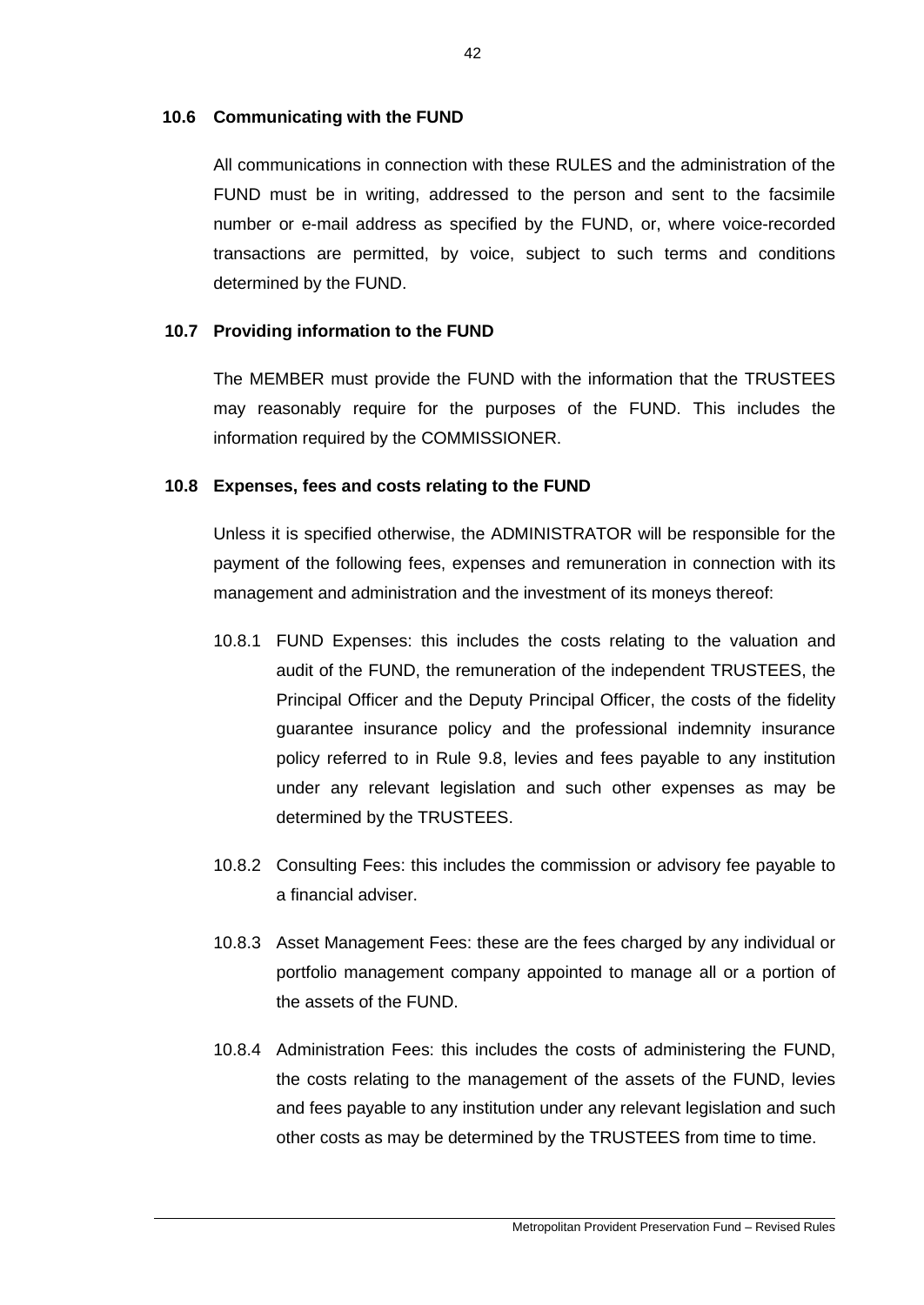## **11. GENERAL MEETING OF MEMBERS**

- 11.1 The TRUSTEES may at any time or shall if requested to do so by not less than 10% of the MEMBERS, convene a general meeting of the MEMBERS ((in this Rule 11 referred to as a "GENERAL MEETING").
- 11.2 The TRUSTEES will send a written notice to each MEMBER, at his address as shown in the records of the FUND, not less than 21 days before the meeting, specifying the time, place and the agenda for the GENERAL MEETING. If the TRUSTEES accidentally does not send a notice to a MEMBER, or a MEMBER does not receive the notice, it does not mean that the GENERAL MEETING is not a valid meeting.
- 11.3 The TRUSTEES must nominate a person to be the chairperson of a GENERAL MEETING, failing which the MEMBERS present at that GENERAL MEETING, can elect a chairperson from their ranks.
- 11.4 A MEMBER may by notice in writing delivered to the FUND not later than 48 hours before the GENERAL MEETING appoint one proxy to attend, speak and vote on his behalf at the GENERAL MEETING. A proxy need not be a MEMBER and may act as proxy for more than one MEMBER.
- 11.5 Three persons who are MEMBERS, present in person or represented by a proxy, will form a quorum at a GENERAL MEETING.
- 11.6 Voting on any resolution proposed at a GENERAL MEETING will in be by a show of hands. However, if any MEMBER or proxy present at the meeting calls for a poll, a poll shall be held forthwith and the result of that poll will be the final decision of the meeting.
- 11.7 A person who is a MEMBER, whether present or represented by proxy at a GENERAL MEETING, will be entitled to cast one vote on any resolution.
- 11.8 A declaration in writing, signed by the chairperson as to the passing of any resolution at a GENERAL MEETING, will be conclusive evidence of the passing of that resolution.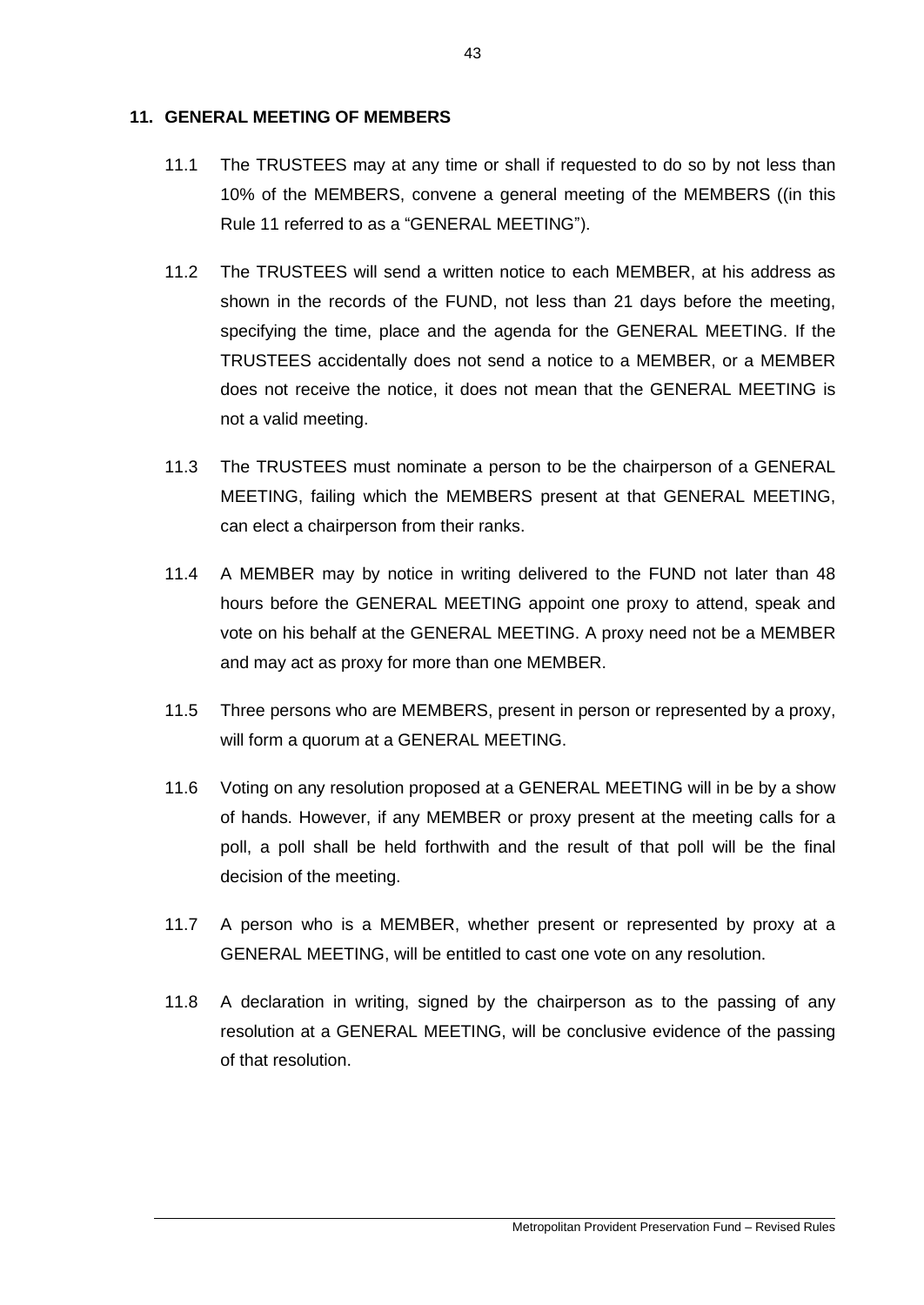# **12. GENERAL**

# **12.1 Binding force of RULES**

These RULES are binding on the FUND, the MEMBERS, the TRUSTEES, the ADMINISTRATOR, any individual appointed to manage the affairs of the FUND and on any person who claims under these RULES or whose claim is derived from a person so claiming.

## **12.2 Records**

The FUND will keep a complete record of all the necessary particulars of MEMBERS and of all persons entitled to benefits under the FUND and of all other matters essential to the operation of the FUND.

# **12.3 Copies of documents**

A MEMBER can request a copy of these RULES and a copy of the latest financial statements of the FUND. This will be provided to the MEMBER in electronic format.

## **12.4 Disputes**

- 12.4.1 If there is a dispute which relates to the administration of the FUND, the investment of the FUND'S assets or the interpretation or application of these RULES, any party to the dispute will have the right to register a written complaint, as defined in the ACT, with the FUND. This person is referred to as a Complainant.
- 12.4.2 The FUND will properly consider and reply to the complaint in writing within 30 DAYS after it received the complaint. If the Complainant is not satisfied with the reply or if the FUND does not reply within the 30 DAYS, the Complainant can register a complaint with the Pension Funds Adjudicator, subject to the procedures and conditions set out in the ACT.
- 12.4.3 If the Complainant chooses not to register a complaint with the Pension Funds Adjudicator, and the complaint cannot be resolved, the following will apply: